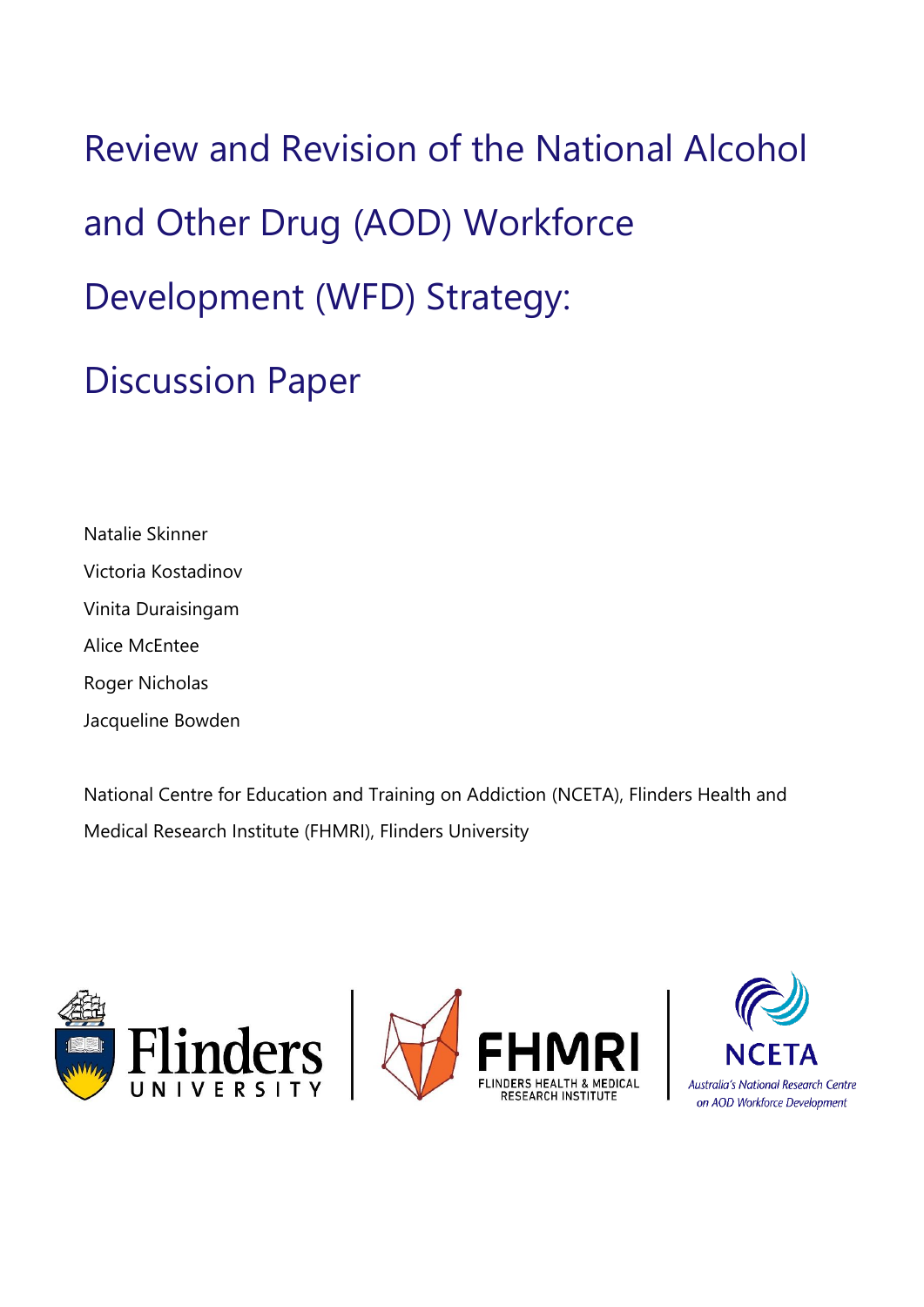# Citation details

Skinner, N., Kostadinov, V., Duraisingam, V., McEntee, A. Nicholas, R & Bowden, J. (2021). Review and Revision of the National Alcohol and Other Drug (AOD) Workforce Development (WFD) Strategy: Discussion Paper. National Centre for Education and Training on Addiction (NCETA), Flinders Health and Medical and Research Institute (FHMRI), Flinders University, Adelaide, Australia.

# Project contact

Victoria Kostadinov Senior Research Officer, NCETA ncetaconsultation@flinders.edu.au

## Contact us



#### [National Centre for Education and Training on Addiction](http://nceta.flinders.edu.au/)

- Flinders University GPO Box 2100 Adelaide SA 5001 Australia
- ∉ www.nceta.flinders.edu.au
- ُ nceta@flinders.edu.au
- A nceta@facebook
- **D** @NCETAFlinders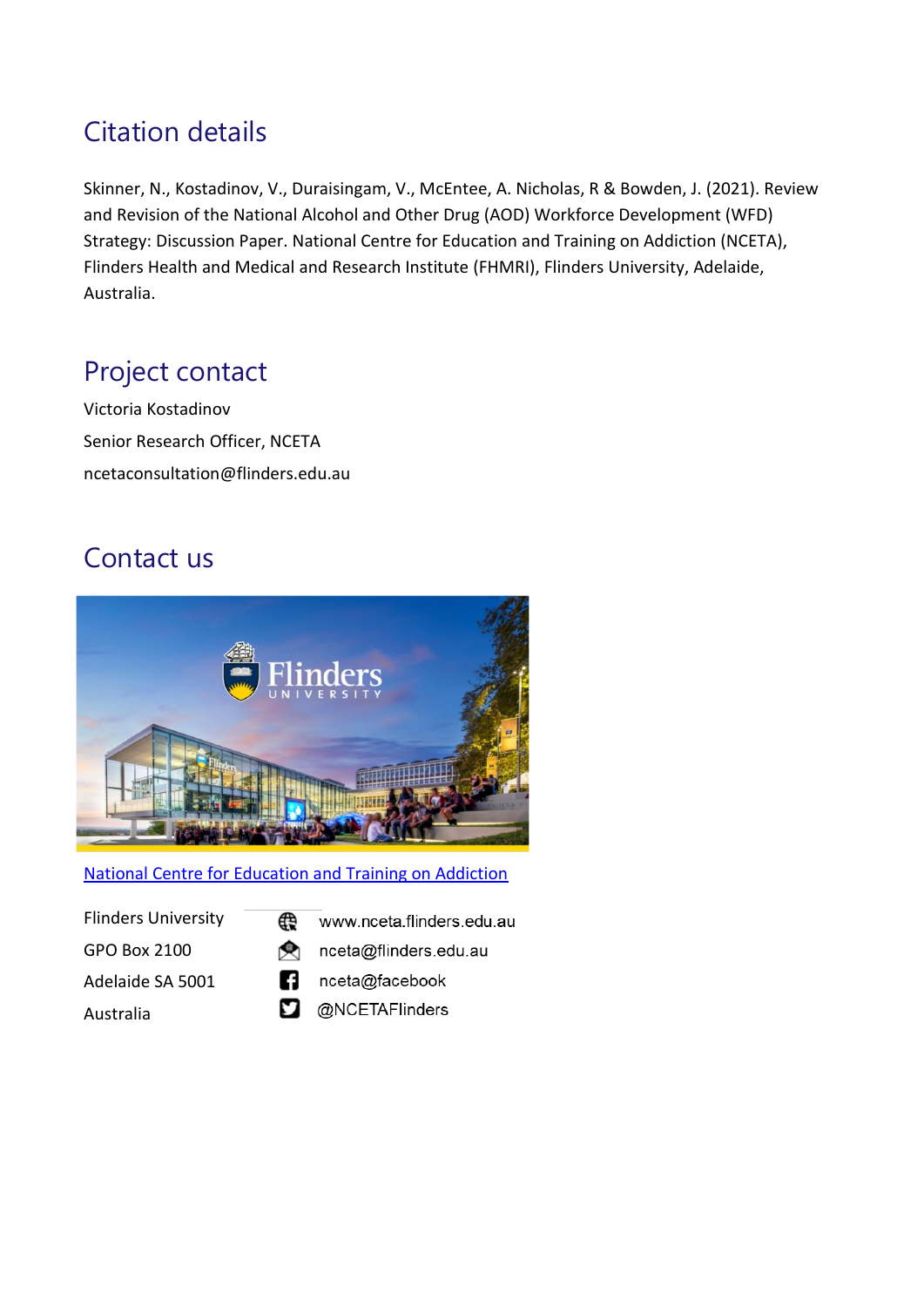# <span id="page-2-0"></span>About this Discussion Paper

The National Centre for Education and Training on Addiction (NCETA), Flinders University, has been commissioned by the Australian Government Department of Health to review and revise the National Alcohol and Other Drug (AOD) Workforce Development (WFD) Strategy 2015-2018.

This Discussion Paper provides an overview of issues relevant to the updating of the Strategy. It outlines the background and context for the previous Strategy and the need for a review and revision at the present time. It further provides relevant Australian and international research and data, and potential areas for action to be addressed through the Strategy. Discussion Questions are posed [\(Appendix B\)](#page-49-0) which are intended to stimulate thought and discussion in relation to AOD WFD. An Executive Summary is also available.

The Discussion Paper draws on a wide range of sources, including stakeholder input from a Project Advisory Committee [\(Appendix A\)](#page-47-0), a comprehensive analysis of the peer reviewed literature, and consideration of contemporary State and Territory WFD strategies and initiatives. This paper is not intended to provide a definitive coverage of issues; rather, it is intended to be thought provoking, stimulating and in some respects challenging.

## <span id="page-2-1"></span>Invitation for stakeholder submissions

This Discussion Paper is designed to inform and guide stakeholder consultation on the review and revision of the National AOD WFD Strategy. Discussion Questions (Appendix B[, download as word](https://nceta.flinders.edu.au/stakeholder-consultations/national-aod-wfd-strategy-stakeholder-consultation)  [or pdf here\)](https://nceta.flinders.edu.au/stakeholder-consultations/national-aod-wfd-strategy-stakeholder-consultation) are provided to highlight key priorities and issues for stakeholders' consideration. A large range of topics are addressed in this Discussion Paper.

Given the breadth of topics addressed in this paper, submissions welcome to address **some or all** of the Discussion Questions, and/or to address other issues of importance and relevance.

Guide lists have been included to reduce respondent burden but additional thoughts are welcome and expected, as are submissions focussed on a particular topic(s) or issue(s) as relevant to stakeholder groups.

Discussion Questions listed in Appendix B, [download as word or pdf here](https://nceta.flinders.edu.au/stakeholder-consultations/national-aod-wfd-strategy-stakeholder-consultation))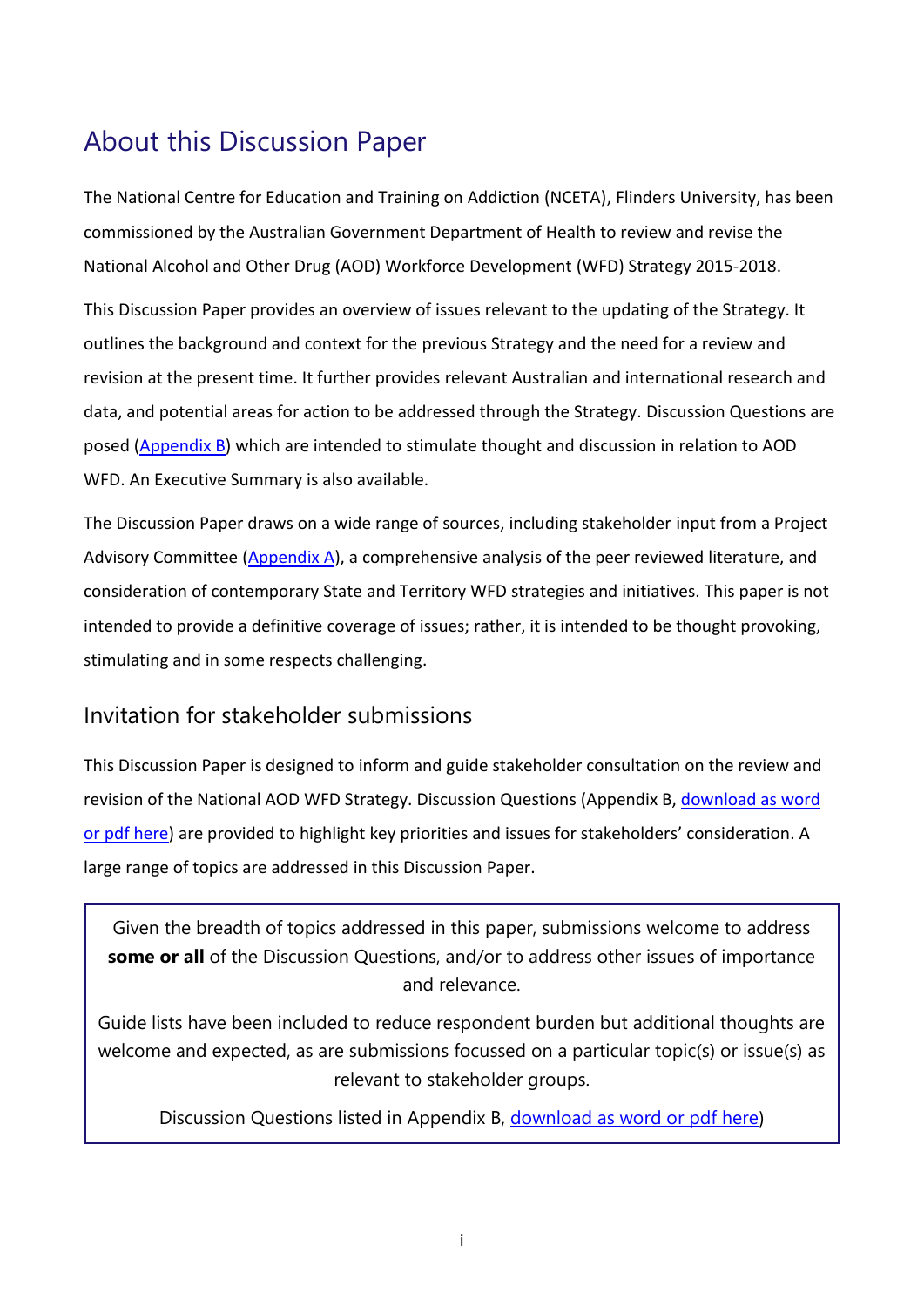The timeframe for consultation for the review and revision of the Strategy is as follows:

- Discussion Paper released December 2021
- Submissions invited from December 2021
- Stakeholder consultation: from December 2021 to Monday 28<sup>th</sup> February 2022
- Development of draft revised Strategy in early 2022
- Final draft of revised Strategy delivered to the Department of Health in June 2022.

Submissions may be written or in the form of an audio/video recording

Please email **written submissions** to [ncetaconsultation@flinders.edu.au](mailto:ncetaconsultation@flinders.edu.au) and include

coversheet available from [https://nceta.flinders.edu.au/stakeholder-](https://nceta.flinders.edu.au/stakeholder-consultations/national-aod-wfd-strategy-stakeholder-consultation)

[consultations/national-aod-wfd-strategy-stakeholder-consultation](https://nceta.flinders.edu.au/stakeholder-consultations/national-aod-wfd-strategy-stakeholder-consultation)

Please contact NCETA if you wish to provide a video/audio submission

(a confidential upload link will be provided)

# **Submissions are due by 5pm CST Monday 28th February 2022**

All materials are available to download from [https://nceta.flinders.edu.au/stakeholder](https://nceta.flinders.edu.au/stakeholder-consultations/national-aod-wfd-strategy-stakeholder-consultation)[consultations/national-aod-wfd-strategy-stakeholder-consultation:](https://nceta.flinders.edu.au/stakeholder-consultations/national-aod-wfd-strategy-stakeholder-consultation)

- Discussion Paper
- Executive Summary
- Discussion Questions
- Submission coversheet.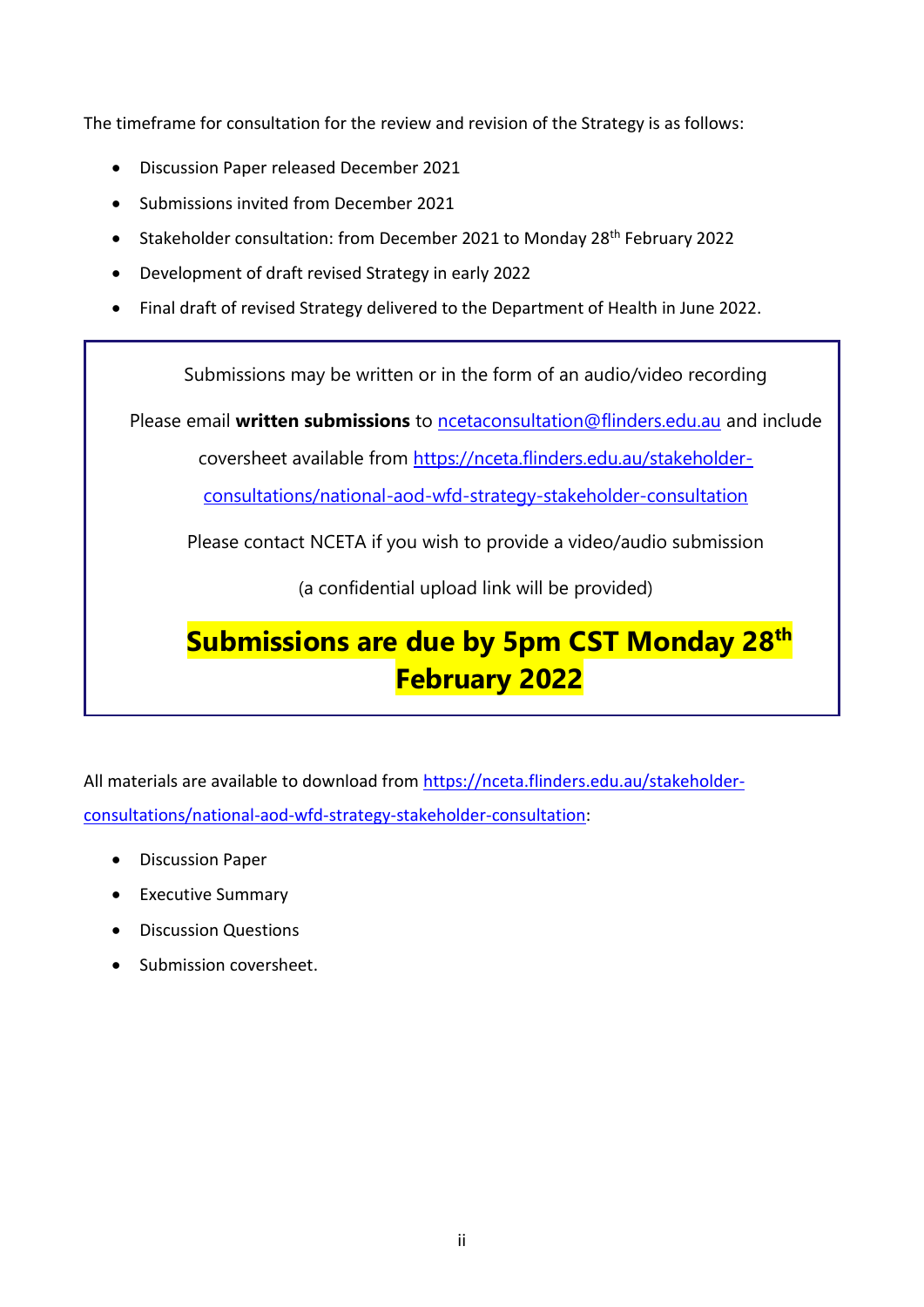# Table of Contents

| 1. |      |                                                                                         |
|----|------|-----------------------------------------------------------------------------------------|
| 2. |      |                                                                                         |
| 3. |      |                                                                                         |
|    | 3.1. |                                                                                         |
| 4. |      |                                                                                         |
|    | 4.1. |                                                                                         |
|    | 4.2. | National Framework for Alcohol, Tobacco and Other Drug Treatment 2019-20298             |
|    | 4.3. | National Quality Framework for Drug and Alcohol Treatment Services 2018 9               |
|    | 4.4. |                                                                                         |
|    | 4.5. |                                                                                         |
|    | 4.6. |                                                                                         |
|    | 4.7. | National Aboriginal and Torres Strait Islander Health Workforce Strategic Framework and |
|    |      |                                                                                         |
|    | 4.8. |                                                                                         |
|    |      |                                                                                         |
| 5. |      |                                                                                         |
|    | 5.1. |                                                                                         |
|    |      |                                                                                         |
|    | 5.2. |                                                                                         |
|    | 5.3. |                                                                                         |
|    |      |                                                                                         |
|    | 5.4. |                                                                                         |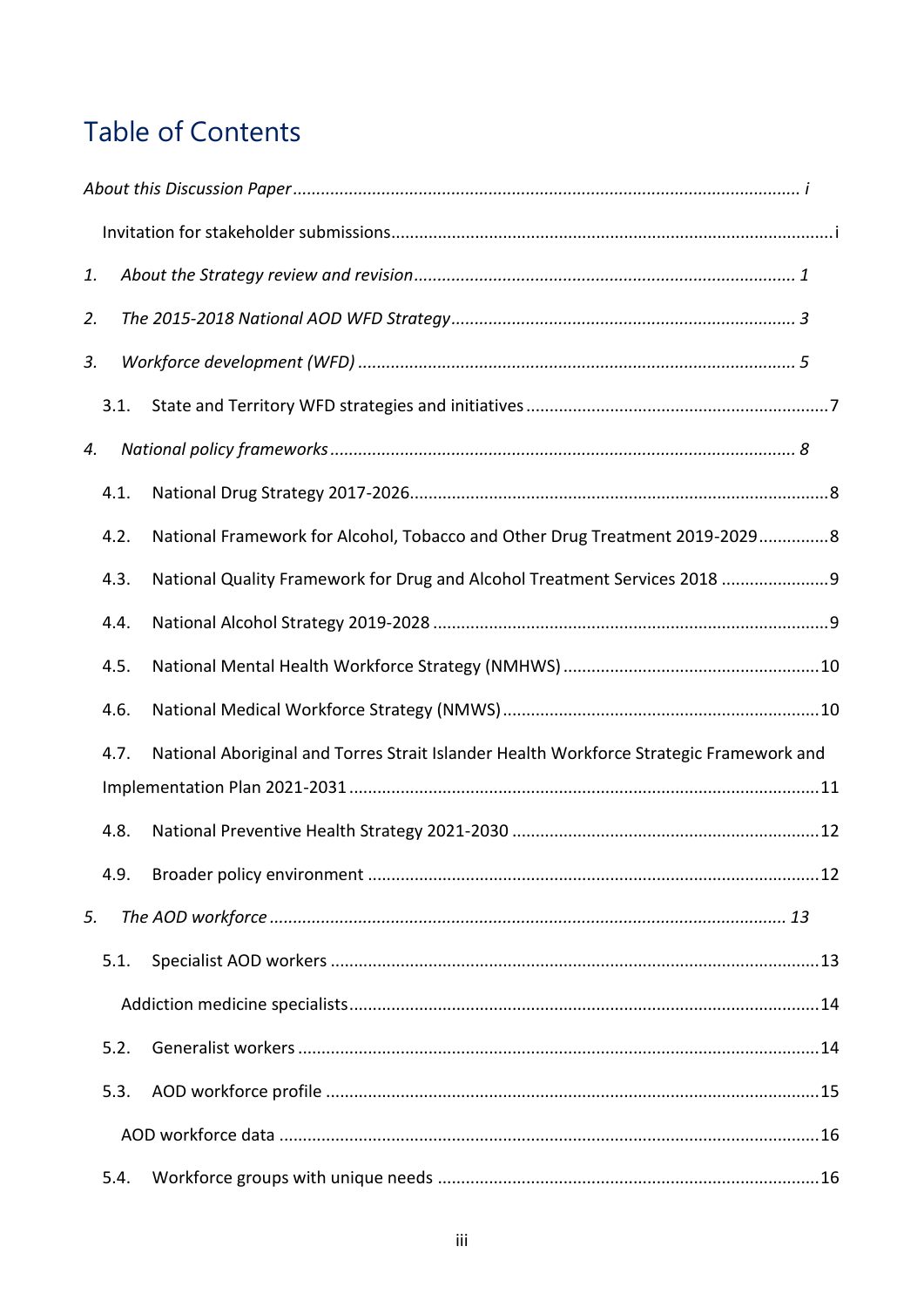|    | 5.5. |                                                                                            |  |
|----|------|--------------------------------------------------------------------------------------------|--|
|    |      |                                                                                            |  |
|    |      |                                                                                            |  |
|    |      |                                                                                            |  |
|    | 5.6. |                                                                                            |  |
|    | 5.7. |                                                                                            |  |
| 6. |      |                                                                                            |  |
|    | 6.1. |                                                                                            |  |
|    |      |                                                                                            |  |
|    |      | People identifying as lesbian, gay, bisexual, transgender, intersex and queer (LGBTIQ+) 24 |  |
|    |      |                                                                                            |  |
|    |      |                                                                                            |  |
|    |      |                                                                                            |  |
|    |      |                                                                                            |  |
|    | 6.2. |                                                                                            |  |
| 7. |      |                                                                                            |  |
|    | 7.1. |                                                                                            |  |
|    | 7.2. |                                                                                            |  |
|    | 7.3. |                                                                                            |  |
|    | 7.4. |                                                                                            |  |
|    | 7.5. |                                                                                            |  |
|    | 7.6. |                                                                                            |  |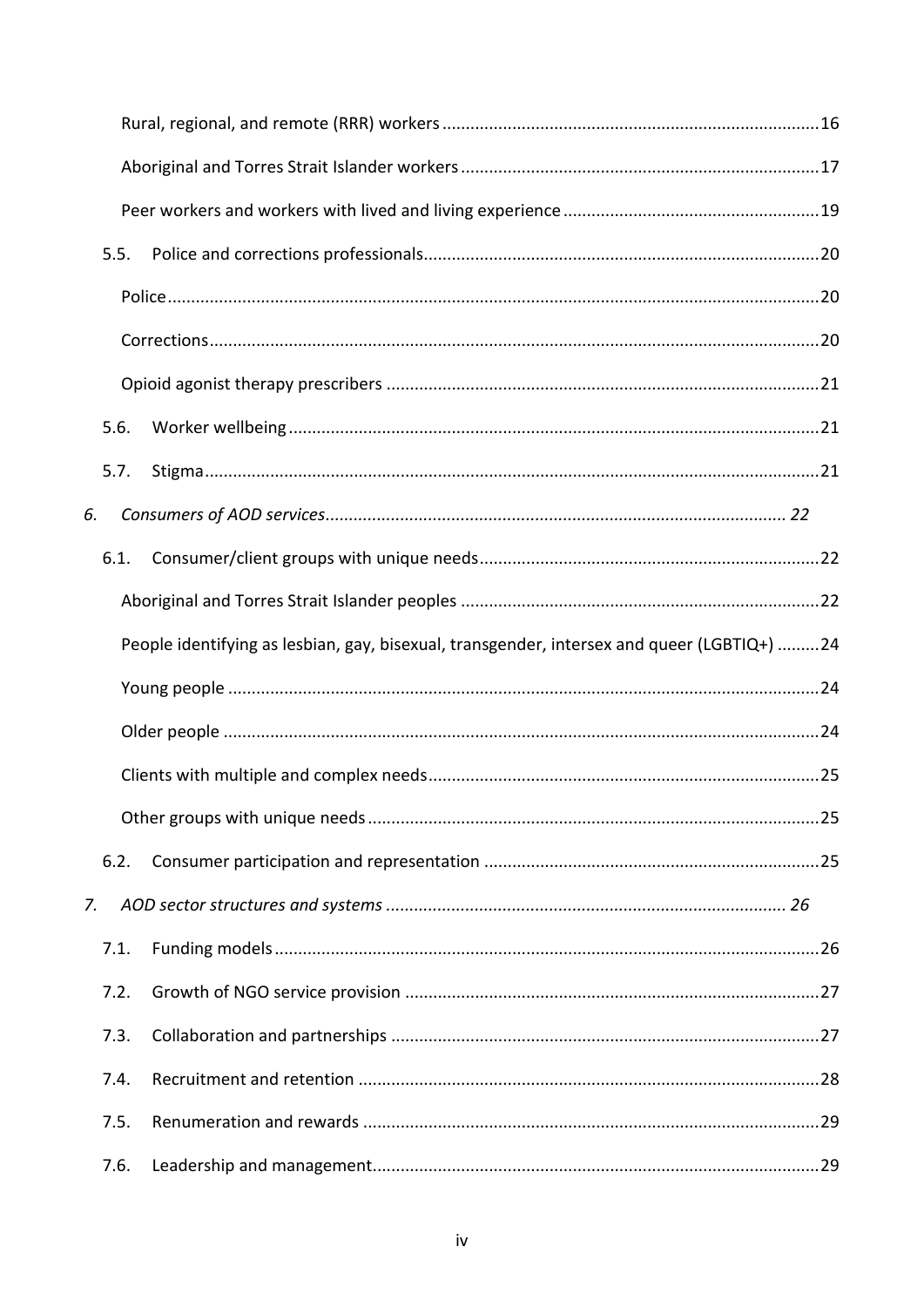| 8. |      |  |  |  |
|----|------|--|--|--|
|    | 8.1. |  |  |  |
|    | 8.2. |  |  |  |
|    | 8.3. |  |  |  |
|    | 8.4. |  |  |  |
|    | 8.5. |  |  |  |
|    |      |  |  |  |
|    |      |  |  |  |
|    | 8.6. |  |  |  |
|    | 8.7. |  |  |  |
| 9. |      |  |  |  |
|    | 9.1. |  |  |  |
|    |      |  |  |  |
|    |      |  |  |  |
|    |      |  |  |  |
|    |      |  |  |  |
|    | 9.2. |  |  |  |
|    | 9.3. |  |  |  |
|    |      |  |  |  |
|    |      |  |  |  |
|    |      |  |  |  |
|    |      |  |  |  |
|    |      |  |  |  |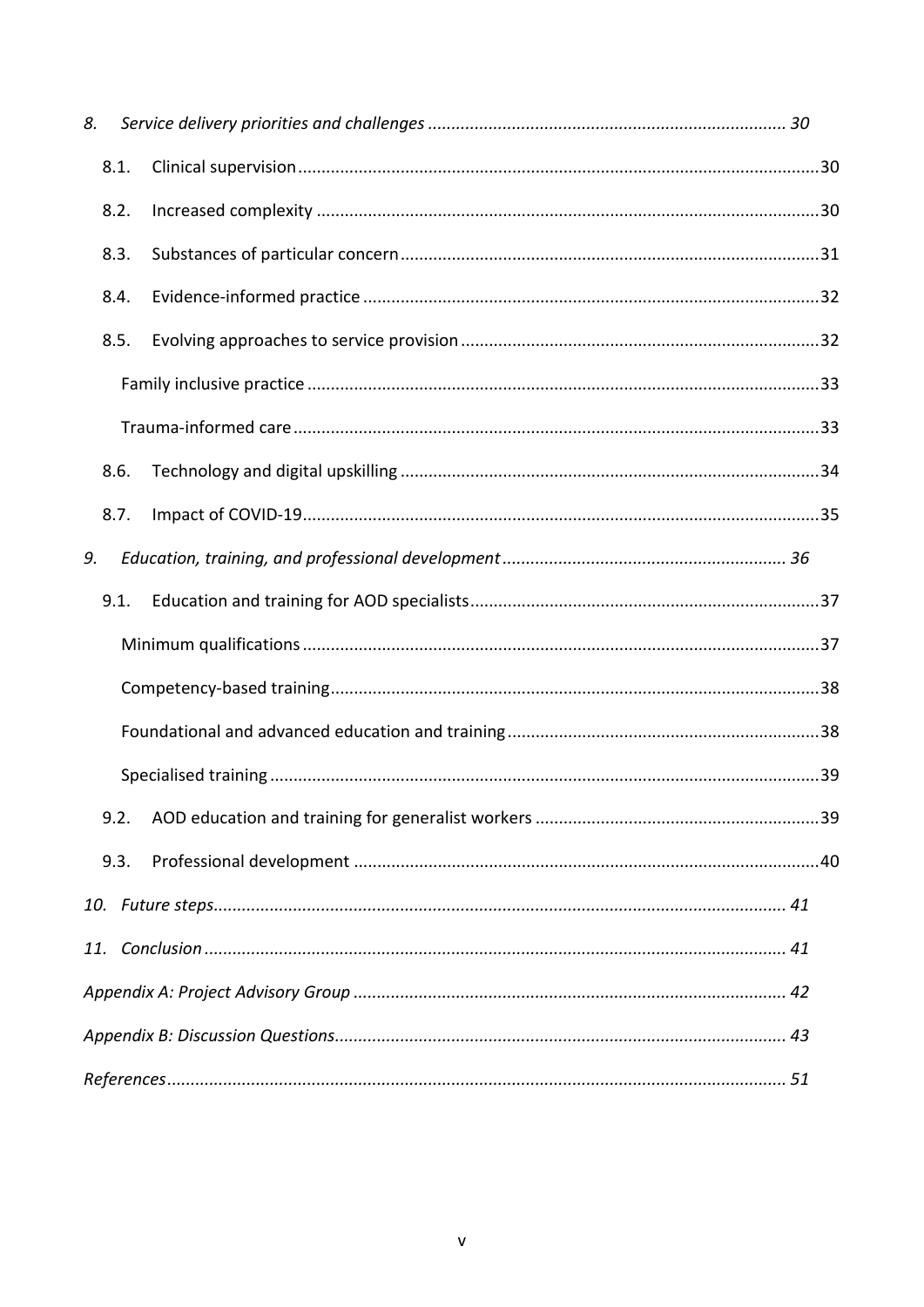## <span id="page-7-0"></span>1. About the Strategy review and revision

A highly skilled, qualified and sustainable alcohol and other drug (AOD) workforce is imperative to effectively prevent and respond to problematic AOD use and related harms within Australia. The AOD sector has experienced substantial change over recent decades, and it is vital that the workforce has the capacity and support to be dynamic and responsive to meet these changing needs.

The National AOD Workforce Development Strategy aims to be a useful resource and guide for the AOD sector to inform planning and implementation of workforce development (WFD) activities at a national, jurisdictional and organisational level. Specifically, the Strategy is designed to:

- Identify key WFD priorities, activities, gaps and challenges within the AOD sector
- Provide support and guidance for WFD programs and initiatives at a sector, jurisdictional and organisational level
- Offer a framework for ongoing monitoring and implementation of WFD programs and initiatives
- Facilitate a shared understanding of WFD concepts and applications within the AOD and related sectors.

The previous iteration of the National AOD WFD Strategy (2015-2018) was released in 2015 and sought to: 1) enhance the capacity of the Australian AOD workforce to prevent and minimise alcohol and other drug-related harm across the domains of supply, demand and harm reduction activities; and 2) create a sustainable Australian AOD workforce that is capable of meeting future challenges, innovation and reform.

In the years since its publication, extensive and important changes have impacted the AOD sector. These include:

- Changing service delivery model, including as a result of COVID-19
- Funders increasingly placing emphasis on client outcomes, rather than client output
- An expanded range of pharmacotherapies and other treatment options
- The development of new key national Frameworks and Strategies
- New patterns of AOD use
- Greater awareness of family inclusive practice issues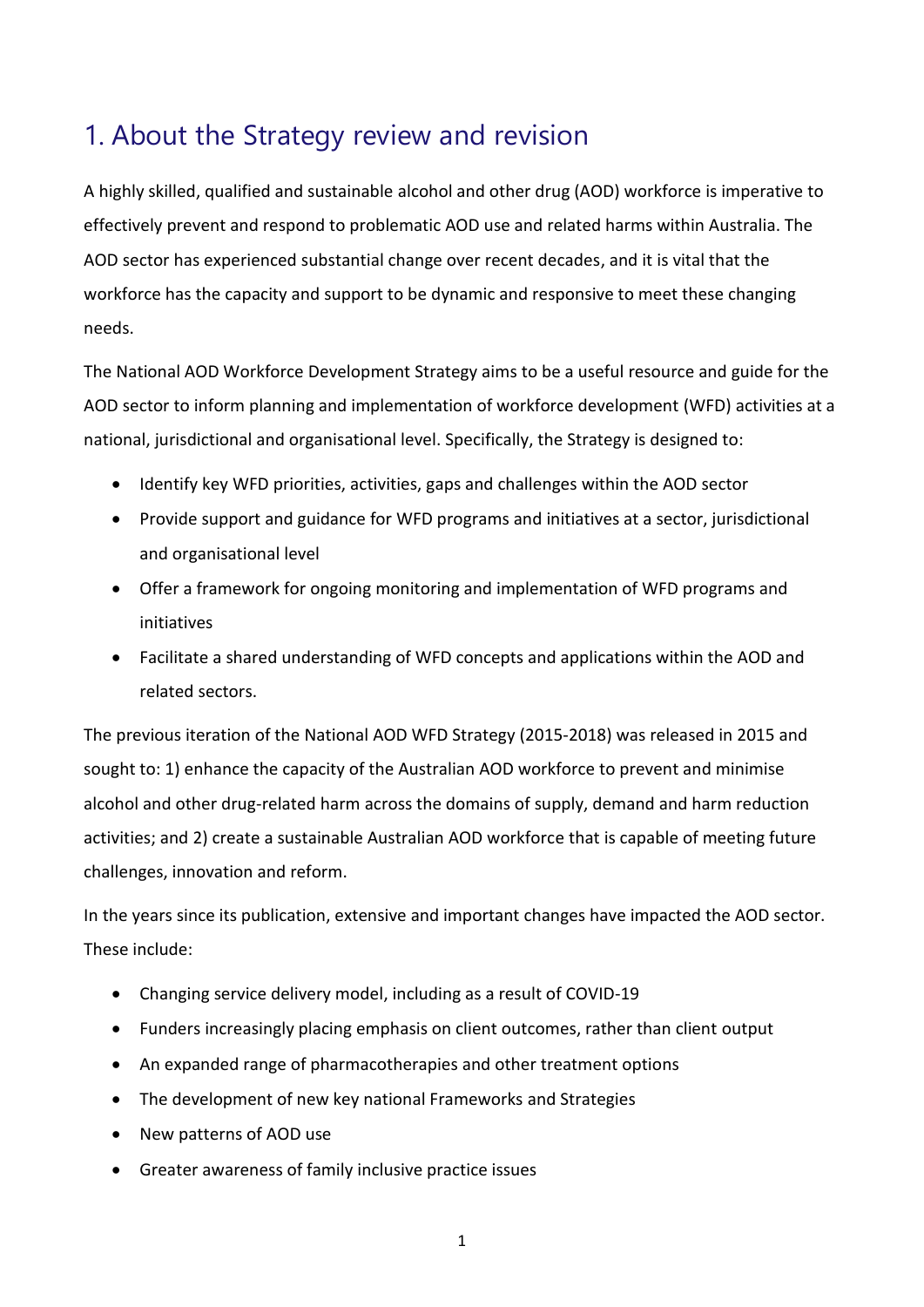- Problematic use across a widened age spectrum
- Greater emphasis on cost efficiency, professional practice efficacy, improved outcomes and intersectoral collaboration
- A better understanding of effective preventive measures
- Greater recognition of the variety of workers involved in reducing AOD-related harm
- Increased awareness of the importance of addressing AOD use within Aboriginal and Torres Strait Islander communities, and the valuable role played by Aboriginal and Torres Strait Islander AOD workers
- The need for more specialised skill sets to address complex presentations (including multiple morbidities) and changing service delivery models
- Growth in the proportion of the service delivery system provided by the NGO sector
- Stronger emphasis on integration of the peer/lived experience workforce into service provision
- A larger number of young and early career workers in the AOD sector and the concomitant ageing of the workforce
- Increased attention on consumer engagement in service planning and delivery and ensuring that the WFD needs of consumers are addressed.

An imperative exists to renew and revise the first national WFD Strategy to address these current issues. A contemporary, revised National Alcohol and Other Drug Workforce Development Strategy will provide an overarching mechanism by which to identify emerging areas of need, processes by which to respond to priority areas, and a means by which to link WFD initiatives to the range of other national strategies.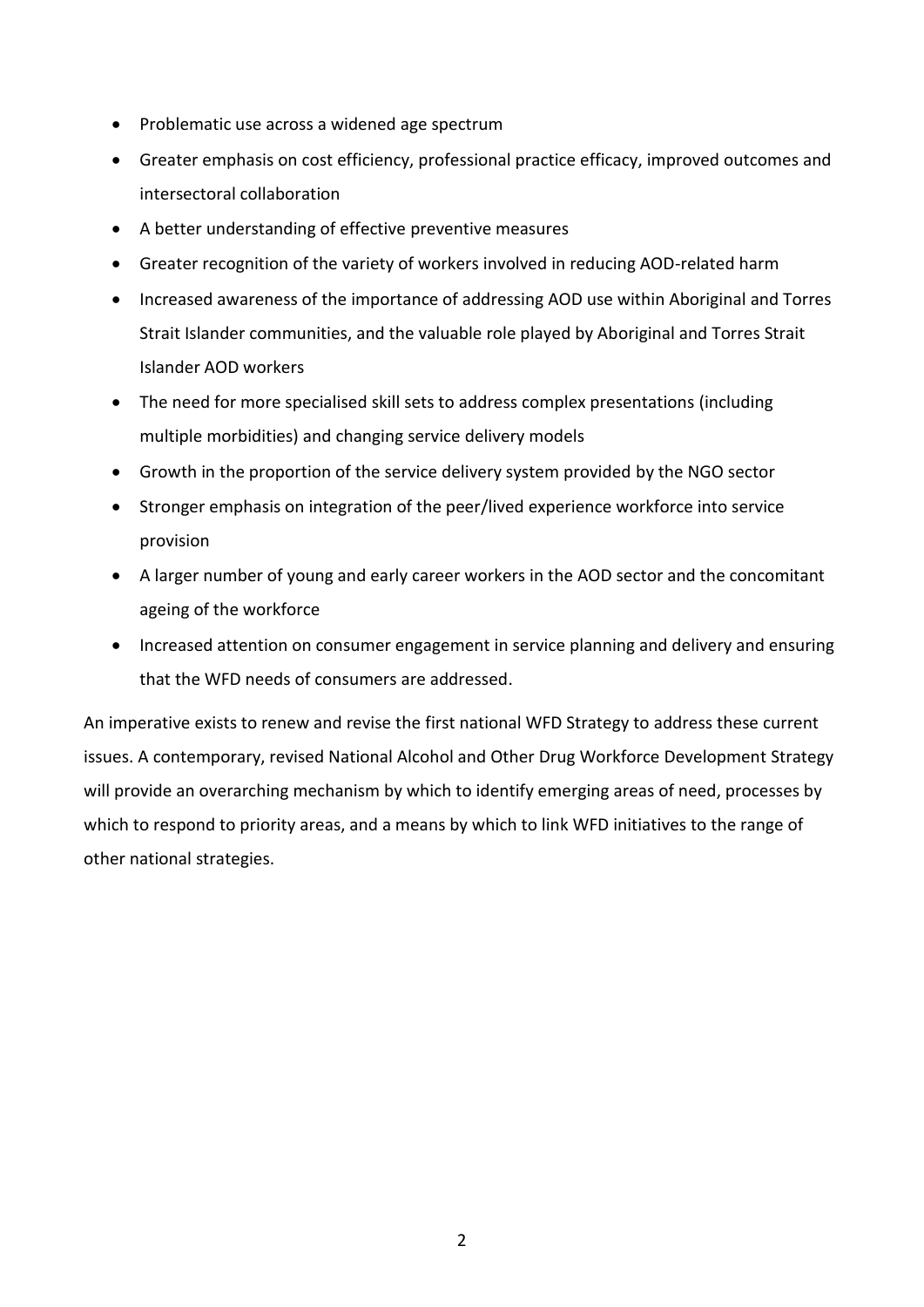## <span id="page-9-0"></span>2. The 2015-2018 National AOD WFD Strategy

The Australian Government Department of Health commissioned NCETA to develop the 2015–2018 National AOD WFD Strategy. This Strategy was the first of its kind in Australia and internationally, and informed a number of jurisdictional WFD strategies and initiatives addressing particular State and Territory contexts and priorities. The 2015-2018 Strategy identified 12 Outcome Areas:

1. Understand the specialist AOD prevention and treatment workforce

2. Create a sustainable specialist AOD prevention and treatment workforce by addressing recruitment and retention issues

3. Match roles with capabilities

4. Enhance capacity to cater for older AOD clients as well as those with co-and multiple morbidities and other complex needs

5. Improve child and family sensitive practice

6. Improve consumer participation in AOD service provision, policy and planning

7. Increase the capacity of the workforce to respond appropriately to AOD issues among Aboriginal and Torres Strait Islander peoples

8. Increase the capacity of the workforce to respond appropriately to AOD issues among culturally and linguistically diverse (CALD) groups

9. Increase the capacity of the workforce to respond appropriately to AOD issues among lesbian, gay, bisexual, transgender and intersex individuals

10. Enhance the capacity of generalist health, community, welfare and support services workers to prevent and reduce AOD harm

11. Continue to develop the criminal justice workforce to prevent and reduce AOD harm

12. Promote the ability of the education sector to prevent and reduce AOD harm.

A thorough review of the progress made in each of these areas is beyond the scope of the current document. Significant progress has been made in some Outcome Areas, whereas other issues remain a challenge and a priority for the revised Strategy. Section 3.1 provides further examples of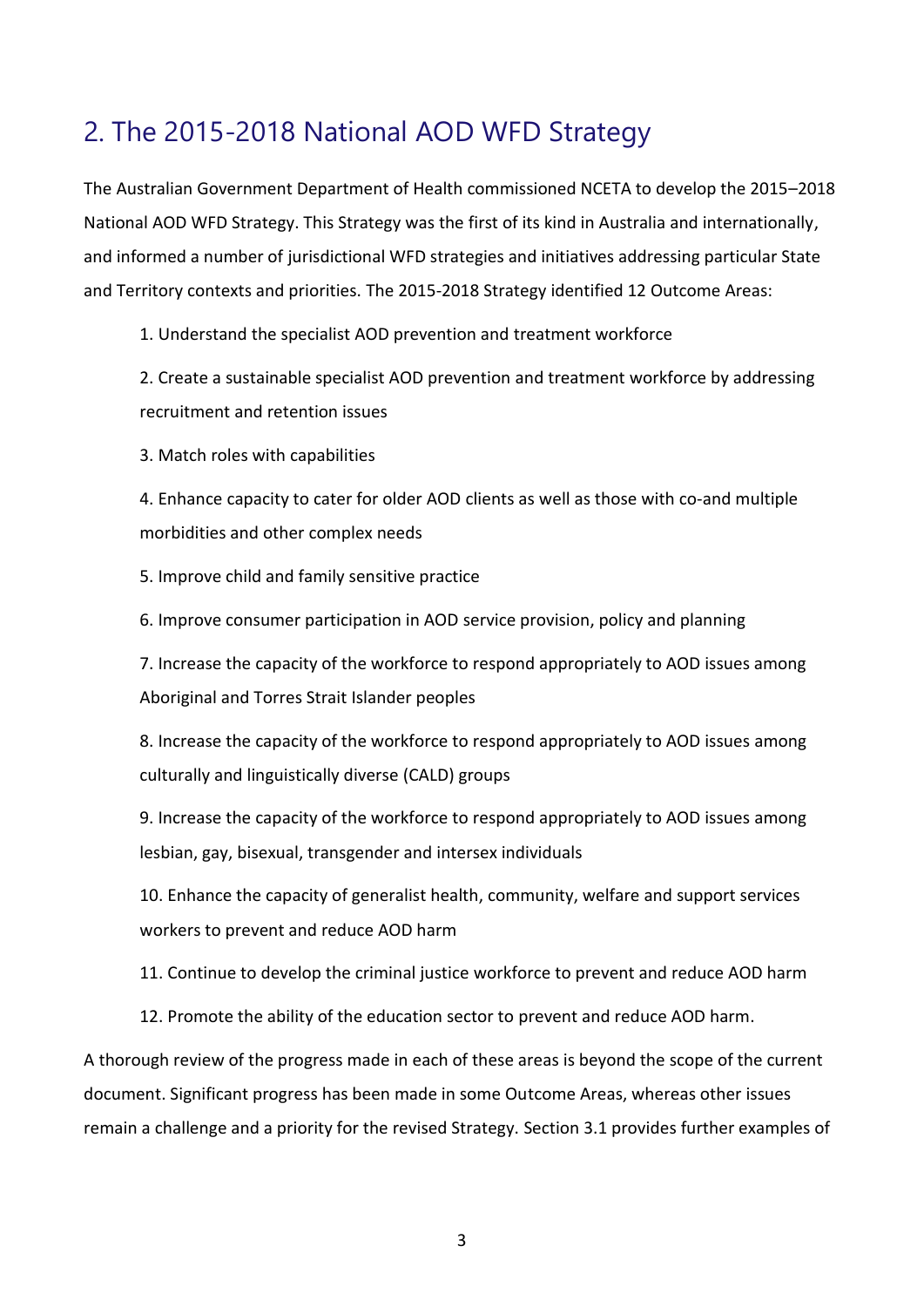WFD strategies and activities developed in particular jurisdictions which complement and support the National Strategy.

Outlined below are a selection of WFD strategies and initiatives that have been informed by and/or align with the 2015-2018 Strategy, which provide examples of WFD in action. Initiatives that have further developed knowledge and understanding of the AOD workforce include regular jurisdictional surveys of the AOD workforce, for example in [VIC,](https://www2.health.vic.gov.au/alcohol-and-drugs/alcohol-and-other-drug-workforce/aod-data-workforce-planning) [NSW](https://learningforpurpose.org/research/aod-workforce-study/) and th[e ACT.](http://www.atoda.org.au/projects/workforce-profile/) In 2019-2020 NCETA also conducted a [national survey](https://nceta.flinders.edu.au/workforce/alcohol-other-drugs-national-workforce-survey) of the AOD workforce. Another important initiative is the NHMRC funded University of NSW's [Horizons Project,](https://www.unsw.edu.au/arts-design-architecture/our-research/research-centres-institutes/social-policy-research-centre/our-projects/horizons-project-empirical-analysis-alcohol-and-drug-treatment-funding-purchasing-and-workforce-mechanisms) a national study of AOD services which examines how procurement arrangements and workforce characterises impacts on client outcomes of AOD treatment [\[1\]](#page-57-1). As discussed in Section 7, recruitment and retention of suitably qualified and experienced AOD workers remains a significant challenge, exacerbated by the ageing of the health workforce in general and the AOD workforce in particular [\[2\]](#page-57-2).

Furthermore, a number of the Outcomes identified in the 2015-2018 Strategy relate to addressing the needs of particular client groups such as families and children, older clients, clients with CALD backgrounds, clients identifying as LGBTIQ+ and clients with complex needs such as co- and multiple morbidities. As observed in Section 6, there is still significant scope for improving services to many of these priority groups. A large selection of resources, practice guidelines, training resources and other initiatives are available to support and improve service delivery to these groups. As discussed in Sections 5 and 6, Aboriginal and Torres Strait Islander clients and workers remain high priorities for WFD initiatives and resourcing [\[2\]](#page-57-2). Substantial AOD resources have been developed for Aboriginal and Torres Strait Islander workers, for example by the Australian Indigenous Health*InfoNet* [AOD Knowledge Centre](https://aodknowledgecentre.ecu.edu.au/) and the [WellMob](https://wellmob.org.au/) website. The Lowitja Institute's Career Pathways Project provides valuable insight and WFD recommendations for the Aboriginal and Torres Strait Islander health workforce [\[3\]](#page-57-3). Significant developments have also been made in the recognition and prioritisation of consumer involvement and engagement in service provision, policy and planning. For example, a Partnering with Consumers Standard is included within the National Safety and Quality Health Service (NSQHS) Standards [\[4\]](#page-57-4). Work to engage with and develop the capacity of related sectors such as generalist health, welfare services, education and law enforcement has been ongoing, and also continues to be a priority for the revised Strategy.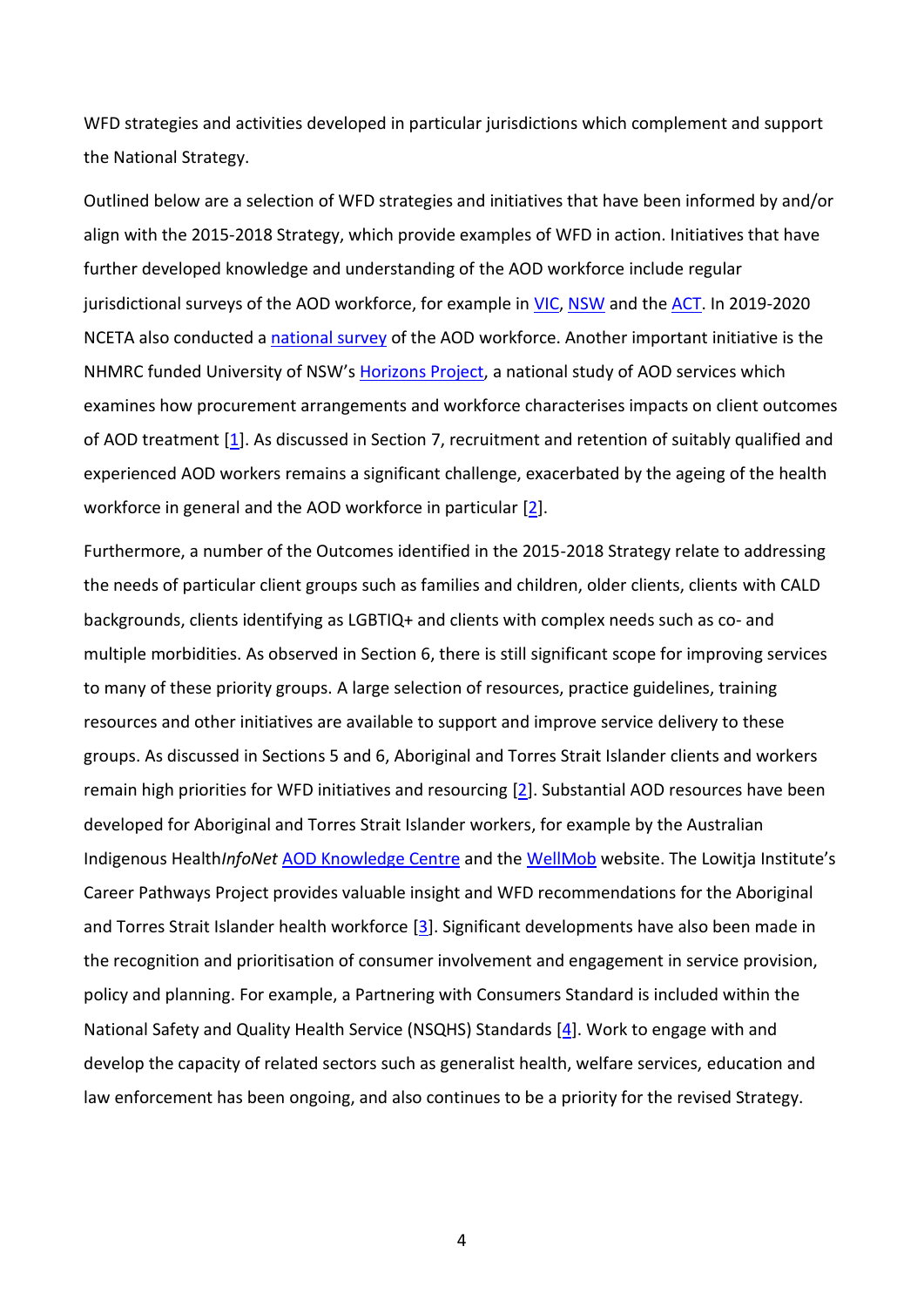## <span id="page-11-0"></span>3. Workforce development (WFD)

Workforce development (WFD) aims to enhance the capacity of the AOD sector, organisations and individual workers to prevent and respond to AOD-related problems, and to promote evidenceinformed practice. Its importance to the AOD field is highlighted by the imperative for enhanced quality of care, effective and efficient services and increased support for worker wellbeing [\[5\]](#page-57-5). For the purposes of the Strategy review and revision, WFD is defined as:

*…a multi-faceted approach which addresses the range of factors impacting on the ability of the workforce to function with maximum effectiveness in responding to alcohol and other drug related problems. Workforce development should have a systems focus. Unlike traditional approaches, this is broad and comprehensive, targeting individual, organisational and structural factors, rather than just addressing education and training of individual mainstream workers* [\[6\]](#page-57-6)*.* 

A key aspect of this definition is the targeting of contextual factors at the individual, organisational, structural, and systemic levels. It is widely recognised that quality service delivery is dependent on a range of organisational, structural, and systemic factors that extend beyond the knowledge, skills and capacity of individual workers [\[5\]](#page-57-5).

Table 1 provides examples of WFD strategies and initiatives at the systems, organisational and individual levels. Particularly noteworthy is the role of systems factors in creating opportunity, support and pathways for organisational-level WFD. Systems and organisational factors enable and support individual workers to achieve and enact the skills, knowledge, values and capacities required for high quality and evidence-informed AOD work.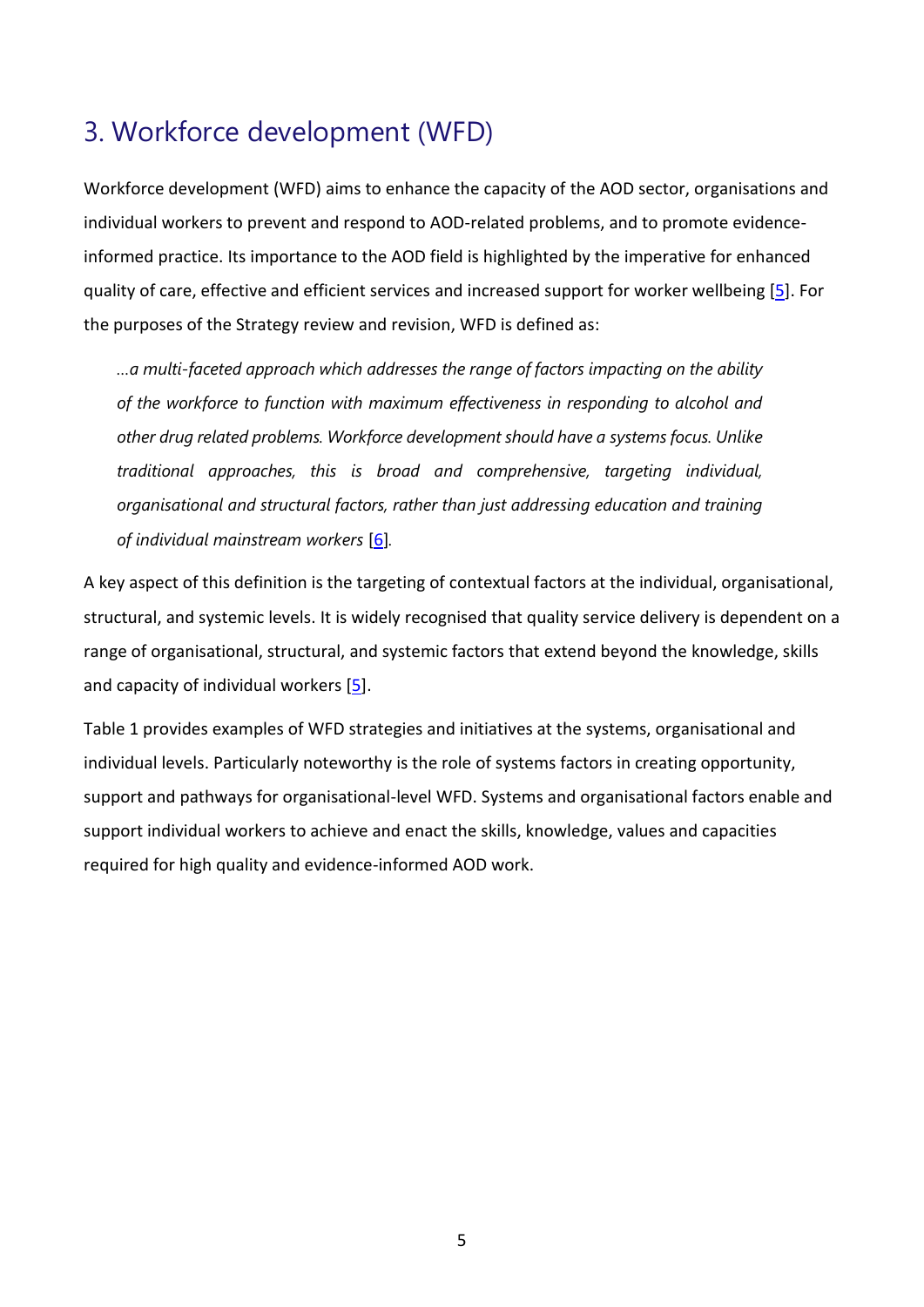<span id="page-12-0"></span>

|  |  |  |  |  | Table 1. Examples of WFD at the systems, organisational and individual levels |
|--|--|--|--|--|-------------------------------------------------------------------------------|
|--|--|--|--|--|-------------------------------------------------------------------------------|

| <b>Systems level</b>                                                                                              | <b>Organisational level</b>                                                     | <b>Individual level</b>                          |
|-------------------------------------------------------------------------------------------------------------------|---------------------------------------------------------------------------------|--------------------------------------------------|
| AOD law and regulation                                                                                            | Organisational quality accreditation                                            | <b>Educational qualifications</b>                |
| Service funding models                                                                                            | (National Quality Framework) and<br>governance                                  | Professional development                         |
| National and jurisdictional strategies,<br>frameworks and other policy guides and<br>directives                   | Organisational policies and systems<br>(e.g., training, supervision, diversity, | Work experience<br>Knowledge, skills, attitudes, |
| Workforce planning and data collection                                                                            | wellbeing)                                                                      | values                                           |
| Employment law and regulation                                                                                     | Implementation of clinical and<br>practice standards                            | Wellbeing and resilience<br>(self-care)          |
| (national and jurisdictional)                                                                                     | Implementation of evidence-                                                     |                                                  |
| Renumeration and rewards (including<br>Awards)                                                                    | informed practice                                                               |                                                  |
| Professionalisation of the AOD<br>workforce                                                                       | Family inclusive policies and<br>practices                                      |                                                  |
| Regional WFD programs and funding                                                                                 | Policies and practices on consumer<br>participation and representation          |                                                  |
| Cross-sector coordination and<br>partnerships                                                                     | Leadership and management<br>training and development programs                  |                                                  |
| AOD education and training                                                                                        | and supports                                                                    |                                                  |
| accreditation standards                                                                                           | Worker wellbeing programs,<br>including targeted supports for                   |                                                  |
| Education, training and professional<br>development opportunities and funding                                     | those with unique needs                                                         |                                                  |
| AOD content in vocational and tertiary<br>training in related fields (e.g., mental<br>health, public health, law) | Career pathways and other<br>professional development<br>opportunities          |                                                  |
| Clinical and practice standards and<br>guidelines                                                                 | Systems, practice and cultures<br>supportive of evidence-informed<br>practice   |                                                  |
| Professional competency standards and<br>work role definitions                                                    |                                                                                 |                                                  |
| Career pathways                                                                                                   |                                                                                 |                                                  |
| Research funding                                                                                                  |                                                                                 |                                                  |
| Societal attitudes and norms (stigma<br>and discrimination)                                                       |                                                                                 |                                                  |

Source: Adapted from [\[5,](#page-57-5) [7-10\]](#page-57-7)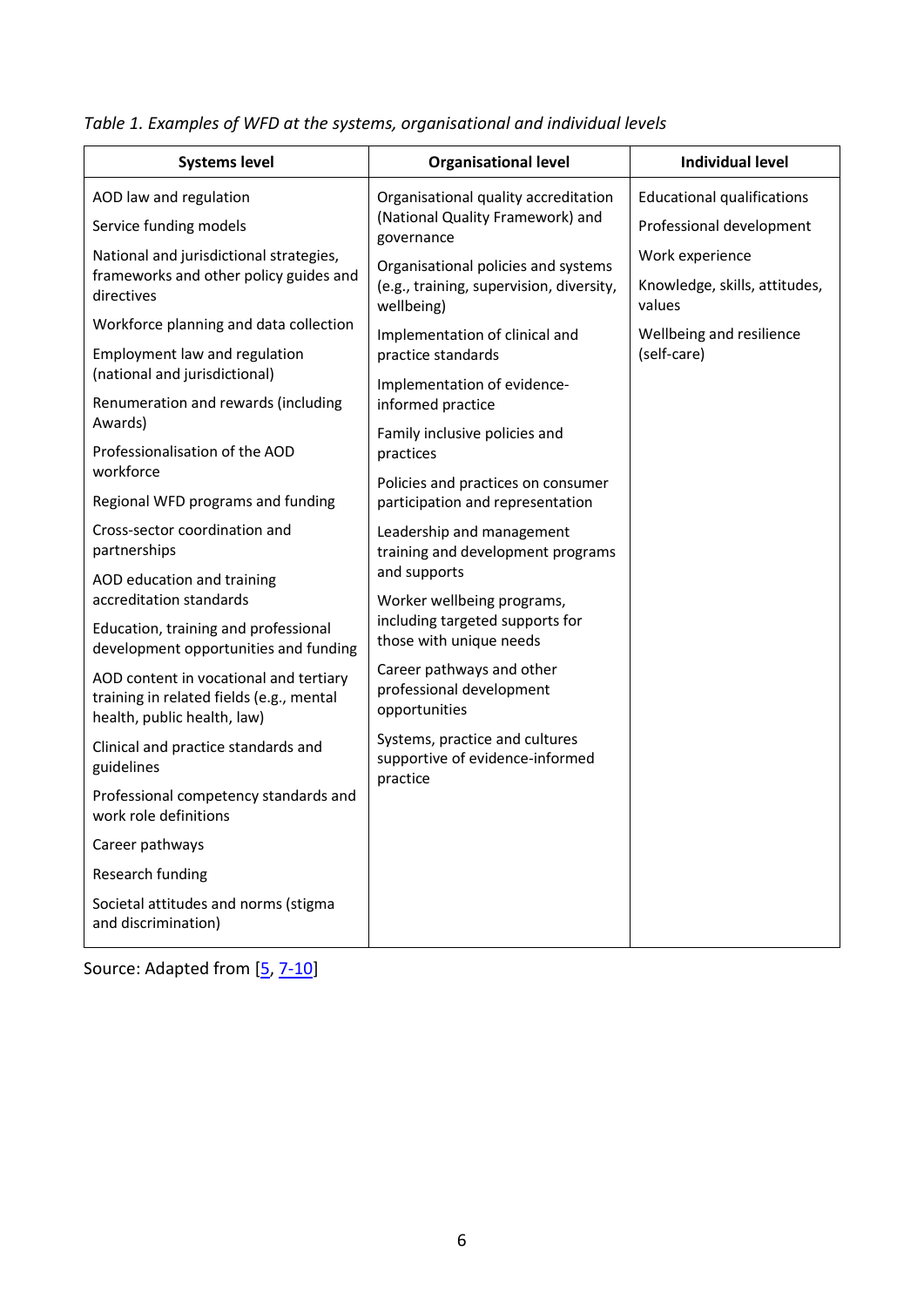## <span id="page-13-0"></span>3.1. State and Territory WFD strategies and initiatives

A range of high quality and comprehensive WFD strategies and initiatives have been developed by the Australian States and Territories. These include:

- NSW NGO Alcohol and other Drugs Workforce Development Plan 2016-2022 [\[11\]](#page-57-8)
- NSW Clinical Care Standards: Alcohol and Other Drug Treatment [\[12\]](#page-57-9)
- VIC Alcohol and Other Drugs Workforce Strategy 2018 -2022 [\[10\]](#page-57-10)
- WA Mental Health, Alcohol and Other Drug Workforce Strategic Framework 2020-2025 [\[7\]](#page-57-7)
- Comprehensive Alcohol and other Drug Workforce Development in Western Australia [\[9\]](#page-57-11)
- Strengthening Specialist Alcohol and Other Drug Treatment and Support: Needs and Priorities for the ACT 2016–2017 [\[13\]](#page-57-12)
- NT Alcohol and Other Drug Workforce Development Strategic Framework [\[14\]](#page-58-0)
- QLD Mental Health Alcohol and Other Drugs Workforce Development Framework [\[15\]](#page-58-1)
- Development of a Tasmanian AOD Workforce Development Strategy is a Key Action under Reform Direction 8 of the Reform Agenda for Alcohol and Other Drugs Sector in Tasmania [\[16\]](#page-58-2).

Whilst a comprehensive review of all the jurisdictional WFD initiatives is beyond the scope of this paper, select highlights of some recent developments and initiatives are overviewed below.

Victoria's Alcohol and Other Drugs Workforce Strategy 2018 -2022 [\[10\]](#page-57-10) is focused on six key result areas addressing improving workforce availability, building workforce capabilities and quality, increasing workforce diversity, improving worker health, wellbeing, safety and engagement, strengthening leadership and collaboration, and delivering person-centred, integrated care [\[7\]](#page-57-7). The NSW Network of Alcohol and other Drug Agencies (NADA) has developed a Workforce Capability Framework [\[17\]](#page-58-3) which identifies the core capabilities and expected behaviours of NSW nongovernment AOD workers to ensure the effective and efficient delivery of quality care. The Capability Framework is designed to inform and guide WFD activities such as workforce planning, work role design and evaluation (including recruitment, performance management), professional development, education and training. The WA Workforce Development report [\[9\]](#page-57-11) identifies development issues at the individual, organisational and systemic levels for the WA AOD workforce. Individual level recommendations include the integration of AOD competencies into tertiary curricula and greater coordination and resourcing for training. Recommendations for organisational-level WFD include enhanced funding to support recruitment and retention, greater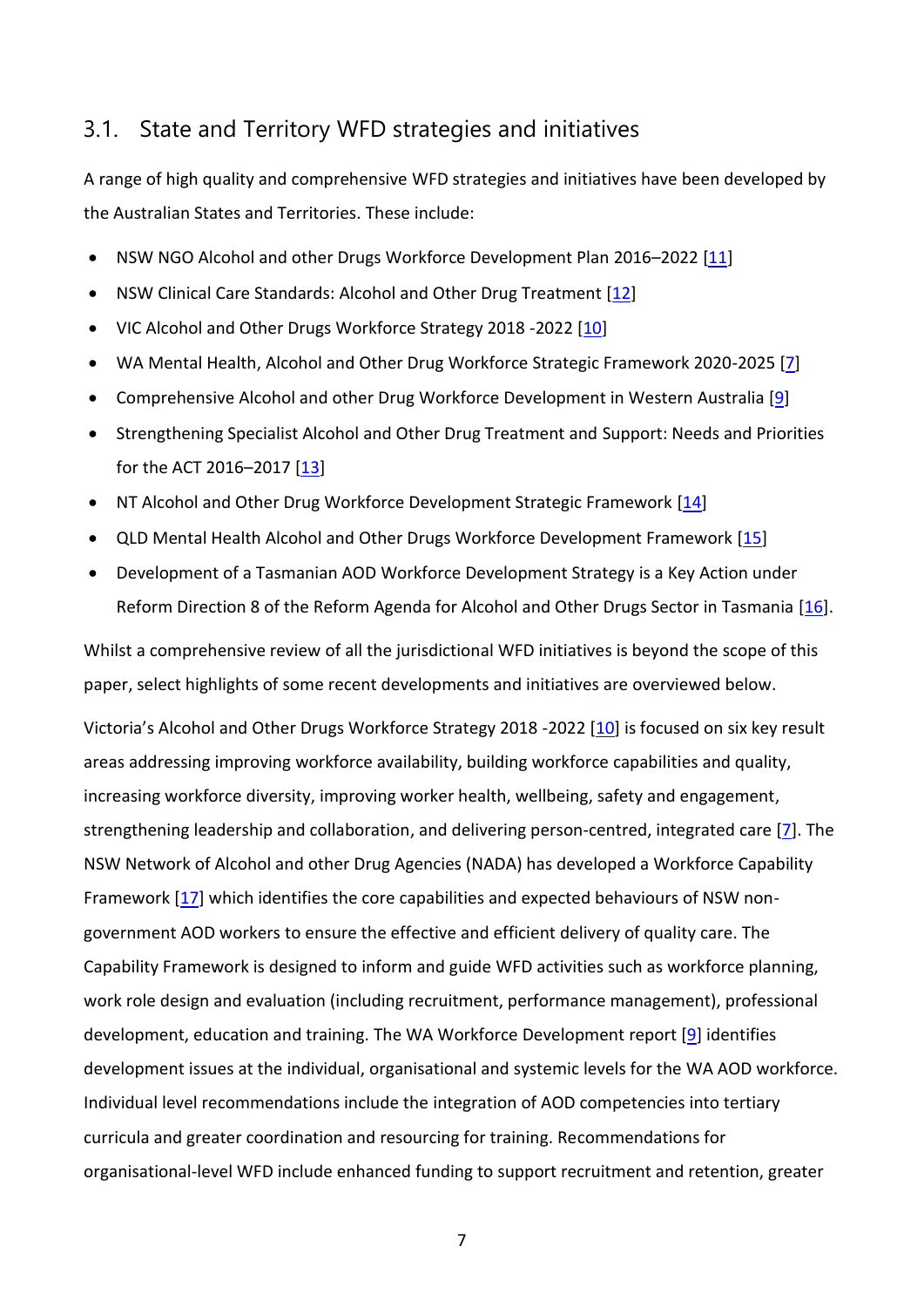accessibility of clinical supervision/practice support, increased resourcing for worker wellbeing and initiatives to support consumer and family member participation and representation. Examples of systems level recommendations include increased cross-sector coordination and engagement, more effective use of data to inform service delivery, and measurement of partnership effectiveness to support collaboration planning based on consumer and community need.

# <span id="page-14-0"></span>4. National policy frameworks

The revised National AOD WFD Strategy will operate within the broader national policy context of the National Drug Strategy 2017-2026 and other national policies and strategies. Select strategies are briefly reviewed here.

## <span id="page-14-1"></span>4.1. National Drug Strategy 2017-2026

The National Drug Strategy 2017-2026 [\[18\]](#page-58-4) provides the framework that identifies national priorities concerning alcohol, tobacco and other drugs, guides action by governments in partnership with service providers and the community, and outlines a national commitment to harm minimisation through a balanced implementation of effective demand, supply and harm reduction strategies. The underpinning strategic principles are partnerships, coordination and collaboration, national direction with jurisdictional implementation, and evidence informed responses. The National Drug Strategy includes building the capacity of the workforce to effectively deliver services and respond to emerging issues as an evidence-based and practice-informed approach to harm minimisation.

The National Alcohol and other Drug Workforce Development Strategy will become a sub-strategy of the National Drug Strategy and will therefore be consistent with and substantially influenced by the National Drug Strategy.

# <span id="page-14-2"></span>4.2. National Framework for Alcohol, Tobacco and Other Drug Treatment 2019-2029

The National Framework for Alcohol, Tobacco and Other Drug Treatment 2019-2029 [\[19\]](#page-58-5) aims to ensure that all Australians seeking treatment for AOD-related issues are able to access high quality services appropriate to their needs, whenever and wherever they require. The Framework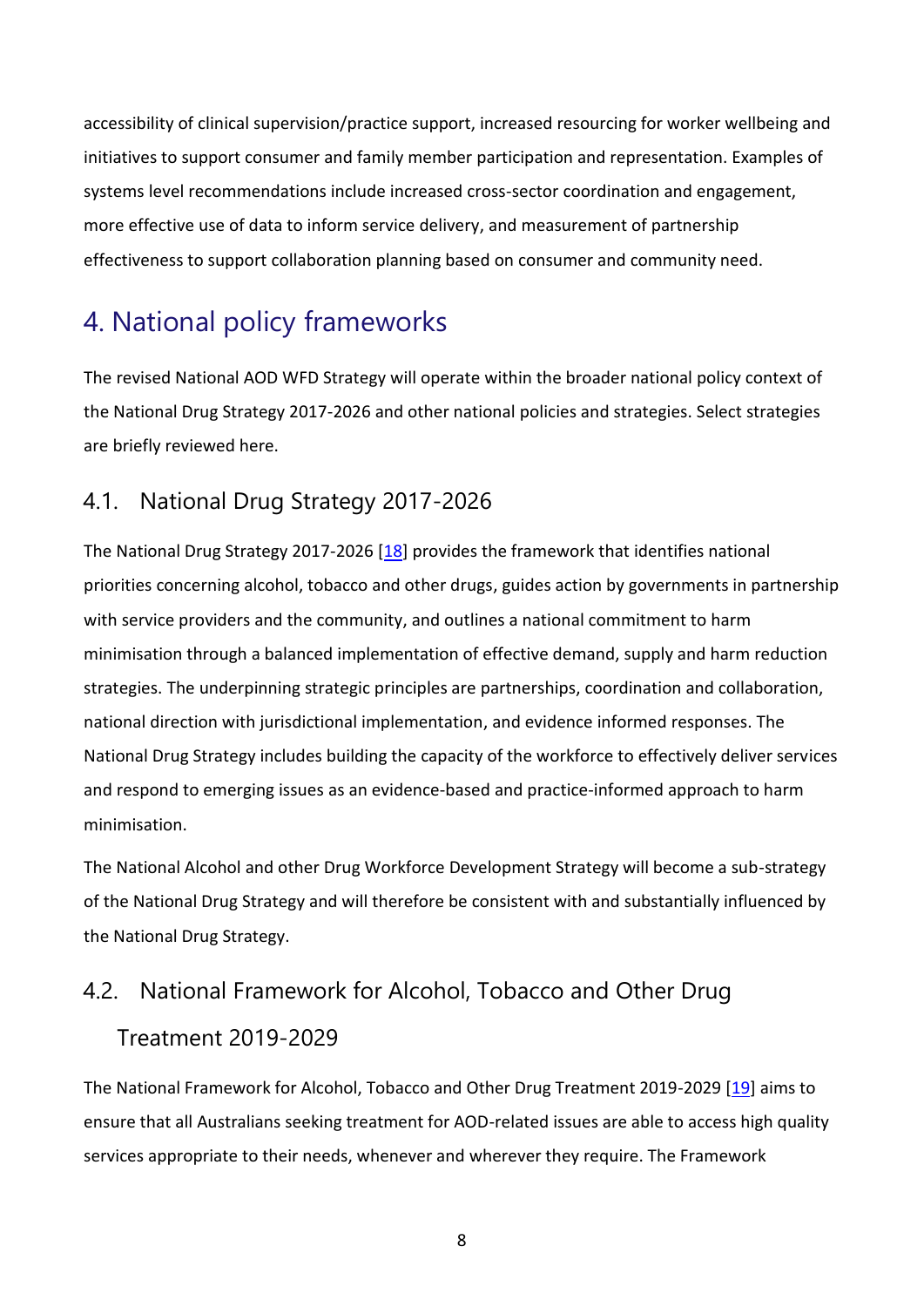identifies six treatment principles for effective AOD treatment: person-centred, equitable and accessible, evidence-informed, culturally responsive, holistic and coordinated, and free from judgement, stigma and discrimination. The Framework acknowledges that the provision of effective services requires a skilled, qualified and fulfilled workforce. The Framework recognises the need for comprehensive WFD and planning initiatives for new and existing workers, peers and volunteers to ensure a sustainable workforce that is capable of meeting future challenges, innovation and reform.

The National Alcohol and other Drug Workforce Development Strategy will be a key mechanism through which the workforce required to implement The National Framework for Alcohol, Tobacco and Other Drug Treatment 2019-2029 will be delivered.

## <span id="page-15-0"></span>4.3. National Quality Framework for Drug and Alcohol Treatment Services 2018

The National Quality Framework for Drug and Alcohol Treatment Services [\[20\]](#page-58-6) aims to establish a nationally consistent quality benchmark for the delivery of treatment services. The purpose of the National Quality Framework (NQF) is to achieve positive health outcomes for consumers through continuous quality and safety improvements of AOD treatment services. One of the Guiding Principles of the National Quality Framework is Workforce, Development and Clinical Practice. This Principle concerns engaging and maintaining a qualified, skilled and supported workforce to ensure the delivery of safe and effective quality of care that is appropriate to the client cohort, and in accordance with legislative and regulatory requirements and professional codes of practice. Implementation of this principle includes actions such as merit-based recruitment and selection, ongoing staff development via management and supervision, and access to professional development that supports good clinical practices and the delivery of evidence-based treatment. The National Alcohol and other Drug Workforce Development Strategy will be a key mechanism through which the qualified, skilled and supported workforce required to implement The National Quality Framework for Drug and Alcohol Treatment Services 2018 will be delivered.

## <span id="page-15-1"></span>4.4. National Alcohol Strategy 2019-2028

The National Alcohol Strategy 2019-2028 [\[21\]](#page-58-7), a sub-strategy of the National Drug Strategy, aims to create a national coordinated approach to prevent and minimise alcohol-related harms in Australia.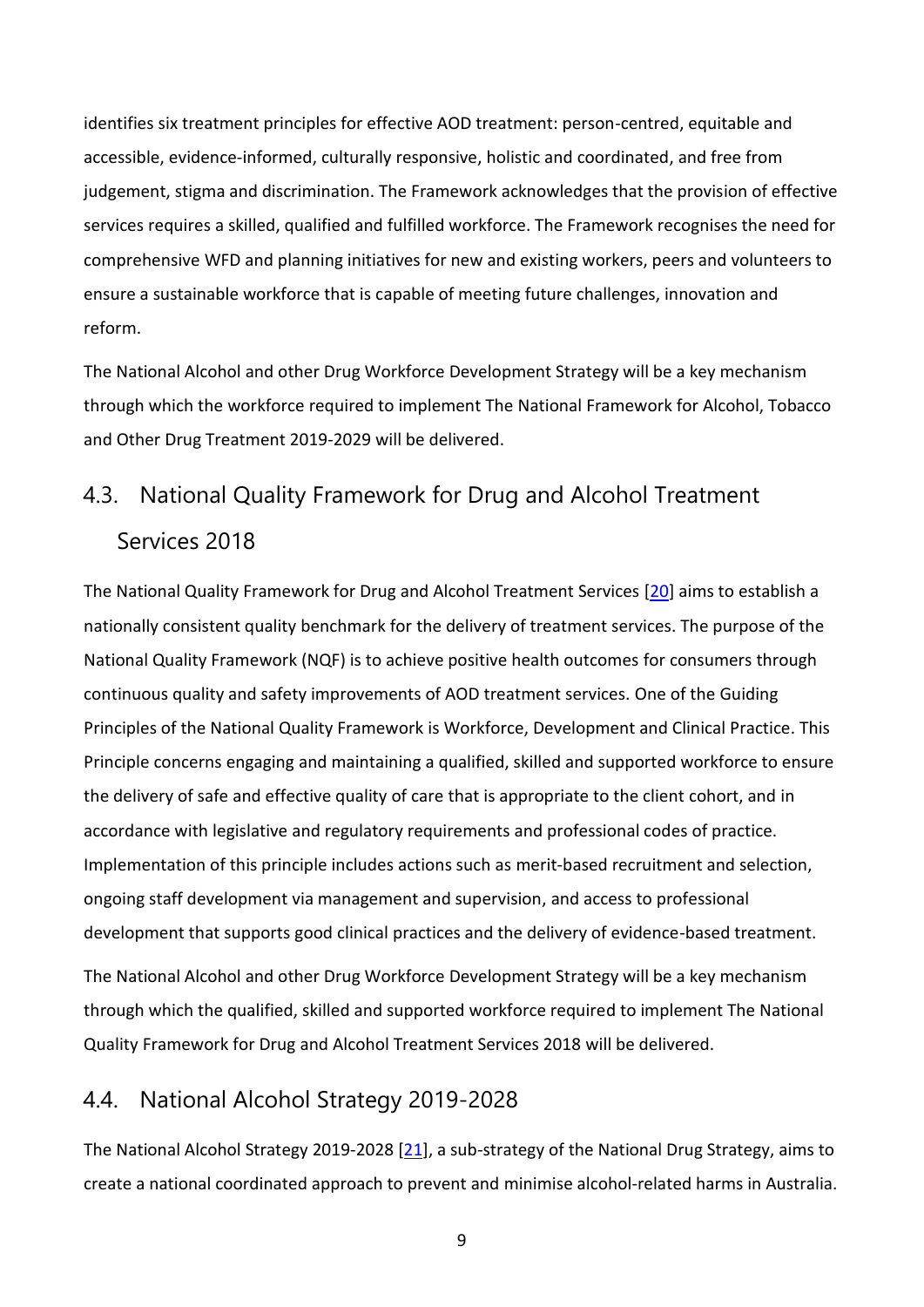One of the key priorities (Priority 3) of the National Alcohol Strategy is supporting individuals to obtain help by facilitating access to appropriate and evidence-based treatment, information and support services. This priority notes the importance of building the capabilities and capacities of the treatment service system (primary care and specialist services) regarding the prevention of alcoholrelated harms and risks. The Strategy recognises the value of further education and training for health and other professionals to support the treatment of alcohol-related issues. The Strategy also recognises the importance of enhancing the capacity of generalist healthcare, community, welfare and support staff in ensuring the delivery of quality, responsive, safe and effective treatment services.

The revised National Alcohol and other Drug Workforce Development Strategy will therefore focus on developing both specialist and generalist AOD workforces which aim to reduce alcohol-related harm.

## <span id="page-16-0"></span>4.5. National Mental Health Workforce Strategy (NMHWS)

The National Mental Health Workforce Strategy (NMHWS) is being developed at the time of writing. The aim of the Consultation Draft Strategy [\[22\]](#page-58-8) is 'To develop an appropriately skilled mental health workforce of sufficient size that is suitably deployed to help Australians be mentally well by meeting their support and treatment requirements at the time and in the way that best meets their needs' (p. 4). The Draft Consultation Strategy has six objectives: (1) careers in mental health are, and are recognised, as attractive, (2) data underpins workforce planning, (3) the entire mental health workforce is utilised, (4) the mental health workforce is appropriately skilled, (5) the mental health workforce is retained in the sector, and (6) the mental health workforce is distributed to deliver support and treatment when and where consumers need it.

Specialist and generalist AOD workers frequently encounter clients experiencing comorbid mental health issues. The reverse is also true. It will therefore be important that the new iteration of the Strategy addresses the mental health-related developmental needs of AOD workers and the AODrelated developmental needs of mental health workers.

## <span id="page-16-1"></span>4.6. National Medical Workforce Strategy (NMWS)

The National Medical Workforce Strategy (NMWS) [\[23\]](#page-58-9) is being developed at the time of writing. The NMWS will guide long-term collaborative medical workforce planning across Australia, and will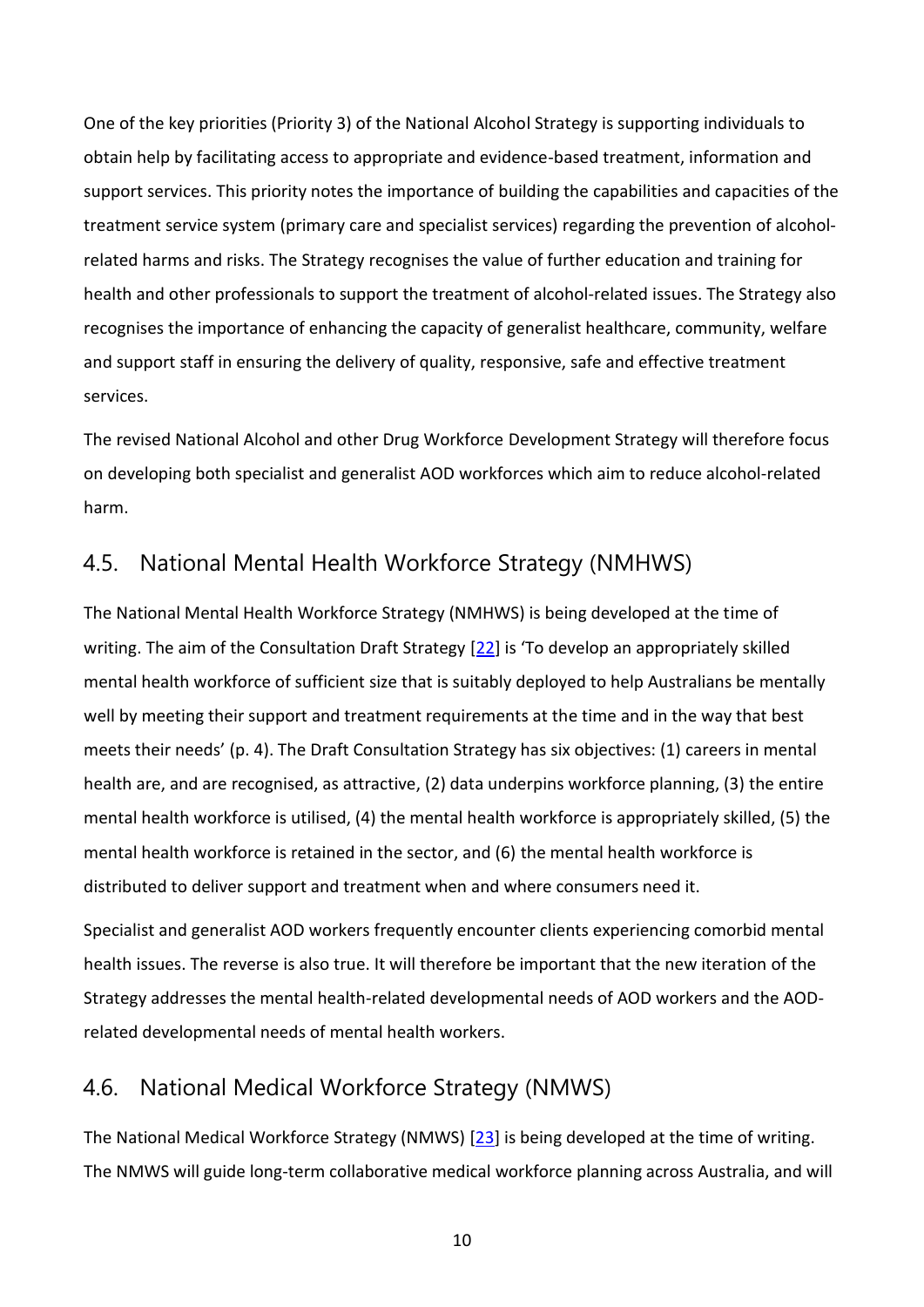identify achievable, practical actions to build a sustainable, highly trained medical workforce. The Strategy also identifies how the use of collaborative modelling and data work will be used to make evidence-based policy interventions to improve areas of workforce undersupply now, and into the future. The Strategy will be a key driver of medical workforce reform and consists of five complementary priority areas that will drive the actions needed to achieve the Strategy's vision. These are: (1) collaborate on planning and design, (2) rebalance supply and distribution, (3) reform the training pathways, (4) build the generalist capability of the medical workforce, and (5) build a flexible and responsive medical workforce. Three cross cutting issues are also considered: growing the Aboriginal and Torres Strait Islander Workforce and improving cultural safety, adapting to and better supporting new models of care, and improving doctor wellbeing. Issues such as geographic distribution, collaborative workforce planning, and flexibility in training and education for Australia's medical workforce are also key considerations.

Medical practitioners play a key role in preventing and responding to AOD-related harm. The medical workforce in Australia is facing a range of challenges which warrant consideration in the National Alcohol and other Drug Workforce Development Strategy.

# <span id="page-17-0"></span>4.7. National Aboriginal and Torres Strait Islander Health Workforce Strategic Framework and Implementation Plan 2021-2031

An appropriately skilled, available and responsive Aboriginal and Torres Strait Islander health workforce is critical for an efficient and culturally safe national health system and the health and wellbeing of Aboriginal and Torres Strait Islander people and communities.

Aboriginal and Torres Strait Islander people are currently significantly underrepresented across the health workforce, representing only 1.8% of workers despite comprising 3.1% of the working age population (ages 15-64). By 2031, Aboriginal and Torres Strait Islander people will represent 3.43% of the Australian working age population. The National Workforce Plan aims to increase Aboriginal and Torres Strait Islander employment in the health workforce to reach 3.43% parity over the next decade.

The National Workforce Plan includes a wide range of actions that can be implemented at a national, jurisdictional or regional level across the health system to support the attraction, recruitment and retention of Aboriginal and Torres Strait Islander people across the entire health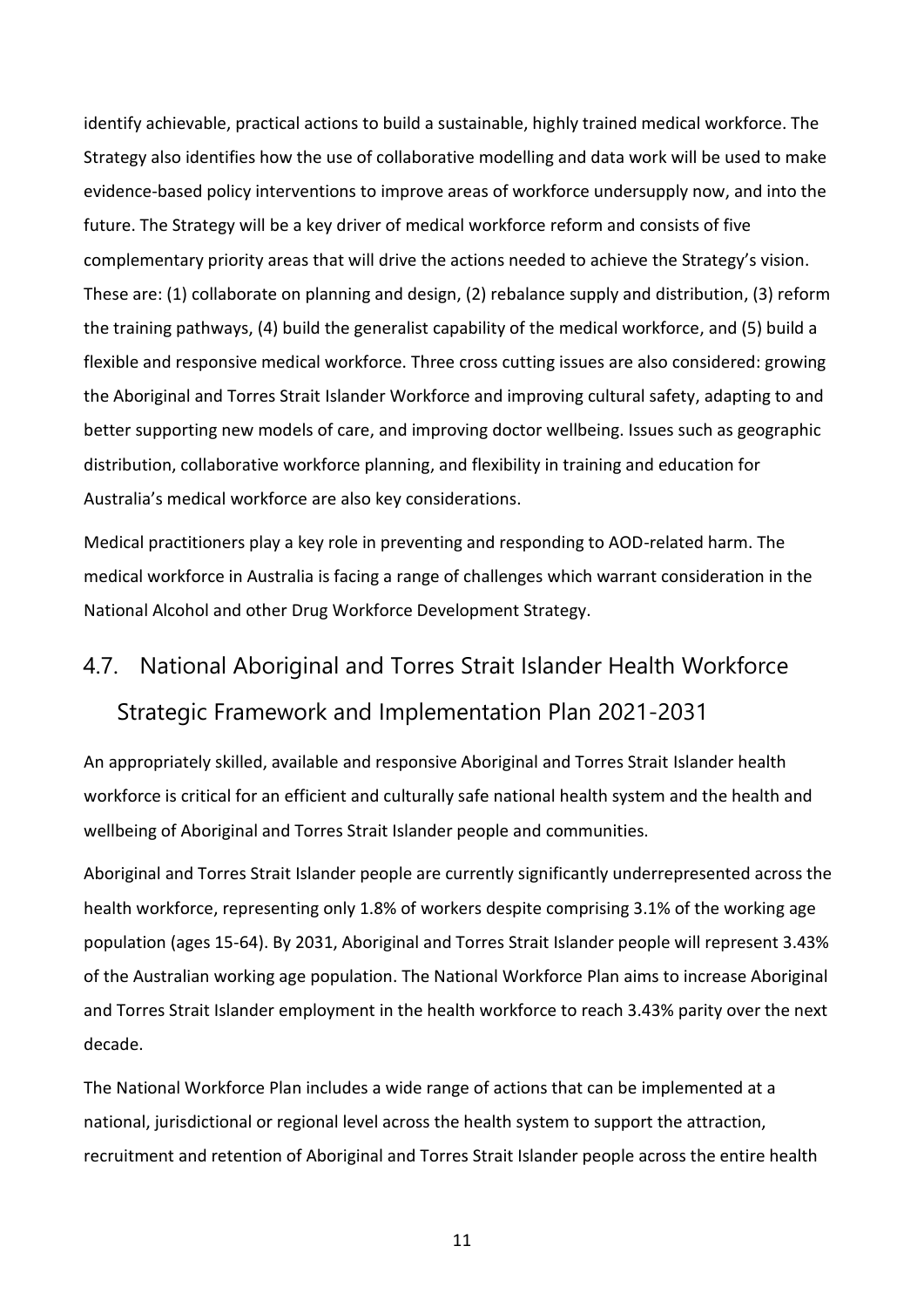workforce (inclusive of AOD specific roles), and in all locations, including rural, regional and remote Australians who are disproportionately impacted by health workforce shortages.

The National Workforce Plan is an example of national Aboriginal and Torres Strait Islander health policy jointly co-designed, owned and implemented in partnership between governments and the Aboriginal and Torres Strait Islander community controlled health sector.

## <span id="page-18-0"></span>4.8. National Preventive Health Strategy 2021-2030

The National Preventive Health Strategy (NPHS) is being finalised at the time of writing and is a key priority for the Australian Government, as outlined in Australia's Long Term National Health Plan as the third pillar with mental health. The NPHS will ultimately provide more balance to the health system by enhancing the focus on prevention and by building systemic change over a 10-year period. The final draft NPHS outlines the importance of embedding prevention into the health system, including in the AOD space, and recognises the critical role that the health workforce will play in enabling this change.

The final draft NPHS also recommends the health workforce are better educated on alcohol, tobacco and other drug issues, through training and exploring accreditation for the workforce. Strengthening the health workforce will ultimately assist in preventing disease and promoting wellness, as well as protecting Australia from emerging health threats. It is anticipated the NPHS will launch before the end of 2021.

In the 2021-22 Budget, an early commitment was made to the draft NPHS to support a stronger and more effective prevention system in Australia. This includes analysing the current public health workforce profile to establish the growth levels, training opportunities, development pathways and areas of unmet demand.

## <span id="page-18-1"></span>4.9. Broader policy environment

There are a number of other national policies which significantly impact the AOD workforce, and therefore have a range of implications for the WFD Strategy. These are listed below.

- National Mental Health Workforce Strategy (under development at time of writing)
- National Fetal Alcohol Spectrum Disorder (FASD) Strategic Action Plan 2018-2028
- National Ice Action Strategy 2015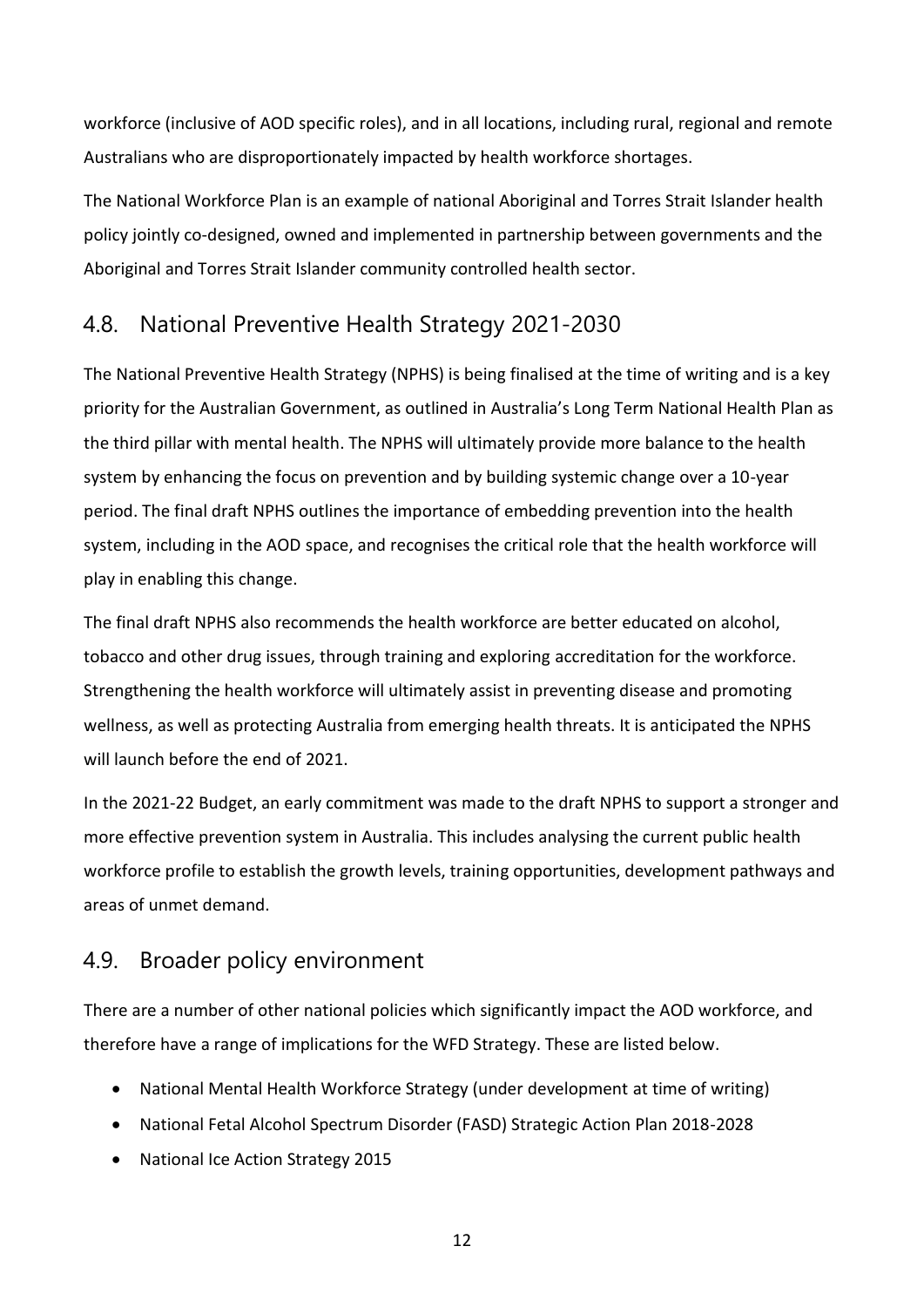- National Safety and Quality Health Service (NSQHS) Standards
- National Strategic Framework for Rural and Remote Health
- National Strategic Framework for Aboriginal and Torres Strait Islander Peoples' Mental Health and Social and Emotional Wellbeing 2017-2023
- National Aboriginal and Torres Strait Islander Health Plan 2013–2023
- National Aboriginal Torres Strait Islander Peoples Drug Strategy 2014–2019
- National Agreement on Closing the Gap
- Australia's Long Term National Health Plan
- Primary Health Care 10 Year Plan
- National Nursing Strategy and the Nurse Practitioner 10-year Plan
- Fifth National Mental Health and Suicide Prevention Plan
- National Men's Health Strategy 2020–2030
- National Women's Health Strategy 2020–2030
- National Blood Borne Viruses and Sexually Transmissible Infections Strategies 2018–2022.

## <span id="page-19-0"></span>5. The AOD workforce

There are a wide range of professionals who may encounter individuals who have AOD-related problems as part of their job. Similarly, the Australian community and clients of AOD services include diverse social groups, many of whom have unique experiences and needs. An important aspect of the AOD workforce profile is to ensure that the diversity of the client population is also reflected in the diversity of the workforce [\[7\]](#page-57-7).

In order to more clearly understand and delineate the AOD workforce, it is divided here into two distinct groups:

- 1. Specialist AOD workers; and
- 2. Generalist workers from other sectors.

## <span id="page-19-1"></span>5.1. Specialist AOD workers

Specialist AOD workers are those whose core role is assisting people with AOD problems. AOD workers may come from a variety of backgrounds, including nurses, social workers, peer workers, addiction medicine specialists and specialist psychologists and psychiatrists. These workers may be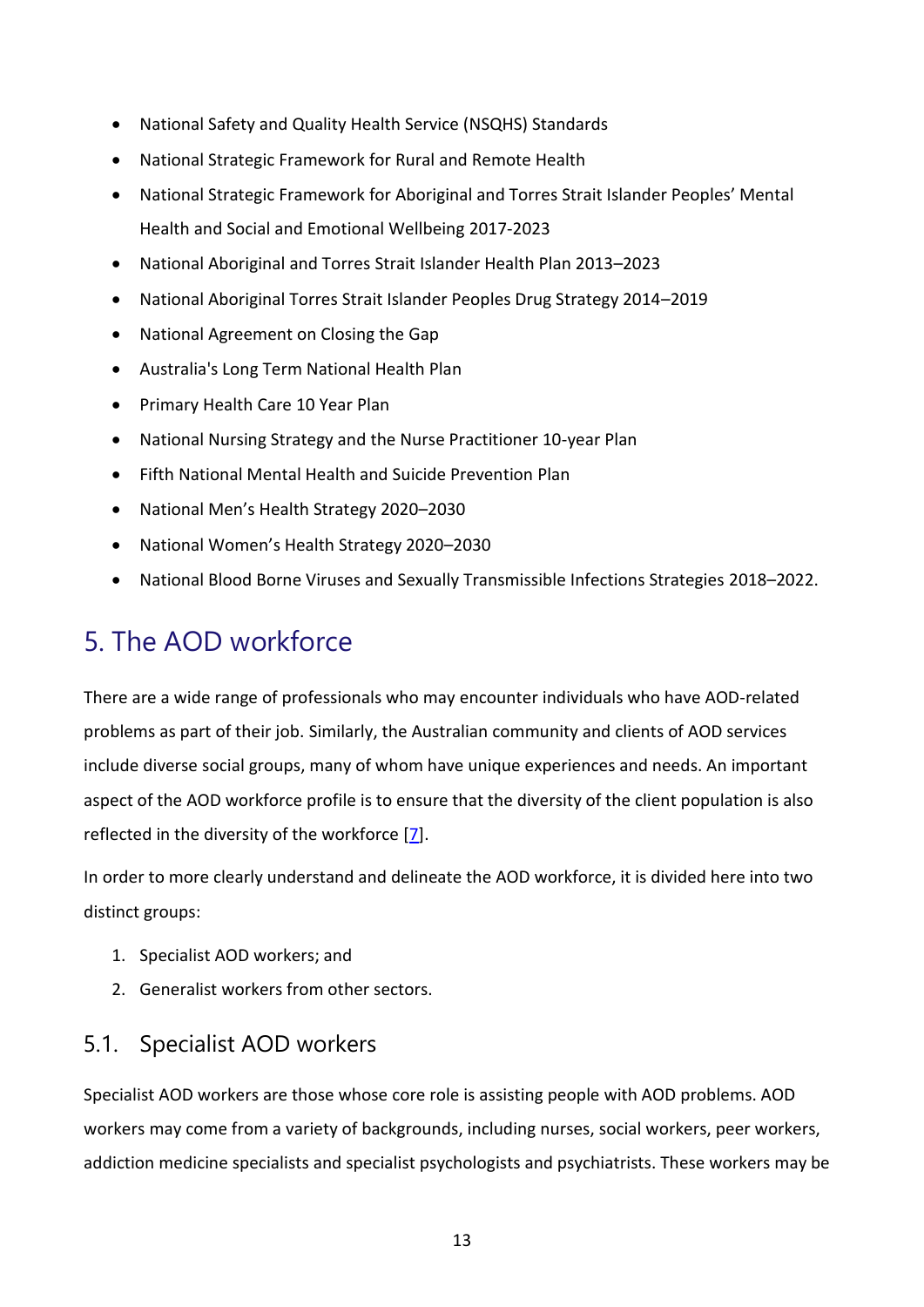employed in AOD specialist organisations or in AOD programs within non-AOD specialist organisations, and in either the government, not-for-profit/non-government or private sectors. The knowledge and skills required by these workers covers many diverse areas, including an understanding of relevant social, legal and medical issues [\[24\]](#page-58-10). They may have specialised degrees or vocational training, and the systems and structures within which they operate may vary widely between different agencies, sectors, and jurisdictions [\[25\]](#page-58-11).

#### <span id="page-20-0"></span>*Addiction medicine specialists*

Australia has a substantial shortage of addiction medicine specialists [\[26\]](#page-58-12). The existing cohort of addiction medicine specialists is currently ageing, and many will soon retire or reduce their working hours. This is likely to worsen the addiction medical specialist shortage in coming years. This, in turn, is likely to impact the provision of AOD services, particularly to clients with complex needs.

### <span id="page-20-1"></span>5.2. Generalist workers

The Australian workforce involved in the prevention and minimisation of harmful AOD use is highly varied, spanning a diverse range of employment sectors, industries and communities. Exposure to people with AOD problems varies across this workforce. All workers involved in addressing AOD use are included within the scope of the current Strategy, including (but not limited to):

- The mental health workforce
- Nurses and nurse practitioners
- Emergency medical services and paramedics
- The broader health and medical workforce, including general practitioners, pharmacists, and other primary health care workers and hospital workers
- Aboriginal and Torres Strait Islander health workers within Aboriginal Community Controlled Health Organisations (ACCHOs) and other health organisations
- Culturally and linguistically diverse health and community service workers
- Community and support services, including workers from the welfare, child protection, disability, housing, unemployment, income support, youth and aged care
- Violence abuse and neglect (VAN) workforce
- Workers at non-profit organisations who deal with AOD- and mental health-related issues (e.g., Lifeline, ReachOut)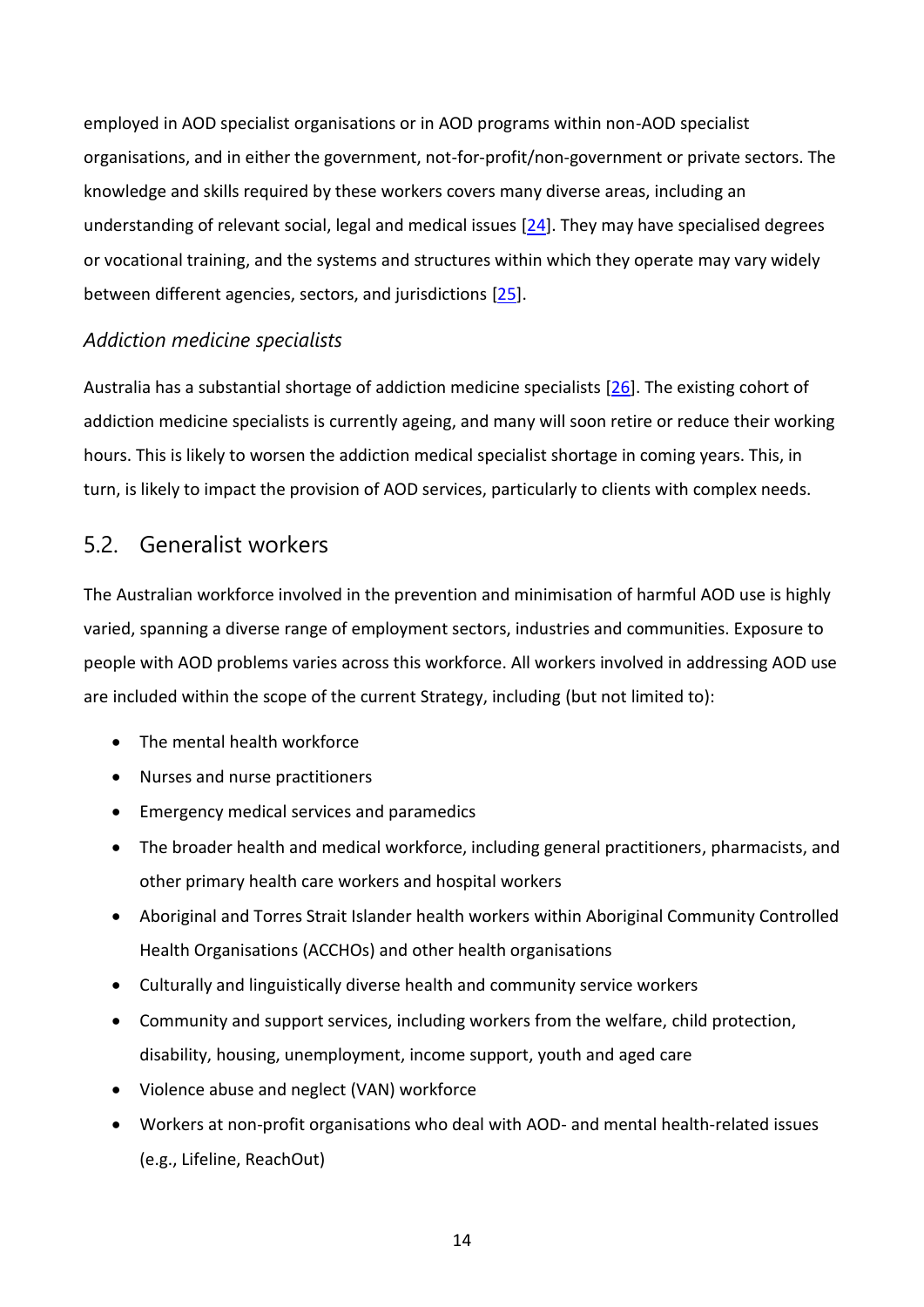• Police and corrections officers.

These workers can play an important role in responding to AOD issues, for example by providing referrals to specialist services, delivering information and brief interventions, and providing treatment and/or support for treatment and recovery. Workers in all these fields and roles will need to develop the capacity to change and evolve to meet future AOD challenges.

### <span id="page-21-0"></span>5.3. AOD workforce profile

The 2019-2020 AOD National Workforce Survey (the National Survey) [\[27\]](#page-58-13) provides the most recent data regarding the national AOD workforce. Respondents to the National Survey comprised 1,506 specialist and generalist AOD workers. The respondent profile from the National Survey indicated the AOD workforce is female dominated (69%), includes a substantial cohort of older workers (39% aged 50+ years) and is predominately metropolitan based (64%). Six percent of workers in the National Survey identified as Aboriginal and/or Torres Strait Islander (double the proportion in the general Australian population). Over half (58%) of National Survey respondents held an undergraduate degree or higher, with 46% reporting AOD-related qualifications at a vocational or tertiary level. While a substantial proportion of respondents (41%) had 10 or more years of experience in the AOD sector, 29% were relatively new to the sector (three or fewer years' AOD experience) [\[27\]](#page-58-13). The most common occupations were drug and alcohol counsellors (23%), drug and alcohol nurses (10%), social workers (8%) and nursing professionals (enrolled, registered, practitioner) (6.8%). The majority of respondents worked in the non-government sector (57%), were employed on permanent contracts (75%) and worked full-time (62%).

A number of jurisdictional AOD workforce surveys have also been conducted. Whilst there is variation between jurisdictions in a range of systemic and structural factors (e.g., service delivery and funding models, workforce size), there are similarities in many aspects of the AOD workforce profiles observed in the national and jurisdictional surveys. Observations from the National Survey regarding the sociodemographic, educational and employment profiles are reflected in jurisdictional surveys in Western Australia (WA) [\[9\]](#page-57-11), Tasmania [\[28\]](#page-58-14), New South Wales (NSW) [\[29\]](#page-58-15) and the Australian Capital Territory (ACT) [\[30\]](#page-58-16). The size of the Aboriginal and Torres Strait Islander workforce varied across jurisdictions, with Tasmania (10%) and NSW (8%) reporting the largest representation within the AOD workforce.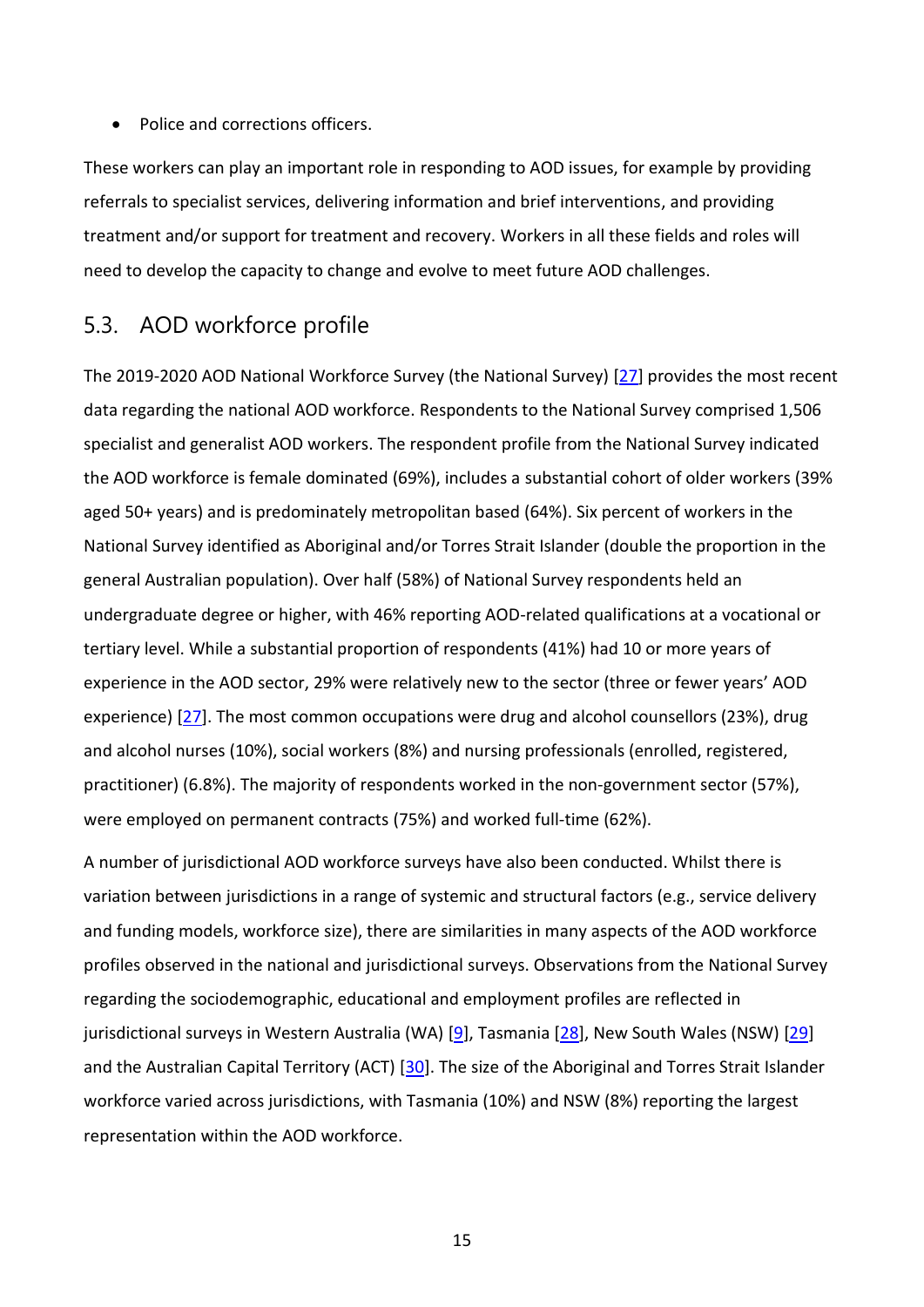As nurses are one of the largest occupational groups in the AOD workforce it is worth noting the workforce mapping project conducted by Drug and Alcohol Nurses of Australasia (DANA). The AOD nursing workforce was observed to be predominately female (81%), aged over 50 years (50%), highly qualified (67% with tertiary qualifications), employed full-time (71%) and highly experienced (average of 14 years' AOD experience) [\[31\]](#page-59-0).

#### <span id="page-22-0"></span>*AOD workforce data*

A strength of the AOD workforce is the diversity of workers' professional and employment backgrounds, training and experience. The AOD National Workforce Survey 2019-2020 [\[27\]](#page-58-13) included workers from over 30 occupations, with around half having worked in another sector unrelated to health or human services before entering the AOD field. However, this diversity also creates challenges in obtaining AOD workforce data. At the time of writing there is no comprehensive national AOD workforce data collection system that provides accurate and representative data on the Australian AOD workforce. This is a significant gap, as high quality workforce data is essential for effective workforce, education and training planning at a national and jurisdictional level, and the planning and evaluation of WFD initiatives. For example, a regular and comprehensive AOD workforce census similar to those conducted in other sectors such as aged care, would enable evidence-based workforce planning and WFD initiatives.

## <span id="page-22-1"></span>5.4. Workforce groups with unique needs

It is important that the entire AOD workforce, both specialist and generalist workers, receive adequate and appropriate WFD support. Some groups of workers have unique needs and require additional or specific supports to provide the highest quality service and maintain their wellbeing. Some of these are discussed below.

#### <span id="page-22-2"></span>*Rural, regional, and remote (RRR) workers*

The majority of the AOD workforce is based in metropolitan areas. Chronic workforce and WFD challenges are well recognised for rural, regional, and remote (RRR) locations, including staff shortages and difficulties accessing professional development and other WFD activities [\[2\]](#page-57-2). These issues compound the already complex working conditions of RRR areas, such as unique client characteristics, significant geographical distances, low population density, difficult climactic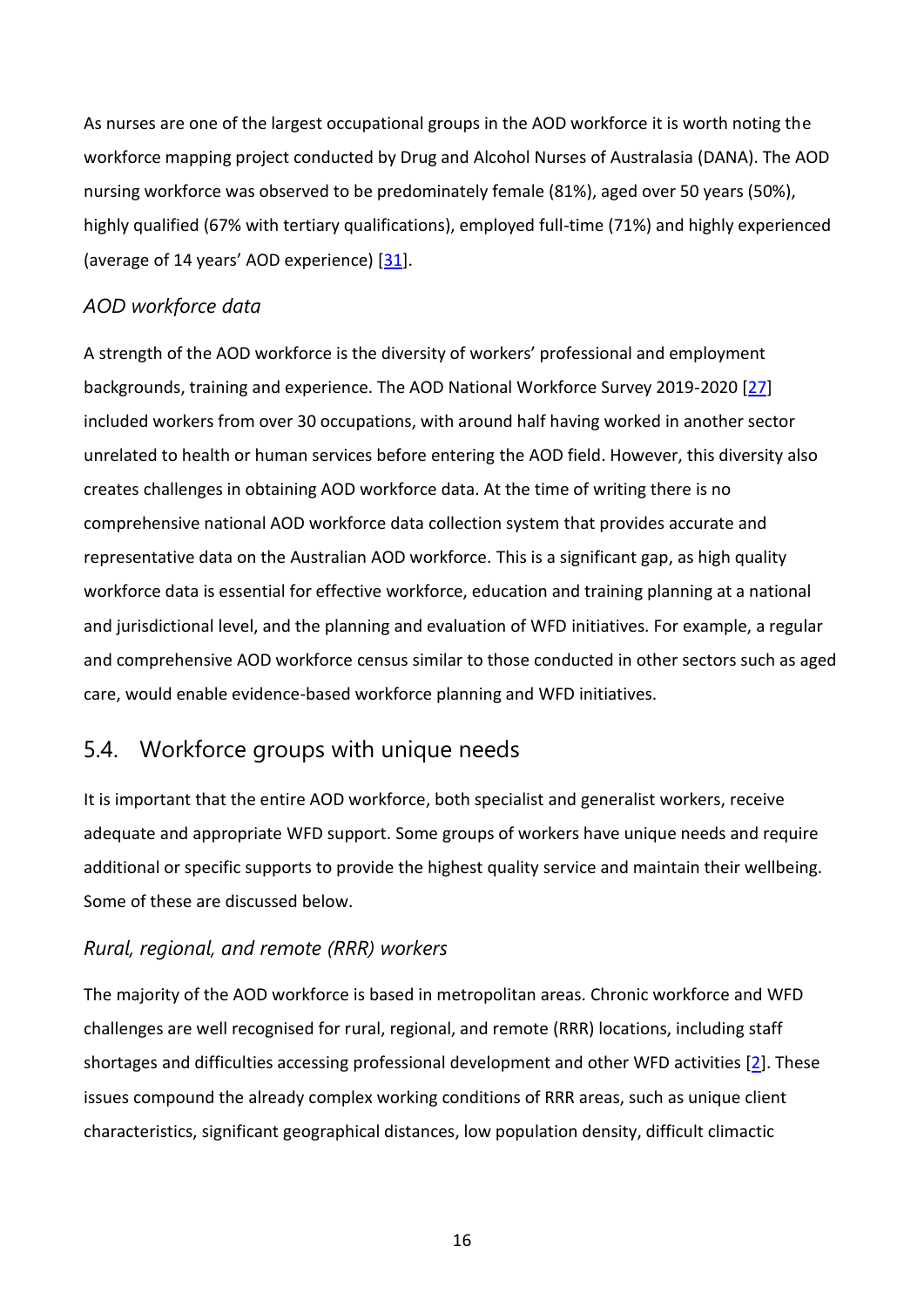conditions, and the importance of working in a culturally respectful, appropriate and safe way with local Aboriginal communities' culture and traditions [\[32\]](#page-59-1).

Targeted strategies to increase recruitment and retention are required to ensure sufficient access to AOD treatment and support for Australians living outside of major cities. For example, facilitating a 'home grown' RRR workforce that is supported by distance/online training opportunities, enhanced clinical supervision and mentoring, and stronger linkages with other services to provide support and coordinated work experience. Importantly, RRR workers are also likely to provide services to Aboriginal and Torres Strait Islander clients. Hence, access to culturally safe services and professional development is a priority for those in RRR areas, as well as in metropolitan services [\[2\]](#page-57-2).

#### <span id="page-23-0"></span>*Aboriginal and Torres Strait Islander workers*

Recruitment and retention of Aboriginal and Torres Strait Islander AOD workers is a crucial and ongoing challenge. In the National AOD Workforce Survey 2019-2020 [\[27\]](#page-58-13), 6% of the AOD workforce identified as Aboriginal or Torres Strait Islander. Some jurisdictional surveys have reported higher estimates for the size of the Aboriginal or Torres Strait Islander AOD Workforce. Nevertheless, it is widely recognised that the size of this workforce is not sufficient to meet the needs of the approximately 17% of AOD treatment clients who identify as Aboriginal or Torres Strait Islander [\[33\]](#page-59-2).

Aboriginal and Torres Strait Islander AOD workers face a number of unique challenges and demands in their work, including:

- Heavy work demands reflecting the high community need and a shortfall of Aboriginal or Torres Strait Islander AOD workers (and associated vicarious trauma / compassion fatigue)
- Dual forms of stigmatisation stemming from attitudes to AOD work and racism
- Lack of clearly defined roles and boundaries, particularly within an Aboriginal or Torres Strait Islander community context
- Difficulties translating mainstream work practices to meet the specific needs of Aboriginal or Torres Strait Islander clients
- Challenges of isolation when working in remote areas
- Dealing with clients with complex comorbidities and health and social issues
- Lack of cultural understanding and support from non-Indigenous health workers [\[34\]](#page-59-3).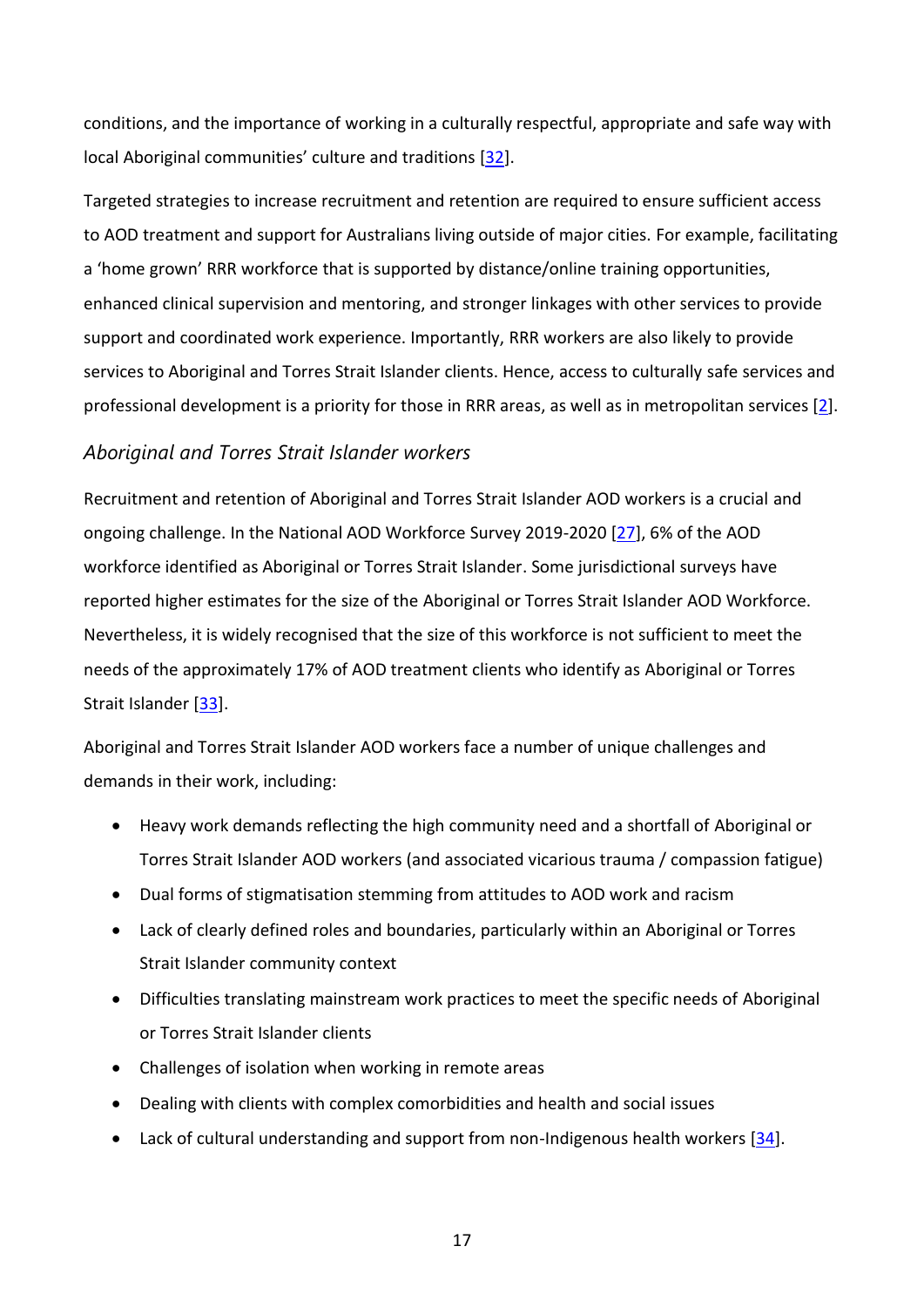These challenges mean that Aboriginal and Torres Strait Islander workers have particular and unique WFD needs, and that appropriate WFD strategies are required that can be implemented in a culturally safe manner. The revised Strategy needs to support the development and maintenance of a skilled, culturally competent, and sustainable Aboriginal and Torres Strait Islander workforce in both general and Indigenous-specific services, including supporting Aboriginal and Torres Strait Islander ways of working [\[2\]](#page-57-2). There is also a need to promote and support recognition of the value of Aboriginal and Torres Strait Islander skill sets and cultural knowledge among non-Indigenous health professionals [\[35\]](#page-59-4). Appropriate strategies may include the promotion of the AOD field and related tertiary/vocational qualifications to Aboriginal students, including access to Aboriginal worker placements, traineeships and scholarships.

For the existing Aboriginal and Torres Strait Islander AOD workforce, culturally safe, accessible and ongoing WFD activities for Indigenous workers should be considered a high priority. These should be led by Aboriginal organisations and trainers to ensure all training and activities are both appropriate and relevant to local communities. Training should be evidence-informed and culturally safe, and include yarning/narrative therapies, family support therapies, social and emotional wellbeing (SEWB) and traditional healing practices and practitioners in conjunction with mainstream approaches [\[2\]](#page-57-2). These WFD activities should be also consistent with the principles outlined in the National Aboriginal and Torres Strait Islander Health Workforce Strategic Framework 2016–2023: centrality of culture, health systems effectiveness, partnership and collaboration, leadership and accountability, and evidence and data [\[35\]](#page-59-4).

Professional and career development are also key issues for the Aboriginal and Torres Strait Islander AOD workforce. Appropriate initiatives may include clearer career steps and pathways, opportunities for systematically building qualifications based on micro-credentialling, Indigenous mentors and supervisors (including clinical supervision and practice support), and encouragement and support to be involved in management, policy development, service planning and service delivery at all levels [\[7\]](#page-57-7). Importantly, WFD activities should not only seek to support Indigenous workers to deal with the challenges they face as part of their role, but also aim to break down the structural barriers and systemic racism which continues to pervade the health system [\[36\]](#page-59-5).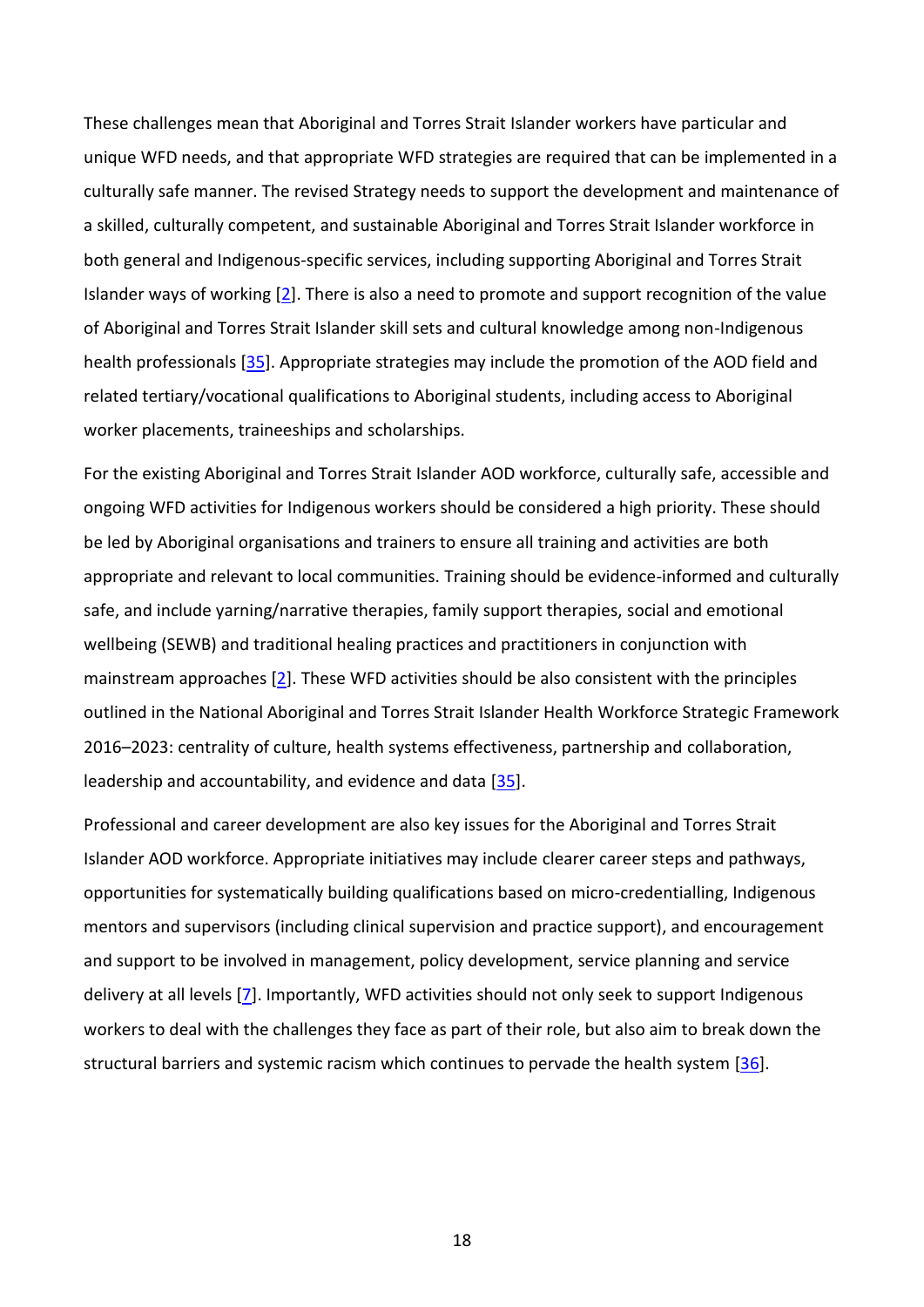#### <span id="page-25-0"></span>*Peer workers and workers with lived and living experience*

The importance of AOD peer workers is increasingly recognised in the delivery of effective treatment services and recovery outcomes. Peer work can be understood as 'any organised support provided by and for people with similar conditions, problems or experiences' [\[37\]](#page-59-6) (p. 5). Reflecting on their own lived experience, peer workers are able to directly relate to clients, which helps create a safe and non-judgemental environment to successfully enter, engage with and remain in treatment or other services  $[18, 38-40]$  $[18, 38-40]$ . Peer workers can provide knowledge and insight that may lead to more efficient policies, funding allocation and service provision [\[10,](#page-57-10) [41,](#page-59-8) [42\]](#page-59-9). Peer workers may experience certain organisational challenges such as stigma and discrimination, power and pay imbalances, and complexities around workplace boundaries and job roles [\[43,](#page-59-10) [44\]](#page-59-11). Priority WFD issues for the AOD peer workforce include access to professional development, supervision and mentoring, and opportunities for skill development (e.g. study scholarships) and clear pathways for career advancement [\[2,](#page-57-2) [18\]](#page-58-4). Organisational capacity or readiness is a challenge in this respect; services must ensure that their systems and culture are safe, supportive of peer workers, and appreciative of the value that they bring to the sector [\[45\]](#page-59-12).

A range of WFD initiatives within the mental health sector may also be suitable for the AOD peer workforce in relation to progressing the formalisation, professionalisation and integration of peer workers into the broader AOD workforce [\[46-48\]](#page-59-13). For example, Certificate IV in Mental Health Peer Work is a nationally recognised qualification for mental health peer workers that establishes their value and credibility as a recognised occupational group.

It is also important to acknowledge that a significant proportion of the AOD workforce with lived or living experience of AOD use are not necessarily in designated peer roles and may not disclose their lived experience to their workplace [\[27\]](#page-58-13). Initiatives to address stigma associated with AOD experience or AOD work are an important component of WFD strategies to support all AOD workers with lived or living experience, in designated or other roles. Section 5.7 addresses stigma related to AOD work.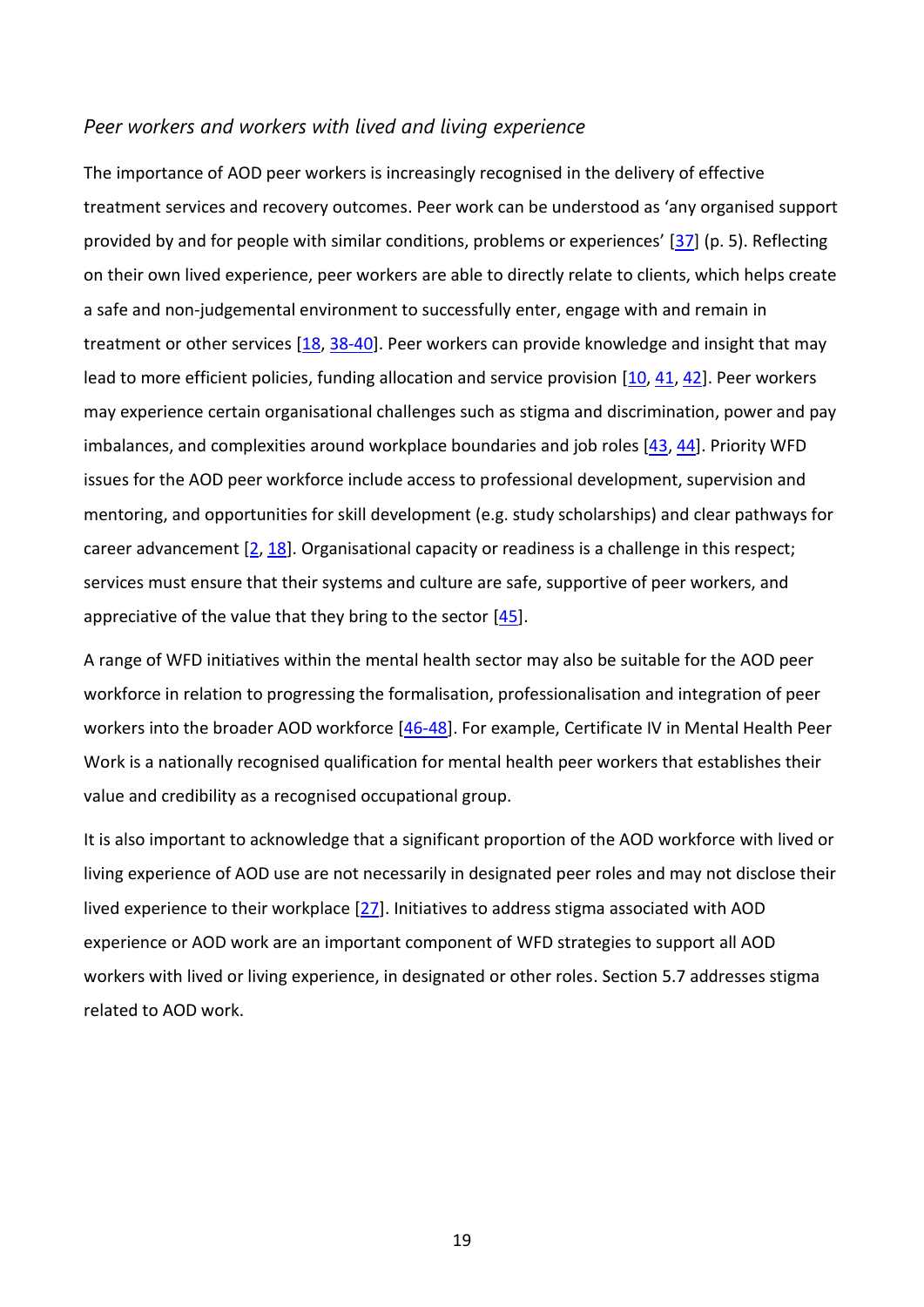## <span id="page-26-0"></span>5.5. Police and corrections professionals

Law enforcement agencies play a vital role in preventing and responding to AOD use and related harms in Australia, and it is important that their WFD needs are addressed within the revised Strategy. While it is recognised that law enforcement activities are carried out by a range of agencies, the current focus is on policing and correctional services.

#### <span id="page-26-1"></span>*Police*

Police are involved not only in the enforcement of laws regarding illicit drug use, but also respond to AOD-related harms such as street and domestic violence, anti-social behaviour, serious crime and road trauma. For instance, it has been estimated that a quarter of all frontline police officers' time is taken by alcohol-related crime, and alcohol is involved in an estimated 34% of intimate partner violence incidents and 29% of family violence incidents [\[21\]](#page-58-7).

As with other sectors, policing is facing a range of new and emerging challenges that add additional complexity to the typical difficulties encountered when dealing with AOD-related crime [\[49,](#page-60-0) [50\]](#page-60-1). These emerging challenges have important WFD implications for police workforce and infrastructure management, and capability development [\[50\]](#page-60-1). Australian law enforcement agencies need to be adaptable and resilient enough to respond appropriately to AOD-related issues within this broader context moving forward. Well developed WFD strategies designed for the policing context are essential, and should be complementary to existing policing initiatives such as ANZPAA's Police Workforce Compendium [\[51\]](#page-60-2) and other jurisdictional strategies.

#### <span id="page-26-2"></span>*Corrections*

AOD use among offenders in Australia is a pressing issue. A recent report found that three quarters of prison entrants were current tobacco smokers, almost two-thirds had used illicit drugs in the past year, and a third were at high risk of alcohol-related harm during the past year [\[52\]](#page-60-3). In 2020, 46% of detainees who had used substances attributed their detention to either illicit drug or alcohol use [\[53\]](#page-60-4). Correctional facilities offer a prime opportunity to intervene in the cycle of AOD use, related harms, and crime. They also offer access to vulnerable population groups who may not otherwise access health services.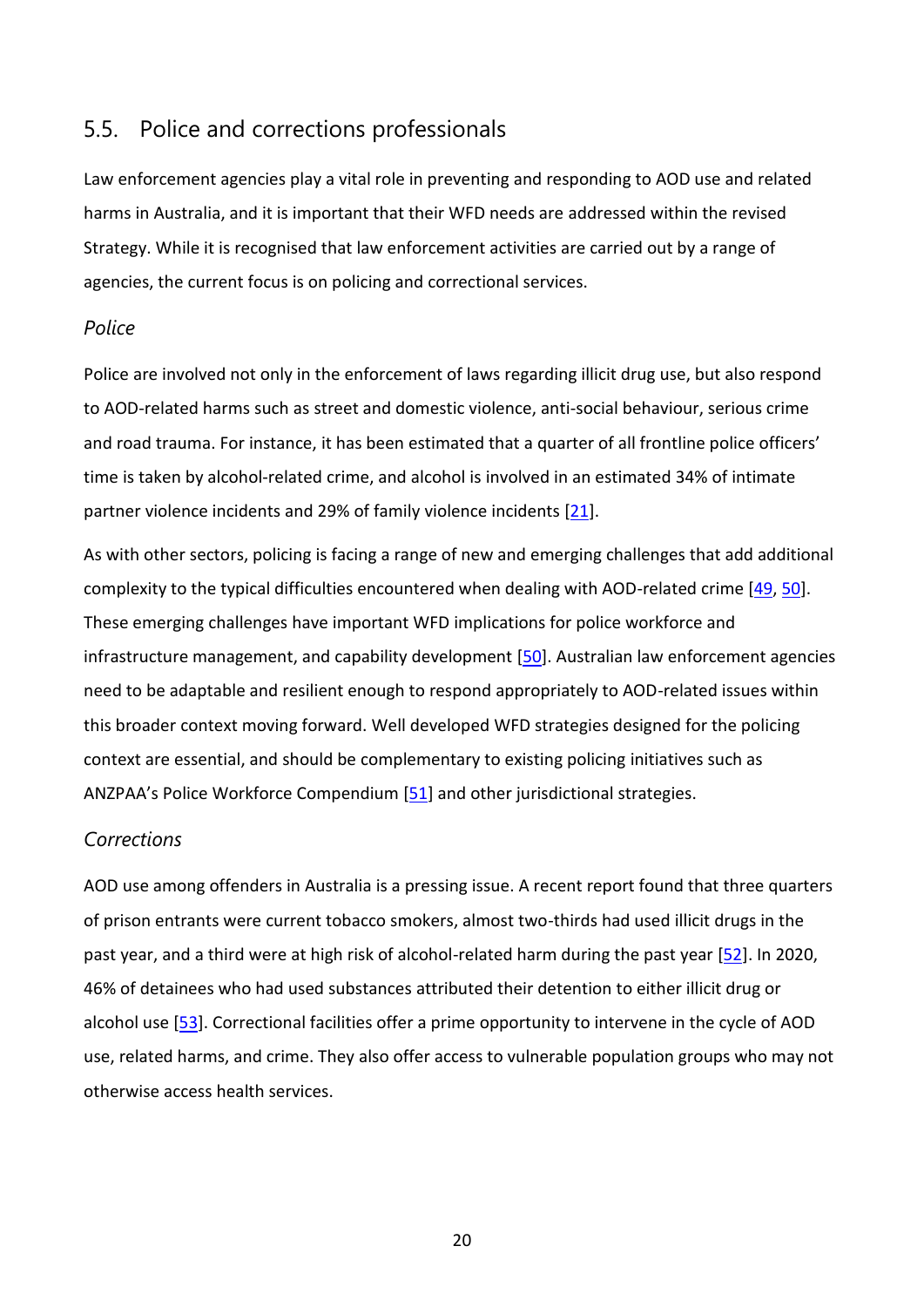#### <span id="page-27-0"></span>*Opioid agonist therapy prescribers*

In most jurisdictions there is a shortage of opioid agonist therapy (OAT) prescribers. A recent NSW study [\[54\]](#page-60-5) reported that the rate of prescribers ceasing OAT prescribing has been increasing over time. In addition, the highest prescriber cessation rate was among prescribers who had prescribed for shorter time periods. Approximately 87% of OAT clients were under the care of 20% of OAT prescribers, of whom half had been prescribing OAT for 17 or more years.

The number of OAT clients in Australia has only increased marginally over the past decade and the rate of Australians receiving OAT has remained at 21 / 10,000 over this period [\[55\]](#page-60-6). Nevertheless, there is a risk that without increased workforce capacity, current levels of demand will be unable to be met. In addition, most Australian jurisdictions are moving towards closer monitoring of opioid prescribing and dispensing. This could potentially increase the demand for OAT as patients are unable to obtain opioids from existing sources

## <span id="page-27-1"></span>5.6. Worker wellbeing

Employment in the AOD sector is widely recognised as offering opportunities for work that is very meaningful and engaging, as well as work experiences that can be highly stressful and demanding [\[56\]](#page-60-7). Workers can face many challenges, including those related to the provision of client care (e.g., vicarious trauma, compassion fatigue, stigma) and the context of work (e.g., high work intensity, job insecurity, poor remuneration). Poor worker wellbeing may result in burnout, high turnover, difficulties with recruitment and other associated costs for organisations [\[57\]](#page-60-8). Strategies to address AOD workers' wellbeing to prevent poor mental health (e.g., stress, burnout) and support positive mental health (e.g., engagement, satisfaction) need to be implemented at the individual, organisational and sector levels [\[5\]](#page-57-5). Individual level training tends to focus on developing workers' skills and capacity to effectively manage stress and work demands. Organisational level interventions may address workplace systems and structures to more effectively manage demands (e.g., workload, time pressure) and increase supports (e.g., management and supervision, mentoring).

## <span id="page-27-2"></span>5.7. Stigma

People who use alcohol or drugs can be subject to harmful stigmatisation and discrimination [\[58\]](#page-60-9). Similarly, people who work with or provide care to individuals who use AOD can be subject to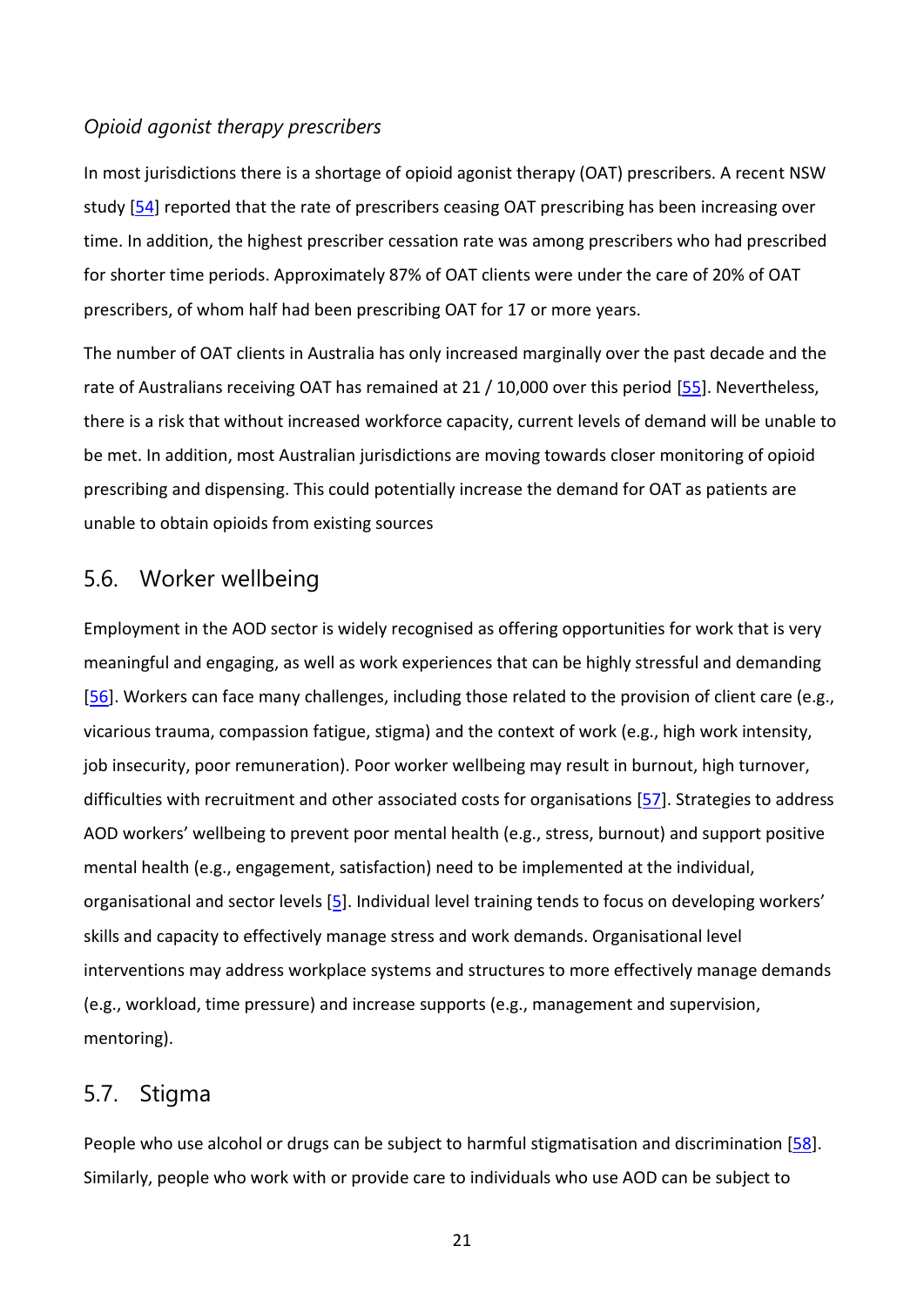'stigma by association', whereby the stigmatisation of AOD use is extended to apply to those who are closely involved with this population [\[59\]](#page-60-10). Such stigma may have significant effects on workers in terms of their wellbeing and job satisfaction, but also on the AOD sector as a whole. Stigmatisation can make the AOD field a less attractive career option and poses a barrier to recruitment and retention efforts. Funding opportunities may also be impacted by this type of secondary stigma [\[60\]](#page-60-11).

## <span id="page-28-0"></span>6. Consumers of AOD services

## <span id="page-28-1"></span>6.1. Consumer/client groups with unique needs

Particular groups have unique needs when accessing AOD treatment and support. Barriers to treatment may be exacerbated for these groups, which can perpetuate and widen health inequities [\[40\]](#page-59-14). It is important that services have the requisite resources to cater to these groups, and staff have the awareness and skills to work with them in an appropriate, sensitive, and effective manner.

#### <span id="page-28-2"></span>*Aboriginal and Torres Strait Islander peoples*

Aboriginal and Torres Strait Islander peoples experience a burden of disease that is 2.3 times higher than non-Indigenous Australians, with AOD use one of the key risk factors contributing to this health gap [\[61\]](#page-60-12). Those identifying as Aboriginal or Torres Strait Islander are 2.5 times as likely as non-Indigenous Australians to smoke daily and 1.2 times as likely to drink at risky levels [\[62\]](#page-60-13). These inequalities must be seen in the context of disconnection to culture, traditions and country, social exclusion, discrimination and isolation, trauma, poverty and lack of adequate access to services [\[63\]](#page-60-14).

To effectively address AOD-related harm and health inequities among Aboriginal and Torres Strait Islander peoples, the healthcare system must be culturally respectful and non-discriminatory, and deliver clinically appropriate care that is culturally safe, high quality, responsive and accessible [\[64\]](#page-61-0).

Specifically, health systems need to be:

- Culturally appropriate, secure and safe
- Tailored to individual health needs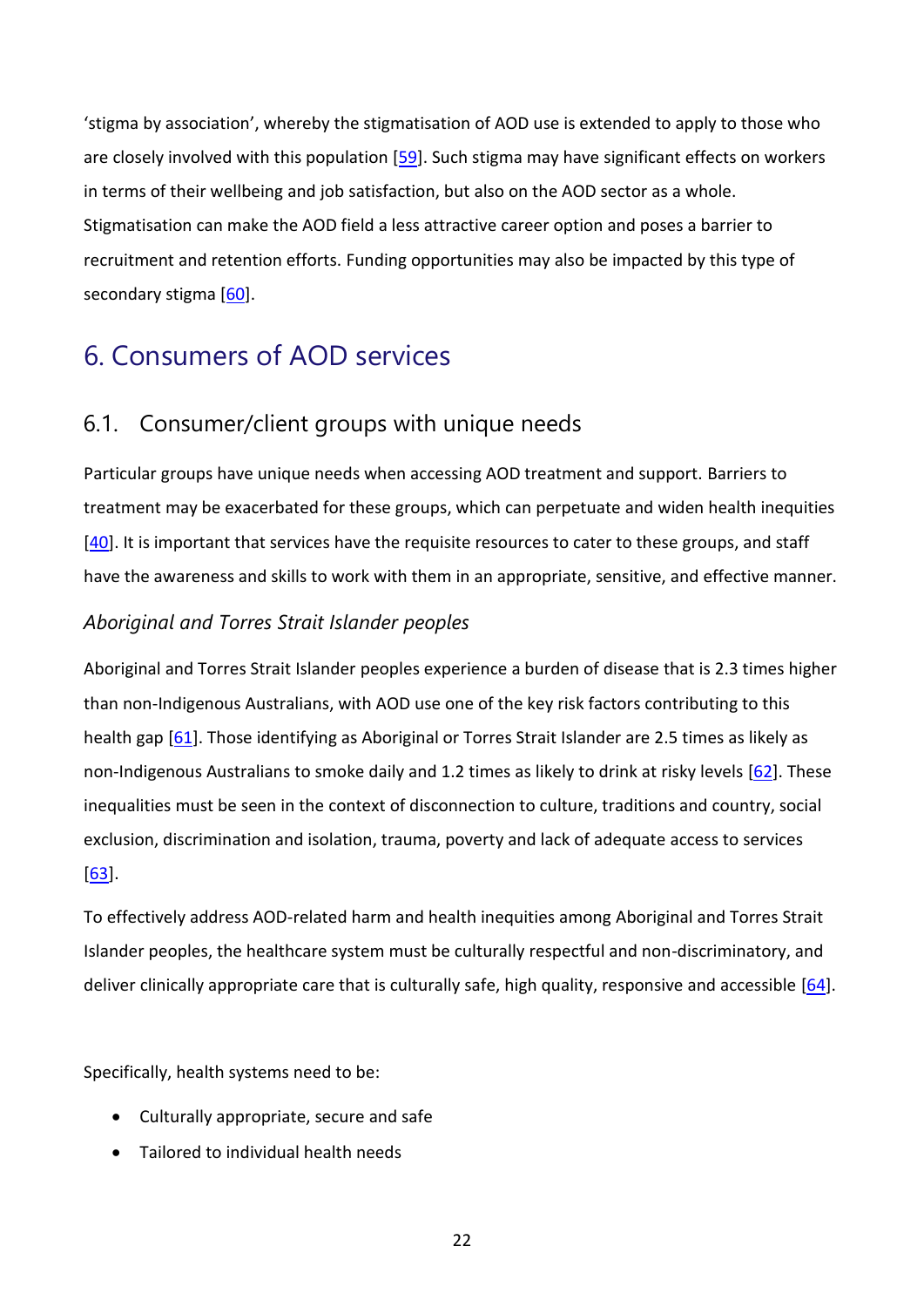- Clinically effective
- Accessible
- Integrated into a system of care where needs are complex
- Well governed, cost effective, evidence-based and accountable [\[64\]](#page-61-0).

WFD strategies should aim to build the capacity of the Aboriginal and Torres Strait Islander and non-Indigenous AOD workforces to effectively achieve these service standards and goals. As articulated by the National Aboriginal and Torres Strait Islander Peoples' Drug Strategy 2014 – 2019, a priority is to "build capacity and capability of the AOD service system, particularly Aboriginal and Torres Strait Islander community-controlled services and its workforce, as part of a cross-sectoral approach with the mainstream AOD services to address harmful AOD use" [\[65\]](#page-61-1). Funding models and other resourcing should also recognise and respond to the significant and longterm under-investment in Indigenous-specific AOD treatment, the greater burden of harm from AOD use experienced by Aboriginal and Torres Strait Islander peoples, and the complexity and need for holistic care of Indigenous clients [\[13\]](#page-57-12).

Furthermore, consistent with Aboriginal and Torres Strait Islander perspectives on health, the holistic definition of "social and emotional wellbeing" should be incorporated into models of care and service delivery, with traditional healing practices and practitioners valued and offered in conjunction with mainstream approaches [\[2,](#page-57-2) [7\]](#page-57-7). Cultural security must be a core principle of practice; this may include a requirement for workers to undergo cultural awareness training (that is delivered by Aboriginal facilitators) [\[2,](#page-57-2) [7\]](#page-57-7). For example, the NSW Network of Alcohol and other Drugs Agencies' (NADA) treatment guidelines for working with Aboriginal and Torres Strait Islander people in non-Aboriginal treatment settings highlight the importance of creating a welcoming environment, providing flexible and appropriate service delivery, incorporating the voice of the community, engaging the Aboriginal organisations and workers, and having capable staff [\[66\]](#page-61-2).

In supporting improvements in AOD service delivery and preventing and reducing AOD-related harms for Aboriginal and Torres Strait Islander peoples, the revised Strategy will contribute to a number of key targets in the [National Agreement on Closing the Gap,](https://www.closingthegap.gov.au/national-agreement) including Targets 1 'Everyone enjoys long and healthy lives', 2 Children are born healthy and strong', 13 'Families and Households are safe' and 14 'People enjoy high levels of social and emotional wellbeing'.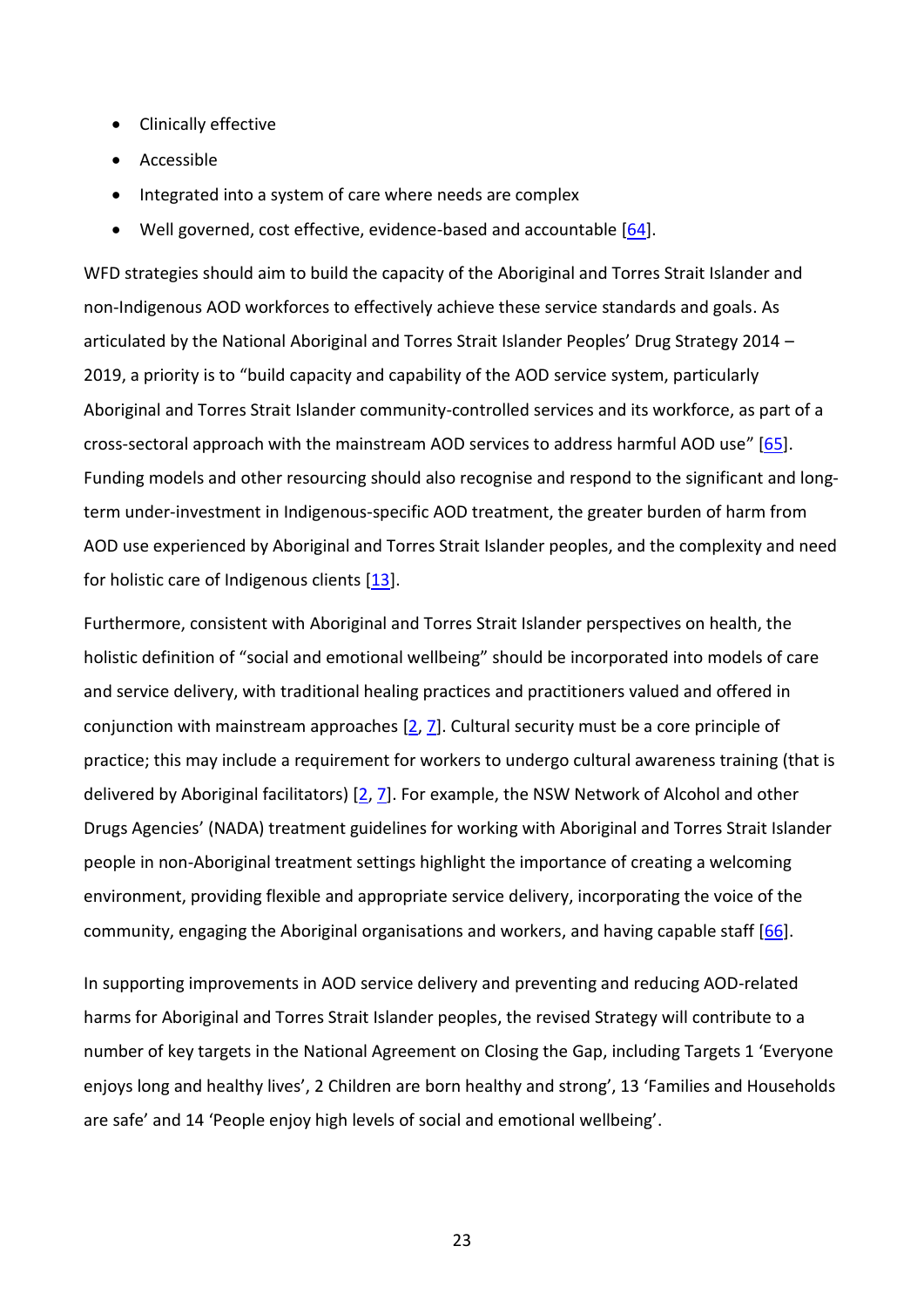#### <span id="page-30-0"></span>*People identifying as lesbian, gay, bisexual, transgender, intersex and queer (LGBTIQ+)*

Rates of substance use are relatively high amongst LGBTIQ+ communities in Australia. In 2019, compared to people who identified as heterosexual (and after adjusting for age differences), LGBTIQ+ people were 1.4 times as likely to drink at risky levels at least monthly and 1.5 times as likely to smoke daily. Rates of past-year illicit drug use were also much higher among those identifying as LGBTIQ+ (36% vs 16%) [\[67\]](#page-61-3). Many LGBTIQ+ people may be reluctant to seek help due to concerns about prejudice and discrimination from treatment providers. There are also important health disparities experienced by this population that can be linked to experiences of stigma and discrimination [\[68\]](#page-61-4). It is important that AOD services and individual workers have the tools and understanding necessary to meet the needs and ensure the safety of their LGBTIQ+ clients. Inclusive and affirmative service delivery is essential across the entire AOD service system, with universal policies, systems and processes needed to establish and demonstrate cultural safety for LGBTIQ+ communities [\[69\]](#page-61-5).

#### <span id="page-30-1"></span>*Young people*

There are approximately 3.3 million young people (aged 15-24) in Australia, comprising 13% of the total population [\[70\]](#page-61-6). In 2019, 13% of 14-17 year olds and 45% of 18-24 year olds reported ever using illicit drugs, and 33% and 32% drank at risky levels at least once a month, respectively [\[62\]](#page-60-13). Alcohol use disorders are the second biggest contributor to the total burden of disease experienced by young men [\[71\]](#page-61-7). Correspondingly, 39% of clients at alcohol and drug treatment services in 2018- 19 were aged under 30 [\[72\]](#page-61-8). Targeted WFD activities are required to ensure that AOD workers are able to respond effectively to AOD use among this cohort, at the current time and as they transition into middle and older age.

#### <span id="page-30-2"></span>*Older people*

The global population is ageing at a rapid rate. Between 2015 and 2050, the proportion of the global population aged over 60 years will nearly double from 12% to 22% [\[73\]](#page-61-9). Australia demonstrates similar trends: in 2017 15% of the Australian population were aged 65 years or over [\[74\]](#page-61-10). Emerging research is highlighting the relatively high rates of AOD use amongst older people and the unique challenges of caring for older people with substance use problems [\[75-77\]](#page-61-11). The AOD workforce will need to be equipped with the skills and knowledge to appropriately address the increasing proportion of older clients in AOD services.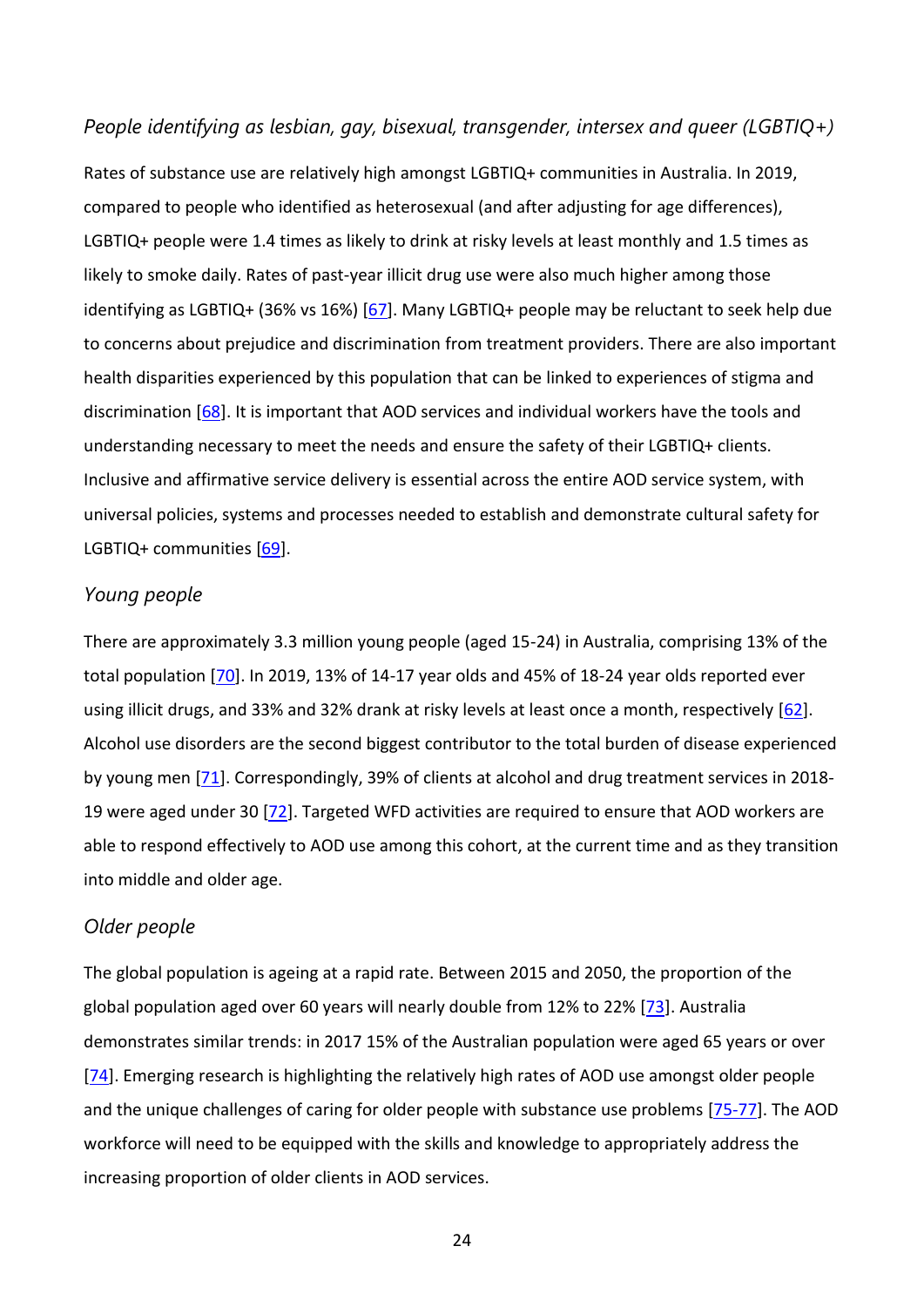#### <span id="page-31-0"></span>*Clients with multiple and complex needs*

Many clients who present to AOD treatment services have multiple needs beyond their AOD use. These may include mental health, disability, medical, housing, unemployment, education and training needs, issues with criminal justice and social services, or family and domestic violence [\[78\]](#page-61-12). The complex interconnections between these issues can make the effective diagnosis, management and treatment of AOD problems significantly more challenging and complex [\[79\]](#page-61-13). From this perspective, a broad, multifaceted, and coordinated approach across services is needed to achieve the best client outcomes [\[78,](#page-61-12) [80\]](#page-61-14). WFD strategies at the systems and organisational levels to address these complex client needs include appropriate referral options, support for service coordination and linkages and enhanced professional development for workers [\[28\]](#page-58-14).

#### <span id="page-31-1"></span>*Other groups with unique needs*

There are several other client groups who may have unique needs when accessing AOD treatment services. These include people from culturally and linguistically diverse (CALD) backgrounds, refugees and asylum seekers, those with disabilities, women (including women who are pregnant or who have experienced family and sexual violence), forensic clients (i.e., those who have entered treatment via the justice system), and people of low socioeconomic status or from disadvantaged backgrounds. These groups are likely to experience a disproportionate burden of disease and may find it difficult to access services. Organisations and workers need to be aware of the unique needs of these groups and have the capacity to provide appropriate care in a safe environment for all of their clients.

## <span id="page-31-2"></span>6.2. Consumer participation and representation

Consumer participation and representation is an essential part of an integrated, person-centred approach to health services  $[81]$ . The Partnering with Consumers Standard within the National Safety and Quality Health Service (NSQHS) Standards [\[4\]](#page-57-4) focuses on supporting consumers, carers and their families to be actively engaged in the planning and decision-making of their care. There is evidence that effective consumer partnerships result in positive consumer experiences and increased empowerment, as well as higher quality healthcare and improved safety [\[4\]](#page-57-4). Consumer involvement can improve service development, communication and mutual respect between consumers and service providers [\[7\]](#page-57-7). Barriers to engagement such as stigma and discrimination can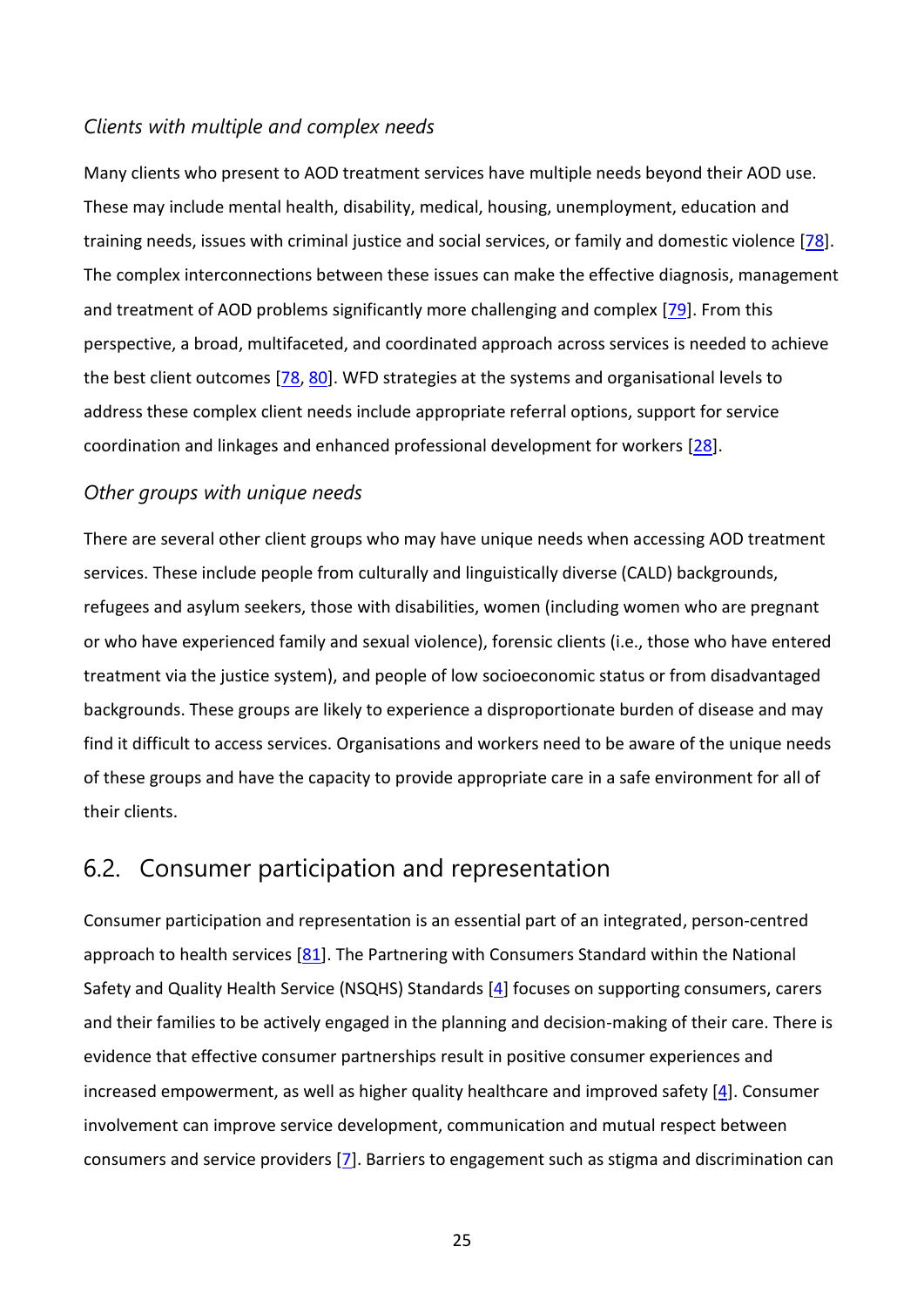also be addressed in this way. There is also an ethical obligation to facilitate consumers' meaningful participation in their own care  $[13]$ .

Consumer participation in workforce planning and development initiatives can also improve service design, delivery and effectiveness. For example, consumer views and experiences can be incorporated into the design of training and accreditation programs [\[4,](#page-57-4) [10\]](#page-57-10). Other possibilities for consumer involvement include input into models of care, initiatives to address stigma and discrimination, and community representation at board meetings and in policy formulation and evaluations [\[10\]](#page-57-10). Consumer participation training may be beneficial to both staff and consumers in enabling greater participation and input [\[82\]](#page-62-1).

## <span id="page-32-0"></span>7. AOD sector structures and systems

As outlined in [Table 1,](#page-12-0) a range of systemic and structural issues impact on the capacity and effectiveness of the AOD workforce and workforce development initiatives. Broader global trends are also noteworthy in this context, particularly the global health workforce shortage and correspondingly competitive job markets  $[5, 83]$  $[5, 83]$ ; issues which have been exacerbated by the current COVID-19 crisis.

Also noteworthy is the dynamic environment in which the health workforce operates. Drivers of reform within the AOD field include concerns around poor integration of services, disconnections between AOD and broader health and welfare services, poor service planning, and concerns about quality of care [\[84\]](#page-62-3). Previous reforms have met with mixed success [\[85,](#page-62-4) [86\]](#page-62-5), but have had important WFD implications in terms of contract lengths, funding models, standards and accountability measures [\[87\]](#page-62-6). Examples of these changing paradigms over the years include the shift from government providers (largely within hospitals or specialist treatment centres) to non-government and not-for-profit treatment providers in community settings, debates concerning the adoption of 'new recovery' treatment principles, and the alignment of AOD and mental health bureaucracies [\[84,](#page-62-3) [88\]](#page-62-7). This section addresses a select set of systemic and structural issues of particular relevance to WFD and the revised Strategy.

## <span id="page-32-1"></span>7.1. Funding models

While it is widely established that AOD services represent a worthy investment for government and other funders, the availability and security of funding remains a critical issue for AOD services [\[5\]](#page-57-5).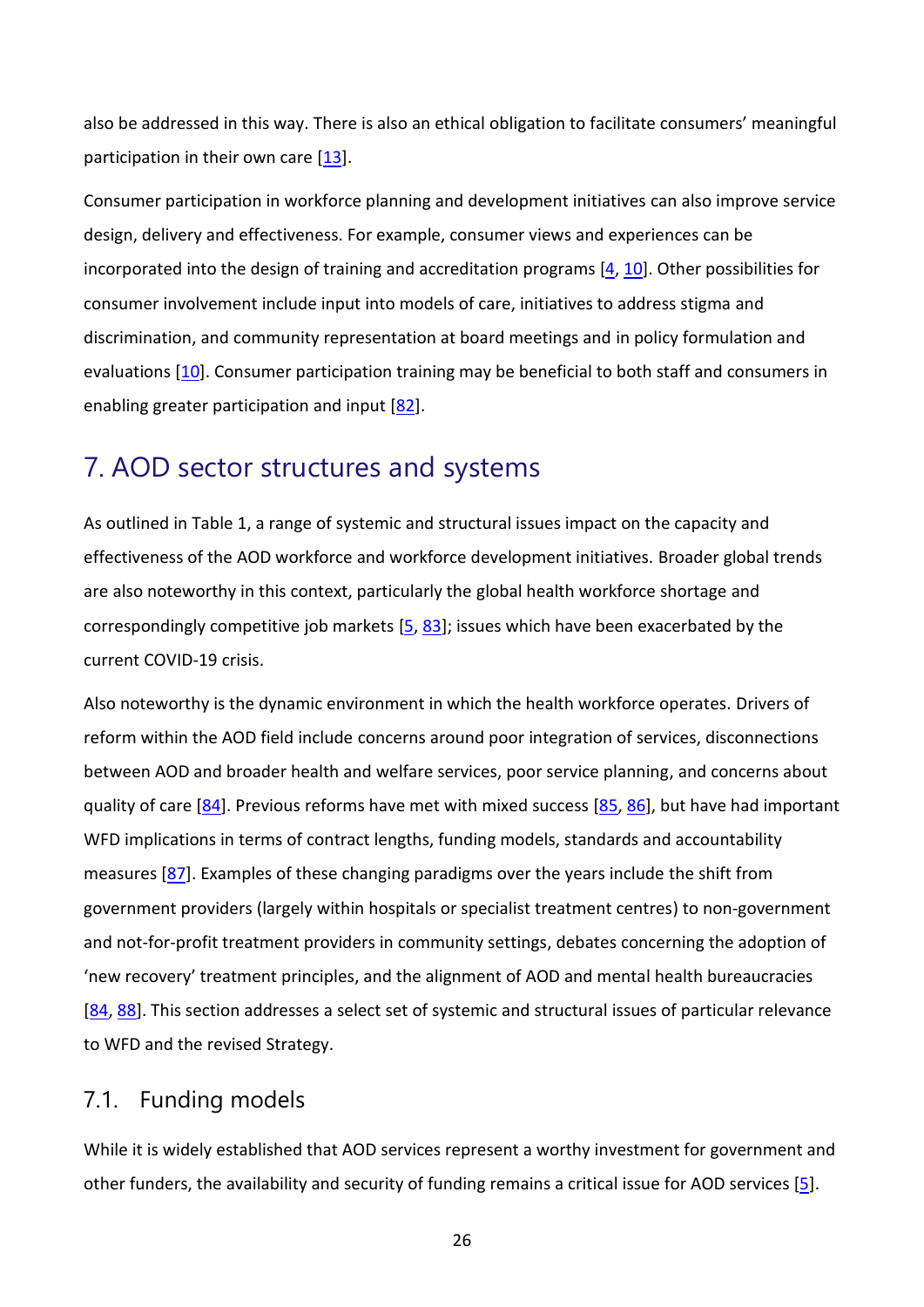Demand for AOD services is ever increasing, with the proportion of closed episodes of care almost doubling in the last decade [\[33\]](#page-59-2). Further, the impact of the current pandemic has also increased service demands by 40% or more in seven out of ten treatment providers, according to a recent survey of non-government agencies across the country [\[89\]](#page-62-8). The move towards telehealth and online specialist care will additionally require further investment into training and upskilling of current and future workers [\[90\]](#page-62-9). Also important is the emphasis that service funders are increasingly placing on client outcomes, rather than client output [\[19\]](#page-58-5). Adequate and well-designed financial resourcing and investment into workforce planning and development is crucial to meet these growing and changing demands for AOD services [\[5,](#page-57-5) [90\]](#page-62-9).

### <span id="page-33-0"></span>7.2. Growth of NGO service provision

AOD services are primarily provided by government-funded public health and hospital systems, non-government organisations (NGOs) and the private sector (i.e., private health insurance covered providers attached to hospitals and private fee-for-service providers) [\[2\]](#page-57-2). AOD service provision across jurisdictions has been increasingly outsourced through local commissioning bodies such as Primary Health Networks [\[91\]](#page-62-10). There has recently been an increase in NGO service provision, with specialist clinical services now largely provided by this sector (subject to jurisdictional variations). In the past decade, the proportion of non-government agencies has increased by 13%, with the proportion of closed episodes of care provided by non-government treatment agencies increasing by 12% in 2019-2020 [\[33\]](#page-59-2). The NGO workforce should, therefore, be considered a priority for WFD initiatives. Such initiatives should take into account the differences in funding arrangements between government and NGO services, particularly in regard to the stability and security of funding [\[87\]](#page-62-6).

## <span id="page-33-1"></span>7.3. Collaboration and partnerships

There is increasing emphasis on integrated care, collaborations and partnerships, both within the AOD sector and across related sectors [\[9\]](#page-57-11). The WHO defines integrated care as 'an approach to strengthen people-centred health systems through the promotion of the comprehensive delivery of quality services across the life-course, designed according to the multidimensional needs of the population and the individual and delivered by a coordinated multidisciplinary team of providers working across settings and levels of care' [\[92\]](#page-62-11) (p. 10). Breaking down traditional 'siloed' ways of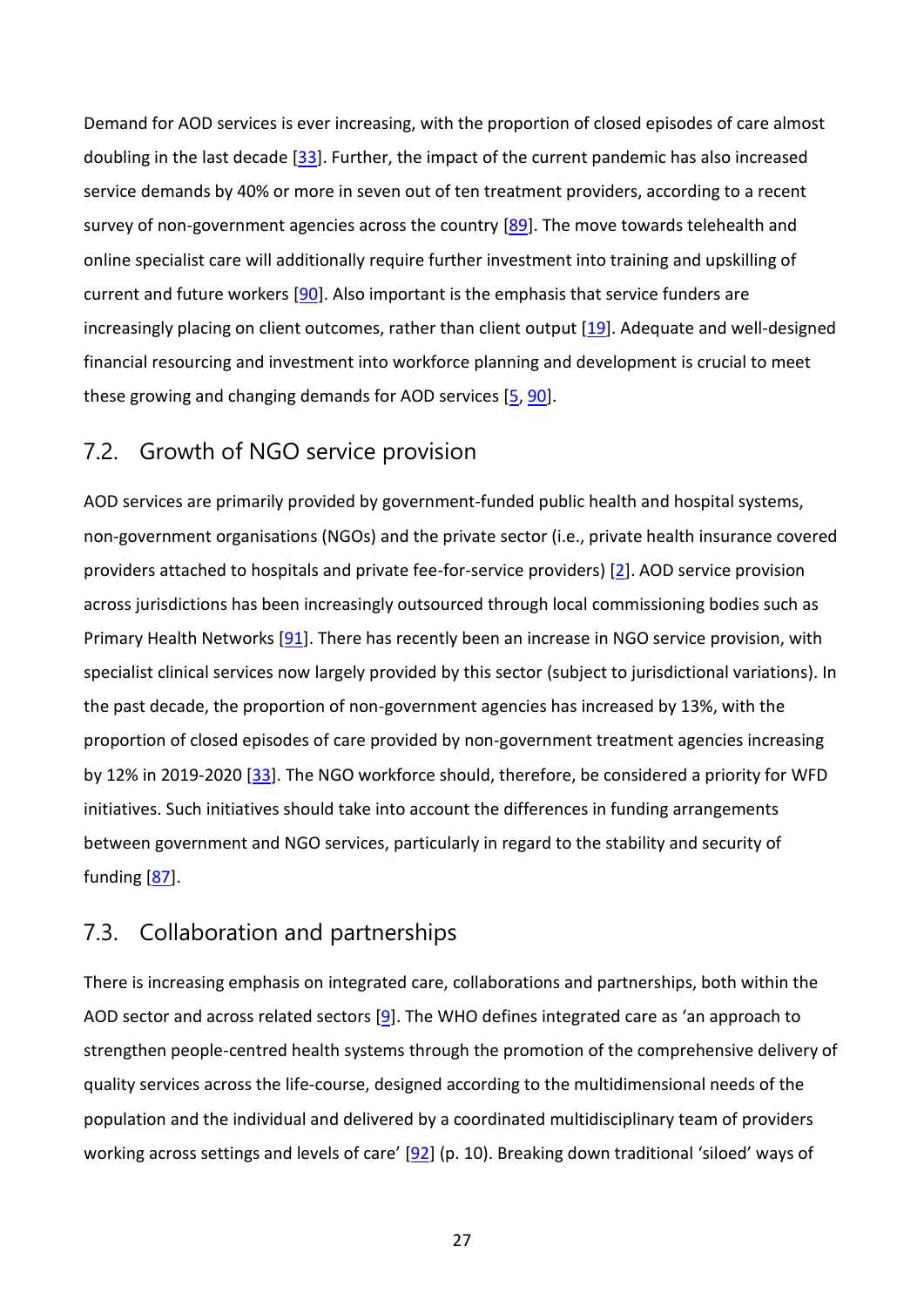working is beneficial for clients and also offers opportunities for workers to learn from colleagues in adjacent organisations and sectors. Better collaboration between the AOD sector and education and training providers in health and human services also has potential benefits for recruitment into the AOD sector [\[28\]](#page-58-14).

## <span id="page-34-0"></span>7.4. Recruitment and retention

Recruitment and retention are well recognised challenges for the health sector in general, and the AOD sector in particular. The global health workforce shortage has led to correspondingly competitive job markets [\[5,](#page-57-5) [83\]](#page-62-2), with the AOD sector in competition with other related fields for the recruitment and retention of skilled staff.

Numerous challenges exist in recruiting appropriate AOD workers, including:

- Low renumeration, including lack of parity with other sectors such as mental health
- Stigma attached to working in the AOD field
- Perceived lower status of AOD workers compared to other helping professions
- Lack of qualified applicants
- Lack of resources to fund service provision
- Lack of career pathways
- Job insecurity
- High turnover and concomitant lack of role models for new staff
- Remoteness of services
- Inconsistent training and credentialing
- Lack of "work ready" staff  $[28, 93, 94]$  $[28, 93, 94]$  $[28, 93, 94]$ .

Retention of existing staff is also a significant challenge for many AOD organisations. High turnover can result in substantial costs in terms of loss of knowledge and experience (and consequent risks to care quality) as well as the financial burden associated with training new staff [\[95\]](#page-62-14). Recent research found turnover intentions among AOD workers in the NGO sector to be high, linked with low pay, fixed term contracts, poor work/life balance, high workloads, and tenuous employment status [\[95\]](#page-62-14). Other important issues for staff retention include stress and burnout [\[28\]](#page-58-14) and lack of well defined career steps and pathways [\[2\]](#page-57-2).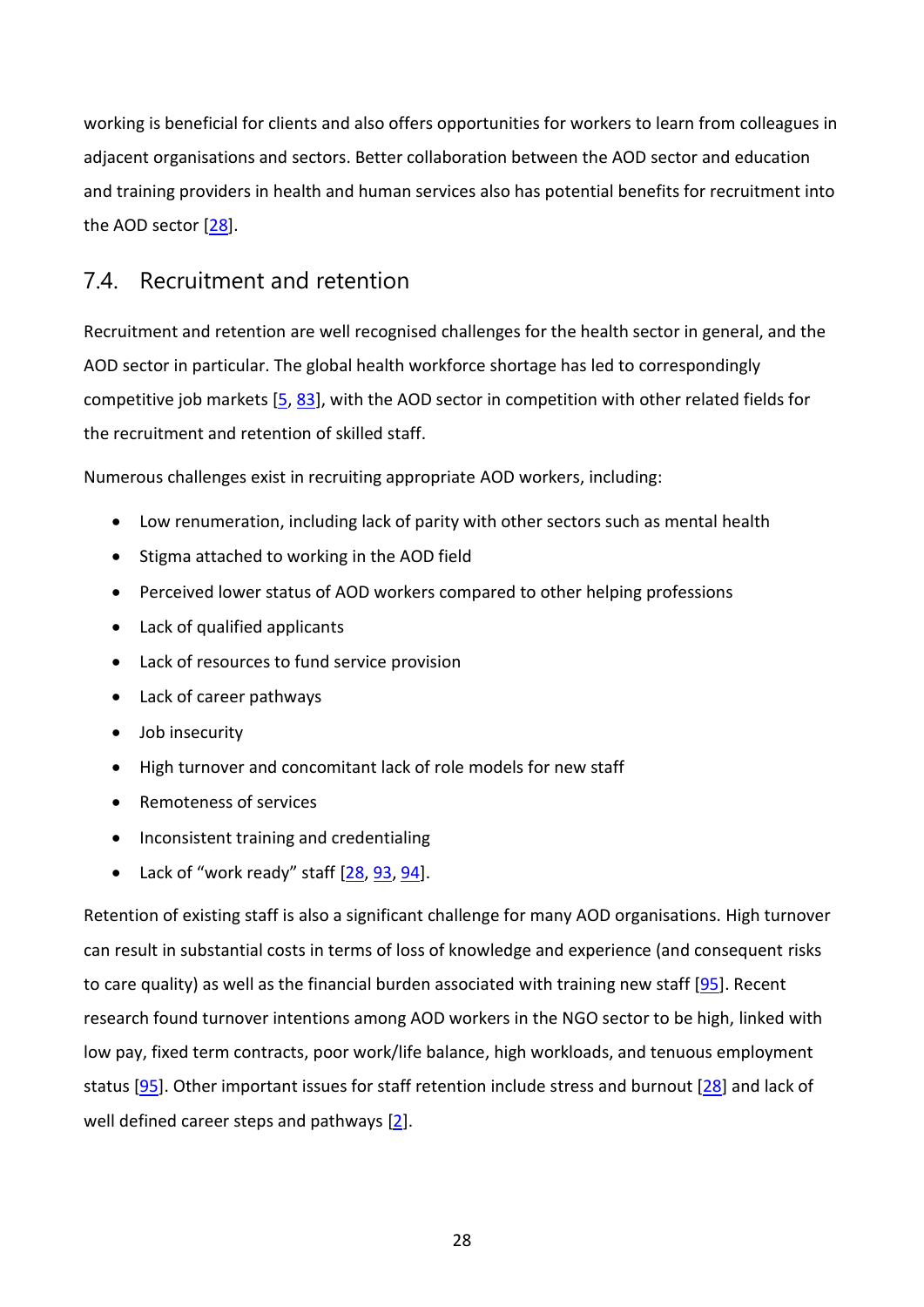Establishing a sustainable 'pipeline' of workers is important for the future of the AOD sector. Targeted strategies and funding structures may need to be considered to set up programs that create employment entry points and progressive career steps for an effective and sustainable 'pipeline' of new workers into the sector. This should include initiatives to make the AOD sector both desirable and easy to enter (e.g., student placement programs, volunteer programs) [\[9\]](#page-57-11).

It is important to note the particular challenges with recruiting and retaining staff in certain workforce groups (e.g., rural, regional and remote workers, Aboriginal and Torres Strait Islander workers). These groups may have unique risk factors for turnover and should be the focus of targeted recruitment and retention strategies. Formal strategies for recruiting workers in these groups would be beneficial, including recruitment targets and initiatives to support newly recruited workers [\[30\]](#page-58-16). A large body of research examines the challenges faced by these groups in more detail and can provide guidance on strategies to mitigate these issues (e.g., [\[96-98\]](#page-63-0)).

#### <span id="page-35-0"></span>7.5. Renumeration and rewards

Poor remuneration is a major barrier to recruiting and retaining staff in the AOD sector. A closer alignment between qualifications and pay rates is needed to ensure AOD workers are appropriately compensated for their educational investment [\[2\]](#page-57-2). Recognition and financial compensation for extra-educational qualifications such as lived experience similarly needs to be addressed, given the growth in the AOD peer workforce. A related issue of equal importance is insecure and short-term funding arrangements, which underpin short-term contracts and insecure employment [\[2\]](#page-57-2). Benefits such as flexible working times/locations, professional development opportunities and enriched work (e.g., opportunities to work in special interest areas, autonomous teams) can create more attractive jobs [\[7,](#page-57-7) [30\]](#page-58-16). However, these benefits are not likely to completely mitigate the impact of inadequate renumeration.

#### <span id="page-35-1"></span>7.6. Leadership and management

The leaders and managers of the AOD workforce are responsible for the recruitment, engagement, and development of AOD workers. More broadly, they support and coordinate the services provided within their organisations [\[99\]](#page-63-1). Enhancing their capacity to do so efficiently and effectively is a key component of WFD [\[5\]](#page-57-5). High quality leadership and management are important factors in promoting employee wellbeing, retention, and effectiveness, and enhancing workplace morale and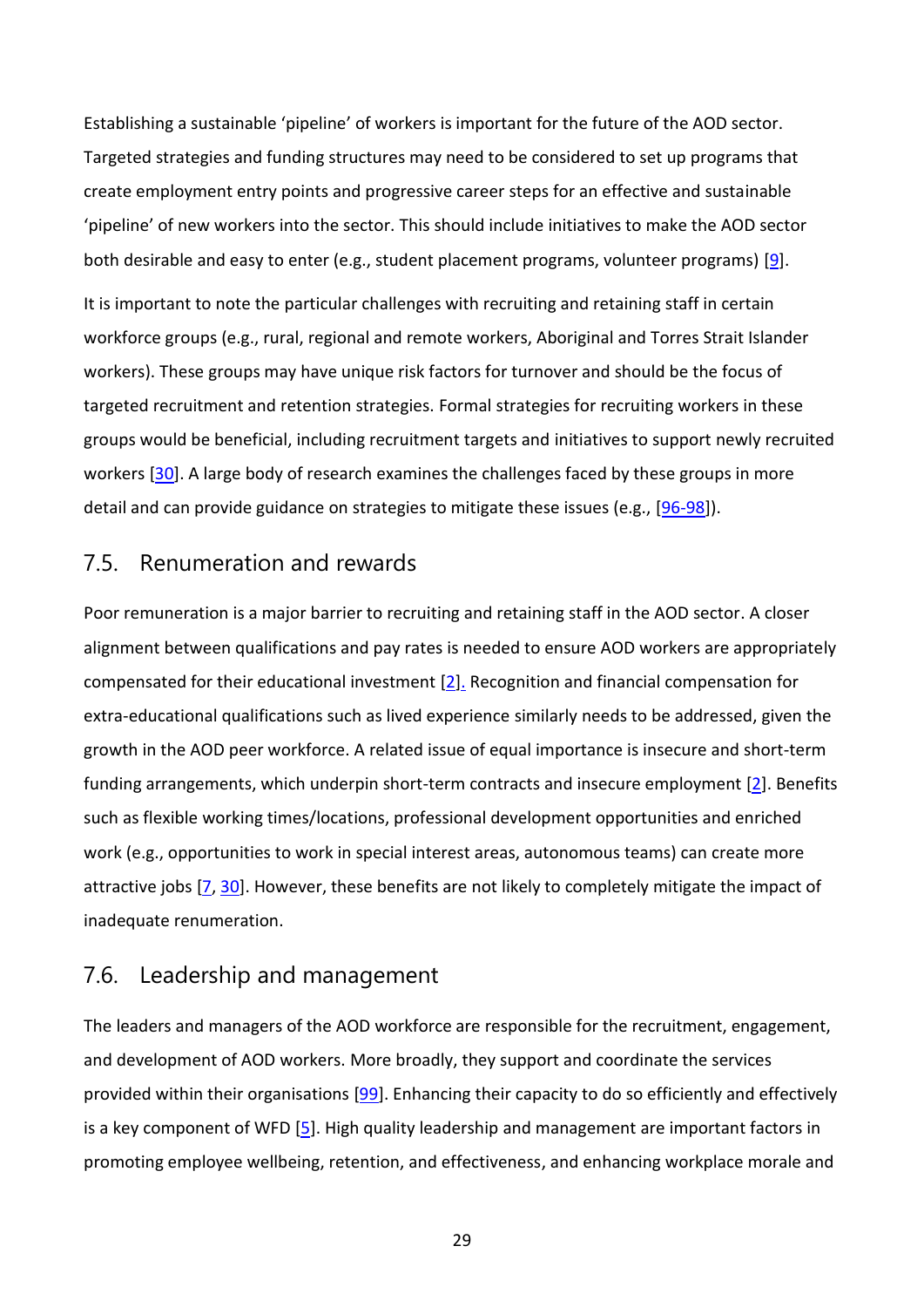efficiency [\[5,](#page-57-5) [100-102\]](#page-63-2). Supporting leaders and managers within AOD services must therefore be a priority WFD activity. Priorities for leadership and management skill development in the AOD sector include change management, service partnerships and leadership capability [\[10\]](#page-57-10).

## <span id="page-36-0"></span>8. Service delivery priorities and challenges

Service delivery in the AOD sector is complex and dynamic, involving a range of challenges. This section highlights a selection of contemporary and emerging issues of particular relevance to the Strategy review and revision.

### <span id="page-36-1"></span>8.1. Clinical supervision

Clinical supervision is essential to high quality service delivery and effective treatment provision [\[19,](#page-58-5) [20\]](#page-58-6). It involves an experienced practitioner guiding the practice of a less experienced worker, and aims to bridge the gap in professional experience to ensure both client care and worker wellbeing are not affected by inexperience [\[103\]](#page-63-3). Related strategies such as practice support, coaching, and mentoring have similar goals. Supervision has been increasingly utilised in the health sector in Australia over the past decade, since Health Workforce Australia published the 'Clinical Supervision Support Program (CSSP) Discussion Paper' in 2010 [\[104\]](#page-63-4), followed by the 'CSSP Directions Paper' in 2011 [\[105\]](#page-63-5). Research supports the effectiveness of clinical supervision for client and worker outcomes [\[106-108\]](#page-63-6), but notes that its efficacy is dependent on factors such as the skills and attributes of the supervisor and the degree of organisational support [\[103\]](#page-63-3).

## <span id="page-36-2"></span>8.2. Increased complexity

The AOD sector and workforce is increasingly being called on to respond to highly complex issues and client presentations. This growing complexity is due to a range of social, geographical, economic and health-related factors, and has important implications for services and workers.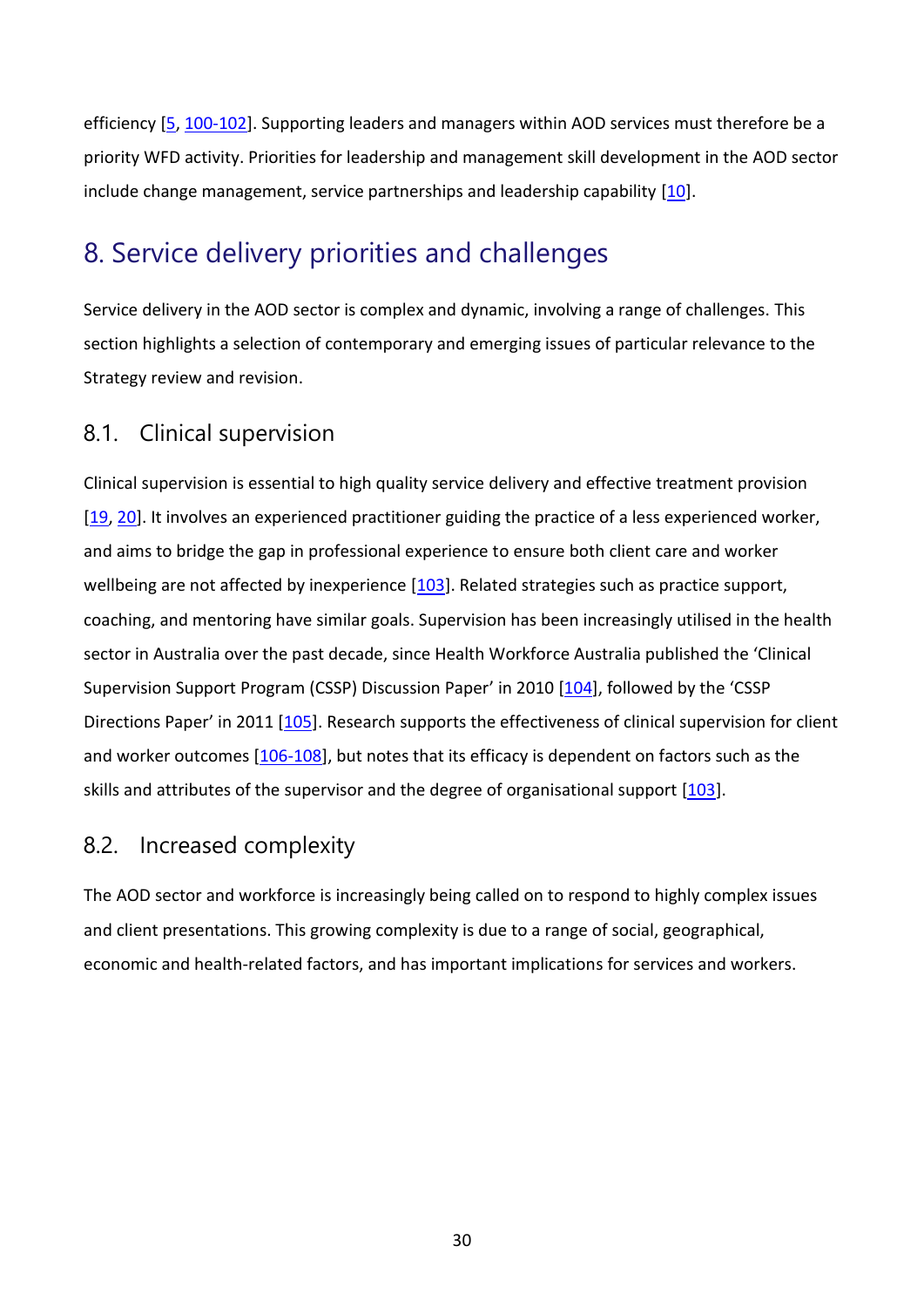Examples of complex issues facing the AOD field include:

- 
- New and more potent drugs Clients with disabilities
- 
- 
- Comorbid physical and mental health concerns and other social issues (e.g., violence, finances, housing, gambling)
- Population groups with unique and complex needs
- Ageing client cohorts HCV identification and treatment
	-
- Expanding drug markets Intergenerational patterns of AOD use
- New treatment modalities Management of PTSD and trauma
	- Prescribed medications and management of chronic pain
	- Increasing misuse of gabapentinoids
	- Cross-sector coordination (e.g., child protection, housing, aged care)

AOD workers need to be able to adapt and work flexibly to meet the challenges of these and other emerging issues. To do so, they will be required to have not only high levels of knowledge and skills but also the capability to work with other fields and sectors to ensure clients' needs are met [\[2\]](#page-57-2). Workforce development initiatives should focus on supporting the capacity of AOD organisations and workers to effectively address these complexities in the context of AOD service provision.

## <span id="page-37-0"></span>8.3. Substances of particular concern

According to the World Drug Report 2021, Australia has one of the highest past year prevalence of cannabis, cocaine, amphetamine, ecstasy and opioid use in the world [\[109\]](#page-63-7). Between 2010 and 2019, Australia observed significant increases in past year illicit drug use (12.0% vs 14.1%) and for the use of cannabis (10.3% vs 11.6%), cocaine (2.1% vs 4.2%), inhalants (0.6% vs 1.4%) and ketamine (0.2% vs 0.9%) specifically [\[62\]](#page-60-13). Australians' patterns of licit and illicit drug use have also changed since 2019 due to the COVID-19 pandemic, with increased national use of nicotine, alcohol, cannabis, cocaine, MDMA and heroin, and reductions in methylamphetamine use [\[110\]](#page-63-8). These patterns vary between capital city and regional locations. This increasing prevalence of drug use poses challenges to the AOD workforce, particularly in relation to demand for treatment.

Over the past decade there have been significant changes in the demand (or at least capacity) for Australians accessing publicly funded AOD treatment. Between 2010/11 and 2019/20, the number of treatment episodes increased 51% from 144,002 to 218,139. The profile of substances for which Australians are seeking treatment has also changed. As a proportion of all treatment episodes: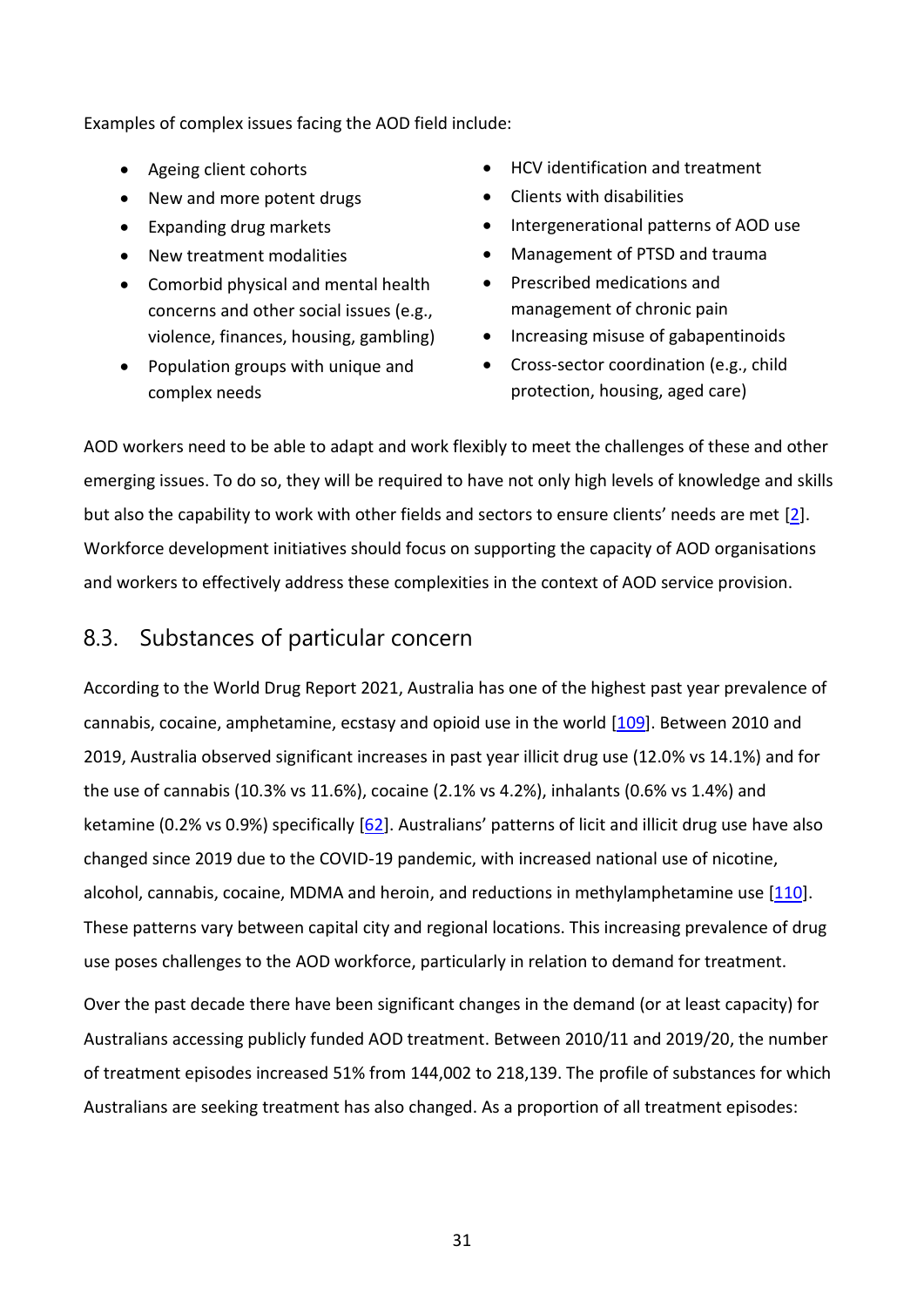- Reductions have occurred for alcohol (47% vs 34%), cannabis (22% vs 18%), heroin (9% vs 5%) and pharmaceuticals (6% vs 3%) as the principal drug of concern and;
- Increases have occurred for amphetamines (9% vs 28%) and cocaine (0.3% to 1.0%) as the principal drug of concern [\[33\]](#page-59-2).

The use of e-cigarettes is also an emerging issue of concern in Australia. In 2019, 11.3% of Australians had used e-cigarettes (an increase from 8.8% in 2016), with a marked increase in use among young adults [\[62\]](#page-60-13).

In addition to increased treatment demand for problematic drug and alcohol use, Australia also experienced significant increases in AOD related morbidity and mortality [\[111,](#page-63-9) [112\]](#page-64-0).

## <span id="page-38-0"></span>8.4. Evidence-informed practice

Evidence-informed practice is essential to ensure high quality, effective and appropriate prevention, early intervention and treatment practices in the AOD field. Whilst clinical guidelines, practice standards and other evidence-informed resources are available and accessible, there is often a 'gap' between research evidence and 'real-world' practice. To achieve this, education and training are necessary but are often not sufficient in the AOD sector to ensure consistent implementation of evidence-informed practice by AOD workers and organisations. There is also an important role for education and training in related sectors, for example within law enforcement, health and medical training, to improve AOD-related skills and knowledge and reduce stigma.

Systemic factors (e.g., funding arrangements) and organisational factors (e.g., cultures, systems) clearly have a major influence on AOD workers' everyday work practices, including their capacity and opportunity to engage in evidence-informed practice. Factors that can support or inhibit evidence-informed practice include workplace systems and cultures that are resistant to change, lack of resources, high workload, and lack of confidence or skills [\[5\]](#page-57-5) [\[113,](#page-64-1) [114\]](#page-64-2). In addition, workers need to possess the skills to be able to critically evaluate new innovations, and measure/evaluate outcomes to ensure that their own work practices are consistent with the best contemporary evidence.

## <span id="page-38-1"></span>8.5. Evolving approaches to service provision

Approaches to AOD prevention and treatment are constantly evolving, both in response to changing social and political contexts, emerging trends and drugs of concern and to incorporate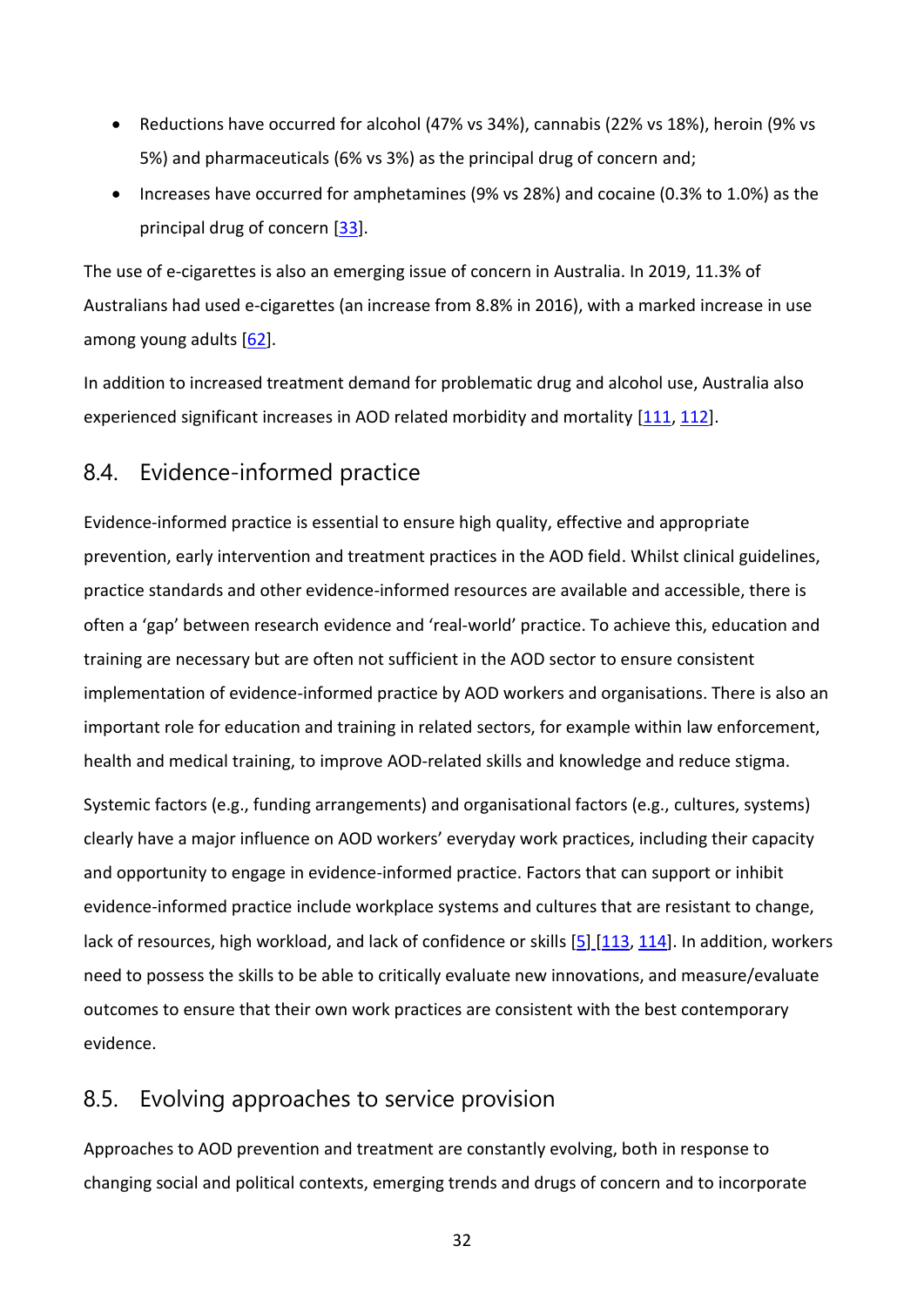new evidence-informed practices as they become available. A full review is beyond the scope of this Discussion Paper, however, two examples of evidence-informed practices that are increasingly being adopted within the AOD sector are highlighted here, demonstrating the links between approaches to service delivery and WFD.

#### <span id="page-39-0"></span>*Family inclusive practice*

Family inclusive practice recognises the impact of an individual's AOD use on their entire family, and as such addresses the needs of all family members. This includes identifying and addressing the needs of adult clients as parents, as well as the needs of their children, in order to ensure that as parents they are supported and child wellbeing and safety are maintained. A recent review [\[115\]](#page-64-3) found positive results for family inclusive interventions, but identified a number of barriers to its inclusion in routine practice; most notably lack of staff knowledge and training, individualised focus in service provision, unsupportive service factors (e.g., administration systems, management, high caseloads), and inadequate supervision, among others. Importantly, many of these factors are amenable to change through WFD efforts. For example, a number of Australian frameworks and resource guides for working with families already exist [e.g. [116,](#page-64-4) [117,](#page-64-5) [118\]](#page-64-6). Additional resourcing and capacity building is also required to support AOD organisations and workers to extend service delivery to include family members [\[119\]](#page-64-7) [\[120\]](#page-64-8).

#### <span id="page-39-1"></span>*Trauma-informed care*

Trauma can be common among people accessing AOD services and treatment. Trauma-informed care (TIC) recognises that past trauma can affect clients' present perspectives and responses [\[7\]](#page-57-7). TIC provides psychosocial treatment for trauma-related symptoms and adapts all aspects of service delivery to meet the needs of the trauma-affected client and avoid re-traumatisation [\[121\]](#page-64-9). Importantly, TIC should consider cultural factors, as culture influences how trauma may be experienced and most effectively addressed [\[122\]](#page-64-10). For example, when working with Aboriginal and Torres Strait Islander peoples, TIC approaches should build on the strength of Indigenous families, communities, and knowledge, and encompass traditional concepts of social, emotional, cultural and spiritual wellbeing [\[123\]](#page-64-11). Interventions should be holistic, community-led and culturally safe, and conducted with an understanding of intergenerational trauma [\[123\]](#page-64-11).

Services seeking to implement TIC are advised to base all interactions with clients around five guiding principles: safety, trustworthiness, choice, collaboration and empowerment [\[124\]](#page-64-12). Research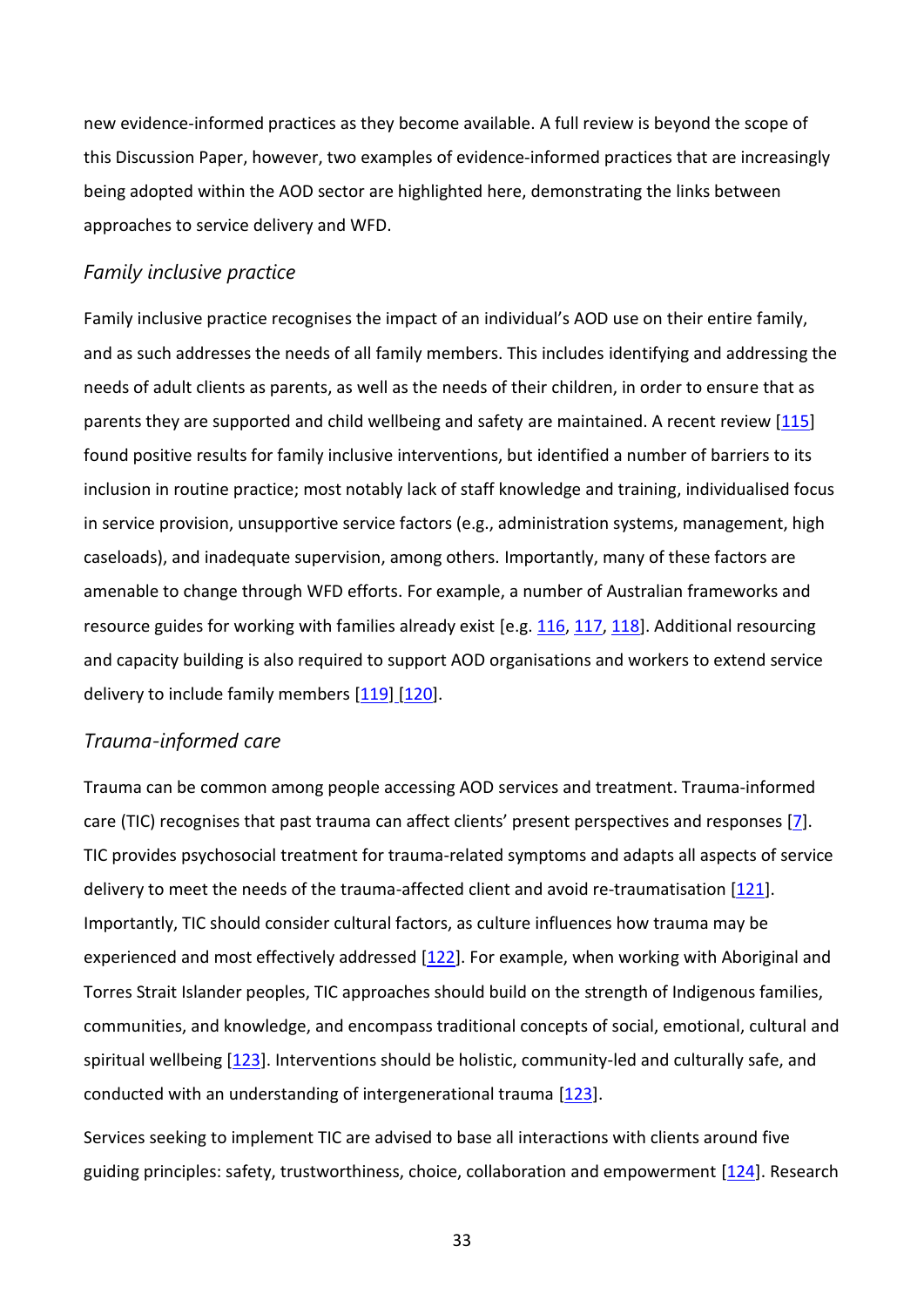has demonstrated the benefits of doing so in terms of organisation, staff, and client outcomes [\[125\]](#page-64-13). Similar to family inclusive practices, WFD strategies to support capacity building of AOD organisations and workers are needed to ensure high quality and effective delivery of TIC.

### <span id="page-40-0"></span>8.6. Technology and digital upskilling

New technologies have been progressively harnessed to support and promote long-distance healthcare [\[126\]](#page-64-14). This trend towards the use of e-health services has been hastened by the COVID-19 pandemic, where face-to-face service provision has not been possible. Virtual care models have many advantages for clients and practitioners, including providing greater and more flexible access to services, combating stigma, expanding community-based outreach and engagement, supporting self-management of illness and regulating medication distribution [\[127\]](#page-65-0). Virtual delivery models can also be used to support workers in the form of online professional development [\[2\]](#page-57-2).

Virtual services face barriers to both delivery and reception, and remain inappropriate for some groups and services [\[2\]](#page-57-2). In particular, the utility of digital services can be limited by lack of access to appropriate technologies, digital illiteracy, and inability/unwillingness to engage with services remotely – issues disproportionately experienced by more vulnerable groups [\[128\]](#page-65-1). Those living in rural/remote communities, Aboriginal and Torres Strait Islander peoples, disadvantaged populations, women experiencing family and domestic violence or those in unstable housing are some of the groups most likely to be affected by this 'digital divide' [\[2\]](#page-57-2). There are also ongoing concerns about data security and privacy [\[127\]](#page-65-0). A hybrid model offering both in-person and virtual services is likely to provide the greatest coverage and access at the current time [\[2\]](#page-57-2).

In light of these current trends, the digital literacy of the AOD workforce has become a critical issue. Emerging priorities in this area include upskilling workers in the use of new technologies, the purchase of new hardware and software, and the integration of new digital tools into organisational systems and practice [\[2\]](#page-57-2). These important changes will necessitate the investment of significant time and resources, and WFD supports will have an important role in ensuring the integration and delivery of virtual service provision is accomplished smoothly and effectively.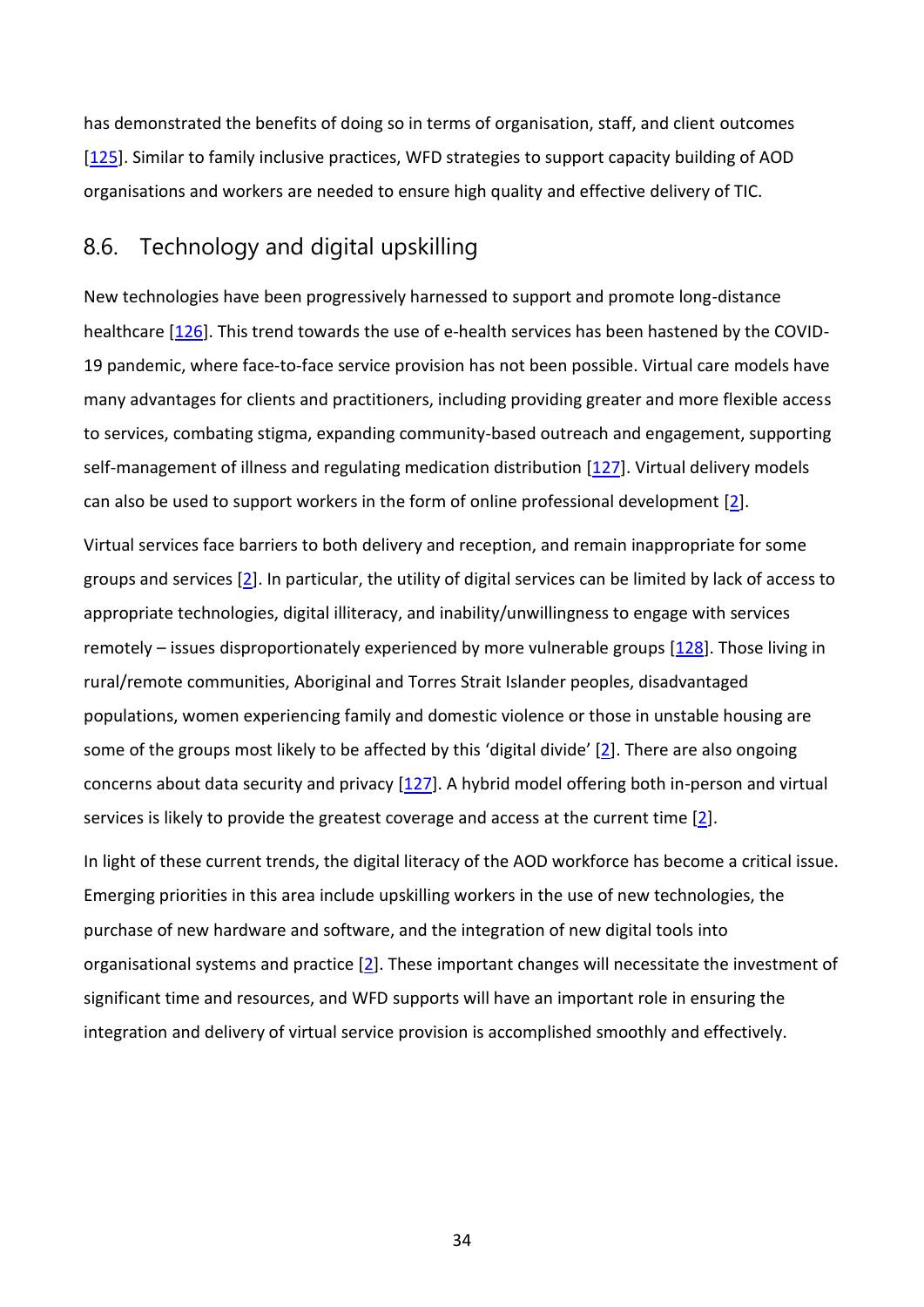#### <span id="page-41-0"></span>8.7. Impact of COVID-19

The COVID-19 pandemic has had far-reaching impacts on AOD workers, services, and clients. Access to and provision of treatment services have been hampered by reduced capacity to provide face-toface consultations and take on more complex/high-risk cases or new clients [\[129-131\]](#page-65-2). At the same time, changes have occurred in the availability, supply methods and usage patterns of substances [\[132\]](#page-65-3), with increased need for services seen in some areas [\[129\]](#page-65-2).

A recent report [\[131\]](#page-65-4) documented the impacts of the pandemic on the AOD NGO sector in four categories: business practice, workforce, service delivery, and treatment demand (Table 2). It is important to acknowledge that there have also been some unexpected positive changes as a consequences of the pandemic, including better use of technology, improved collaboration with other parts of the health system, and more flexible working arrangements [\[131\]](#page-65-4). In this context, there is a need for a comprehensive evaluation of the most appropriate and effective technologies that can be used to support workforce capacity building and service provision. To date, the technology requirements and corresponding upskilling of the AOD sector have not been comprehensively assessed [\[2\]](#page-57-2).

It is important to note that the impact of COVID-19 cannot be examined in isolation from other issues facing the AOD sector. In particular, long-standing issues related to funding models, recruitment and retention have exacerbated the negative impacts of the pandemic [\[131\]](#page-65-4). The increased strain on workers' wellbeing should also be acknowledged, with the pandemic profoundly affecting both work and personal life. Hence the importance of WFD activities to build the capacity of the workforce is highlighted, to strengthen the ability of the sector to respond to future unexpected challenges.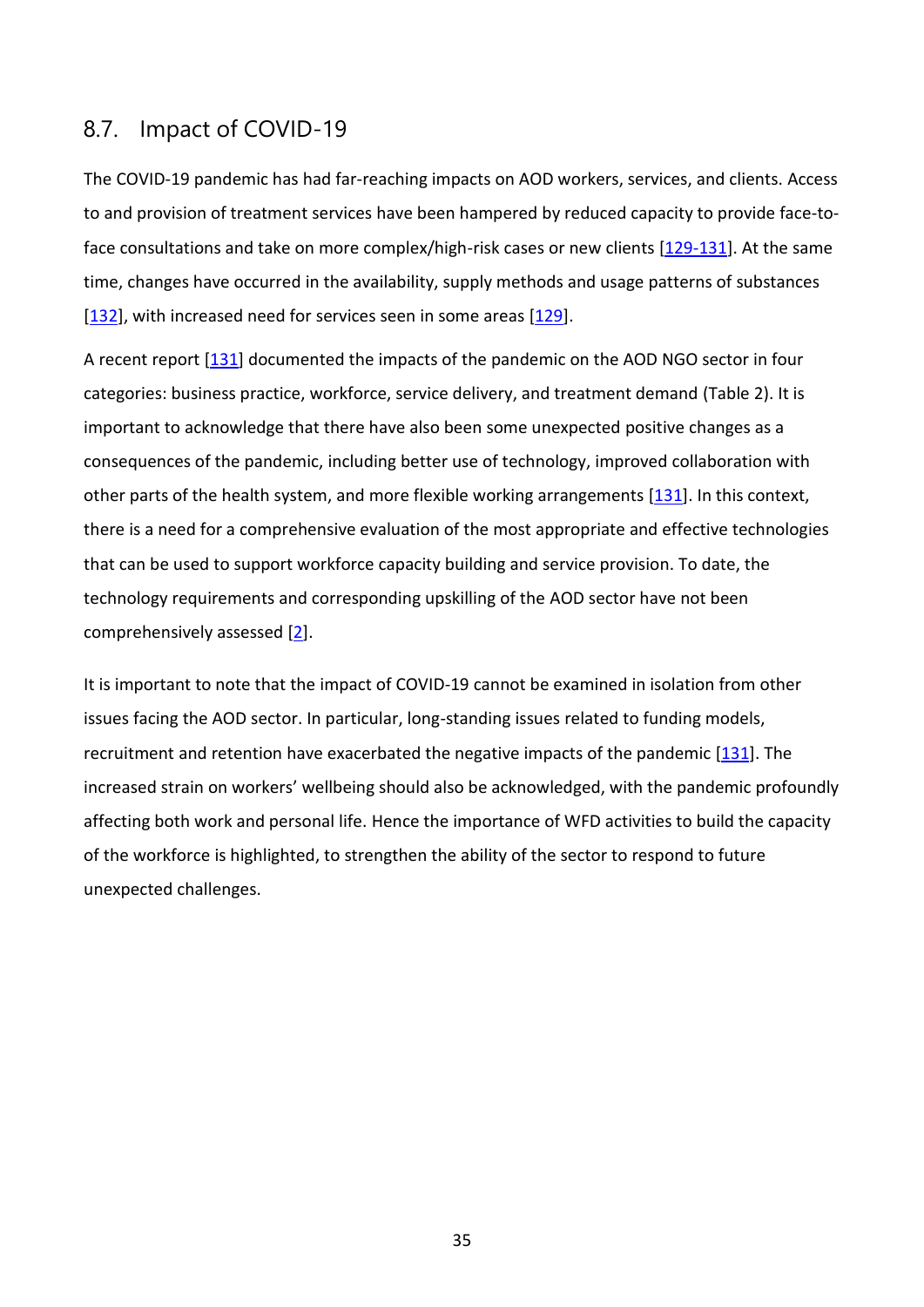#### *Table 2. Impacts of COVID-19 on the AOD sector*

|                               |                          | Service delivery                | Treatment demand             |
|-------------------------------|--------------------------|---------------------------------|------------------------------|
| Business practice impacts     | Workforce impacts        | impacts                         | impacts                      |
| Increased costs (due to       | Decrease in number of    | Adaptions to service            | Decline in new episodes of   |
| requirements for more ICT     | volunteers               | delivery, including             | care (EOC), particularly for |
| infrastructure, workforce     |                          | innovative new                  | methamphetamine              |
| training, personal protective |                          | programs                        | presentations and female     |
| equipment, cleaning           |                          |                                 | clients, and in metro        |
| products and services)        |                          |                                 | services (this varied by     |
|                               |                          |                                 | treatment type)              |
| Reductions in donations and   | Loss of experienced      | Increased working from          | Longer waiting lists in      |
| client contributions due to   | staff due to early       | home and use of                 | metropolitan and regional    |
| reduced bed numbers and       | retirement/staff not     | technology                      | services                     |
| occupancy rates               | returning                |                                 |                              |
| Financial support from        | Increased workload       | Specific barriers and           | Compounding effects of       |
| Government (e.g.,             | (due to more sick leave  | challenges for residential      | COVID on already             |
| JobKeeper) often              | for cold symptoms,       | services (e.g., lack of         | disadvantaged populations    |
| insufficient to offset costs  | additional tasks related | outdoor/external                | (e.g., Aboriginal and        |
|                               | to COVID, receiving      | activities, risk of             | Torres Strait Islanders)     |
|                               | more referrals from      | outbreak and shutdown,          |                              |
|                               | services that had        | client boredom, isolation       |                              |
|                               | closed)                  | and lack of engagement)         |                              |
| Changes to risk               | Increased stress and     | Use of technology to            | Service gaps for special     |
| management practices          | anxiety and decreased    | maintain continuity of          | population groups            |
|                               | wellbeing among staff    | care                            | exacerbated                  |
| Adjustments to contracted     | Challenging conditions   | <b>Technological challenges</b> |                              |
| deliverables or Key           | for managers due to      | and unsuitability for           |                              |
| Performance Indicators        | staff being under strain | some client groups              |                              |

Source: [\[131\]](#page-65-4)

# <span id="page-42-0"></span>9. Education, training, and professional development

Whilst WFD involves coordinated multi-level strategies and initiatives to develop and support the AOD workforce, education and training is one of the keystones of an effective workforce that has the capacity to deliver high quality and effective AOD treatment and prevention services. It is important to note that appropriate education and training may be challenging to access for some workers and groups. For example, workers in regional, rural and remote areas, workers from disadvantaged backgrounds, and Aboriginal and Torres Strait Islander workers. Programs, policies, and resources are needed to ensure that education and training are equitably available for all AOD workers.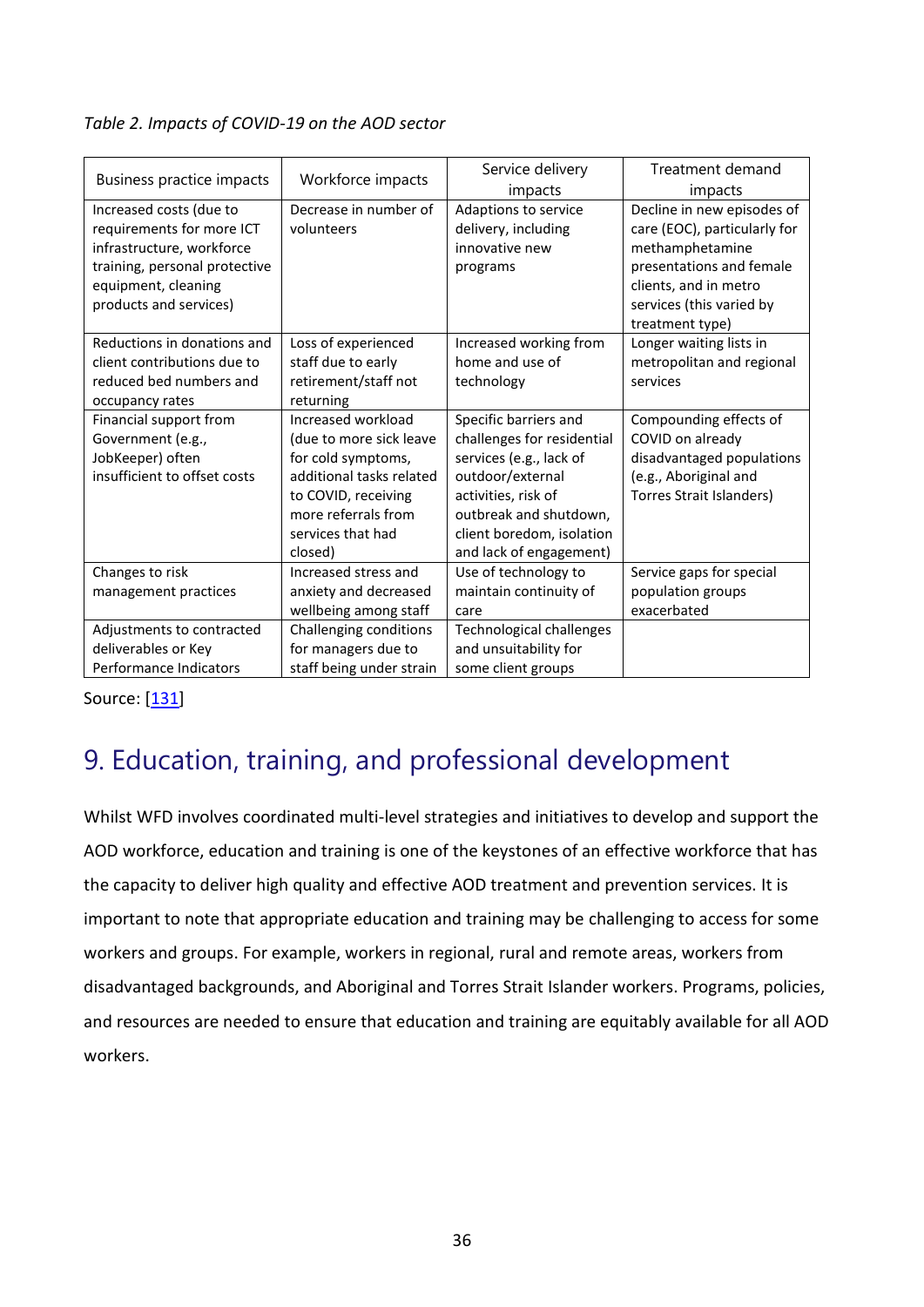## <span id="page-43-0"></span>9.1. Education and training for AOD specialists

There are a range of matters to be considered in relation to education and training for AOD specialists. Particular focus is drawn to four central issues:

- 1. Establishing minimum educational qualifications for AOD workers
- 2. Issues surrounding competency-based training
- 3. Availability of foundational and advanced education and training programs to meet the needs of both early career/entry level workers and experienced workers
- 4. Availability and accessibility of specialised training to address specific areas of competency (e.g., trauma, family sensitive practice, new and emerging patterns of AOD use) [\[7\]](#page-57-7).

#### <span id="page-43-1"></span>*Minimum qualifications*

The adoption of a minimum qualification standard can be a useful WFD strategy as it establishes a baseline level for AOD skills and competencies and allows for transportability of skills between jurisdictions and organisations. Currently, there is no formal minimum qualification standard for AOD work that applies nationally. At the time of writing only [Victoria](http://www.health.vic.gov.au/drugservices/downloads/min_qual_strat.pdf) and the Australian Capital Territory have a minimum qualification strategy (MQS) for AOD workers. The advantages of a minimum qualification standard include supporting the ongoing professionalisation of the AOD specialist workforce and contributing to the consistency and quality of service delivery. Minimum qualification requirements may also create some additional workforce challenges, such as additional financial costs for employers (e.g., backfill costs) and inadvertently creating a disincentive to the recruitment of new workers or workers qualified in other fields (e.g., psychologists, social workers). With regard to workers qualified in other related fields, the Victorian AOD Minimum Qualification Strategy [\[10\]](#page-57-10) requires workers qualified in a health, social or behavioural science field to complete, at minimum, four core induction competencies in the Community Services Training alcohol and other drugs skill set. Completion of a specialist AOD qualification at Certificate IV or higher level also meets the minimum qualification requirement for these Victorian workers. It is also worth noting that the Victorian government has a funding program to support workers to access training to meet the minimum qualification standard without attracting a cost to themselves or their employer [\[10\]](#page-57-10).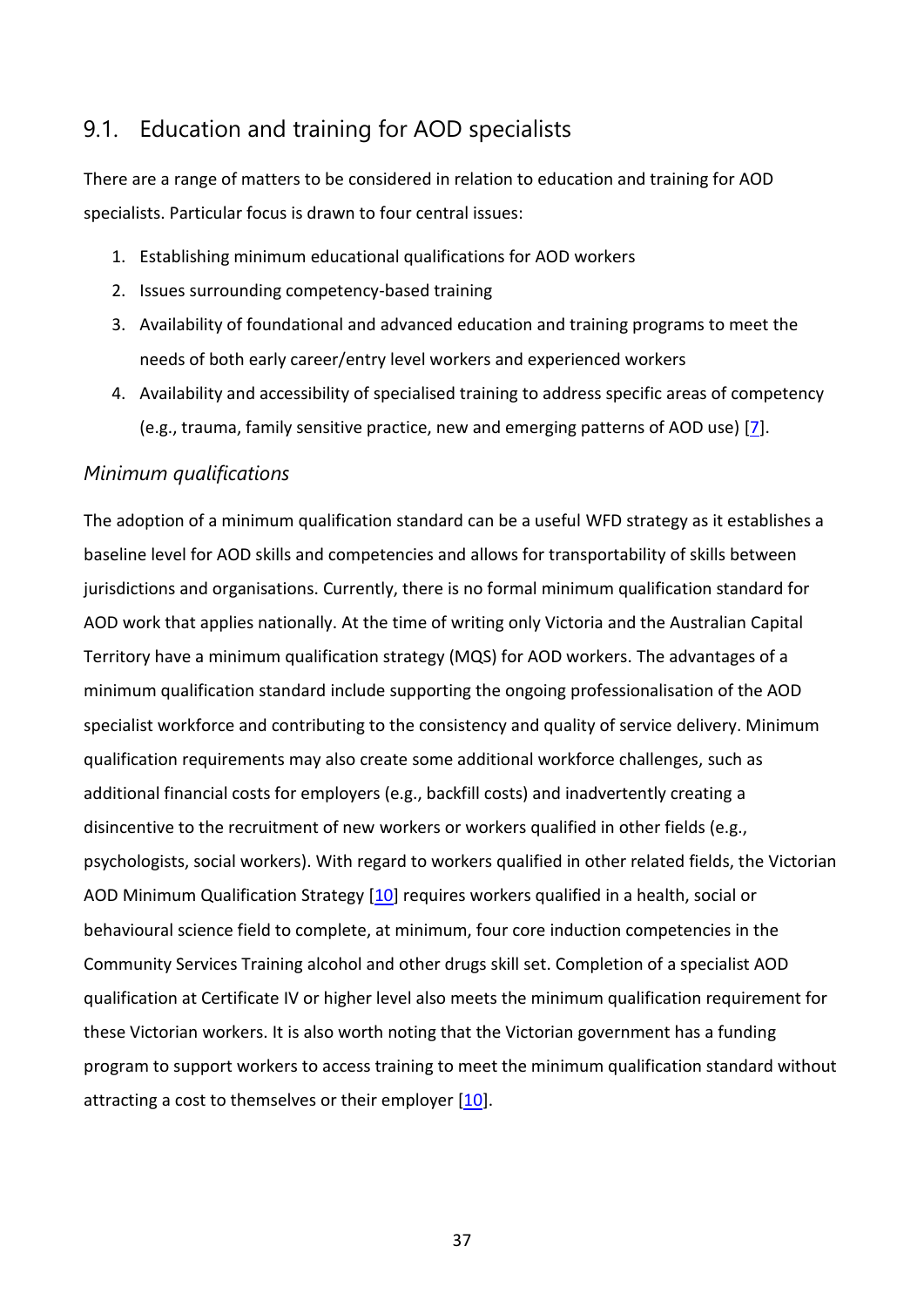#### <span id="page-44-0"></span>*Competency-based training*

The aim of competency-based training is to ensure that workers possess the knowledge, skills, attitudes, values and ethics to work effectively, ethically and safely [\[133\]](#page-65-5). Consistent with education and training in health, medicine, human services and other related fields, AOD vocational education and training is based on the achievement and demonstration of a particular set of competencies. Competency-based training focusses on assessment of the application of particular knowledge and skills to a standard required in a workplace, including the capacity to apply these to new situations and activities [\[134\]](#page-65-6). Competencies may also be referred to as professional capabilities, professional attributes or standards of practice  $[134]$ .

It is important to acknowledge the ongoing discussion and reflection around competency-based training. For example, in complex service delivery environments such as medicine and health, competency-based training has been critiqued for being insufficient to capture more sophisticated or nuanced decision-making and action that may be required in complex real-life situations that vary in terms of client characteristics and the context of care delivery (e.g., contrast care delivery in a remote clinic compared to a hospital based in a high SES urban area). Consumer input is also an important consideration to ensure competencies, and the associated training and assessment programs, effectively address the needs, priorities and preferences of consumers [\[133\]](#page-65-5).

#### <span id="page-44-1"></span>*Foundational and advanced education and training*

The AOD workforce comprises substantial cohorts of both early career workers new to the AOD sector, and highly experienced and established workers. The AOD National Workforce Survey 2019- 2020 [\[27\]](#page-58-13) estimated that around 40% of workers had 10+ years of AOD experience, while 20% of workers reported three or fewer years' of AOD experience. The education and training needs of these groups, and mid-career workers, are substantially different from those with greater experience. For example, highly experienced workers may benefit from advanced training and education on particular treatment modalities, substances or client groups. Specific training priorities have been identified as advanced clinical skills and clients with complex needs, although a number of barries to accessing such training exist, notably time, money, and access constraints [\[135\]](#page-65-7). Postgraduate qualifications in Addictions are available (e.g., Master of Science in Addiction Studies, Masters of Addictive Behaviours) in addition to specialised training for particular professions such as the RACGP Advanced Training in Addiction Medicine for physicians. However,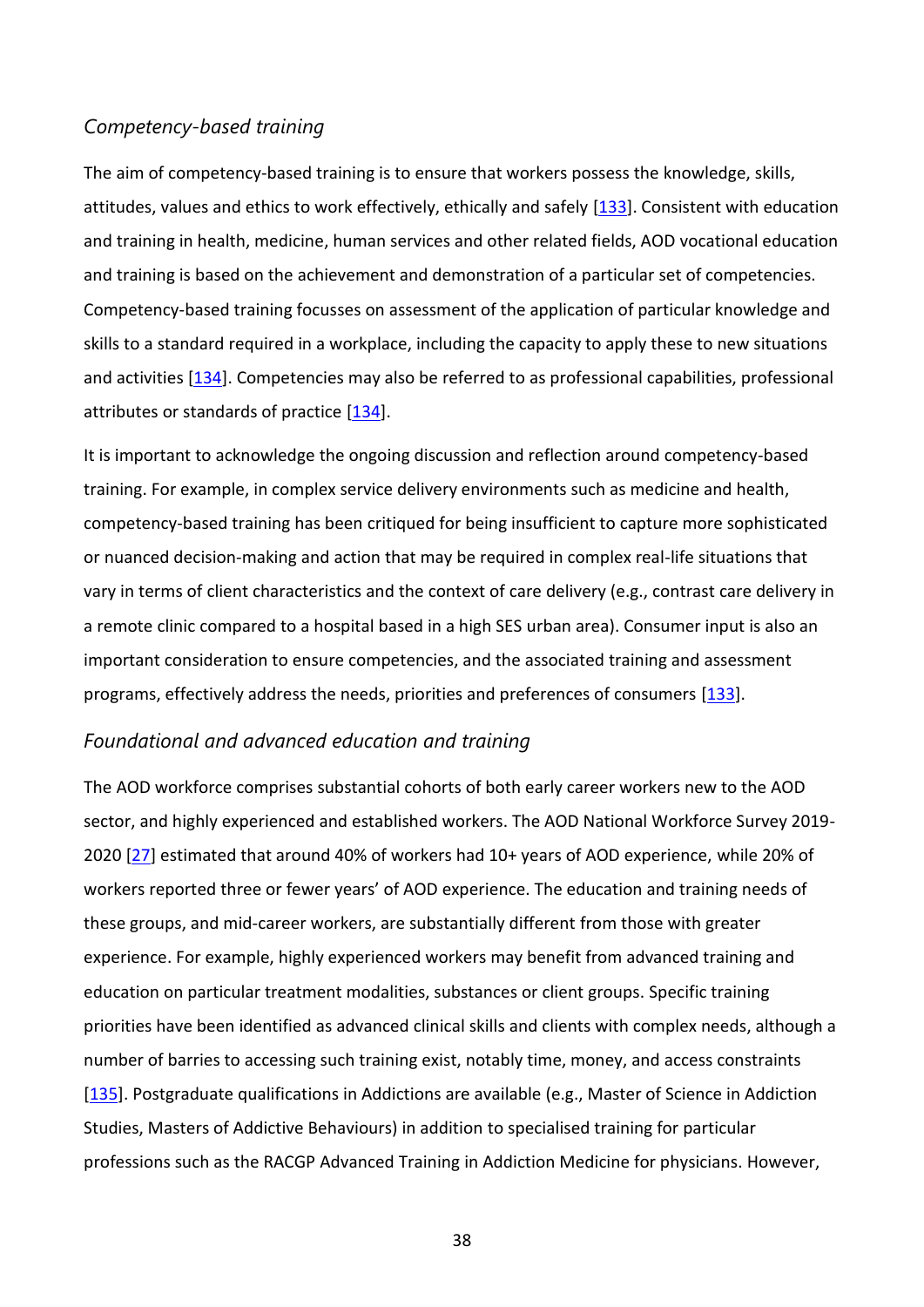these formal qualifications may require up to three years to complete, representing a substantial investment of time and resources for workers and their employers. Shorter, more targeted courses and programs may be beneficial for experienced AOD workers looking to upskill in particular areas. Early career workers can also benefit from undertaking advanced studies, as well as more foundational level training. Research has identified that many early career AOD workers have been exposed to relatively little AOD-specific training, with these skills often being taught on-the-job [\[28\]](#page-58-14). Promoting more AOD content within relevant training courses, and also supporting organisations to upskill new workers where necessary, is an important WFD priority [\[28\]](#page-58-14).

#### <span id="page-45-0"></span>*Specialised training*

As with other areas of health, the AOD workforce addresses a complex and changing landscape, with new and emerging substances, treatment and prevention approaches, client populations and other dynamic factors. Specialised training is one approach to supporting and enabling AOD workers to upskill and improve the effectiveness of their responses to contemporary and evolving issues (e.g., trauma-informed care, family sensitive practice, LGBTQI+ clients and comorbid mental health and AOD issues). Identifying priority areas in which specialised training should be developed and/or made more accessible is an important issue for the revised Strategy. For example, the Victorian AOD Workforce Strategy 2018-2022 includes the development of an advanced practice series of short courses addressing key skills such as intake and assessment, counselling and recovery-orientated approaches [\[10\]](#page-57-10).

## <span id="page-45-1"></span>9.2. AOD education and training for generalist workers

There are many health and human service workers whose core role does not involve the provision of AOD services, but who nonetheless may regularly come into contact with individuals who use AOD problematically (e.g., psychologists, social workers, nurses and doctors). In order to facilitate timely and appropriate identification and management of AOD issues, it is imperative that these workers have sufficient knowledge of AOD use, treatment, and referral pathways. Despite this, health and human service workers are often exposed to little or no AOD content during their training [\[2\]](#page-57-2).

Undergraduate and pre-registration education and training are key sites for the inclusion of AODrelated content. Embedding training in AOD issues at these levels would have numerous benefits,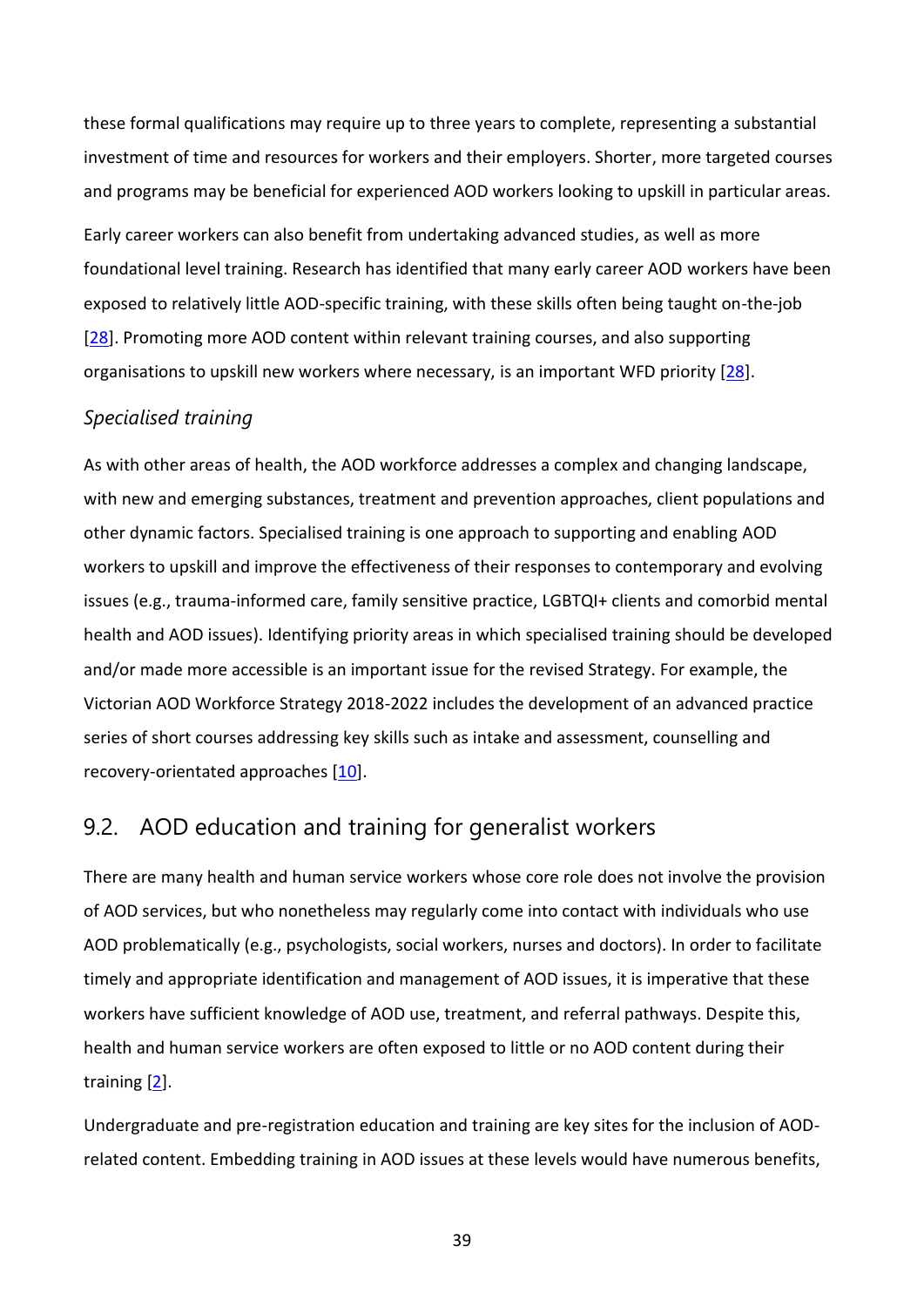including not only increasing the knowledge and skills of health workers, but also establishing the legitimacy of AOD issues (and de-stigmatising them), and raising awareness of and interest in career paths within the AOD sector [\[2,](#page-57-2) [31,](#page-59-0) [136,](#page-65-8) [137\]](#page-65-9). There have consequently been calls for substantial input of AOD issues into general health and human services education as a priority WFD activity [\[2\]](#page-57-2). Establishing an agreed set of core AOD competencies for workers outside the AOD field is one approach to ensuring the relevance and consistency of AOD training [\[7\]](#page-57-7).

### <span id="page-46-0"></span>9.3. Professional development

Access to regular, ongoing professional development (PD) is important to ensure workers' skills remain honed and responsive to emerging issues. Mandatory continuing professional development is one of six standards set out by the Australian Health Practitioner Regulation Agency [\[138\]](#page-65-10). PD should be relevant, purposeful, and encompass a range of activities from personal development to work-based learning or formal education [\[139\]](#page-65-11). Examples include professional placements and secondments, conference attendance, mentoring and upskilling, education and training. While there is relatively limited research addressing these activities specifically within the AOD sector, evidence from the broader health sector highlights the positive effects of comprehensive PD for both workers and clients [\[140,](#page-65-12) [141\]](#page-65-13). PD is also a valuable recruitment and retention strategy for organisations: research shows that AOD workers nationally are seeking greater PD opportunities[\[142\]](#page-65-14).

A number of barriers to AOD workers accessing PD have been identified. These include the financial costs involved, insufficient time or staff, unsupportive organisations or managers, and access difficulties [\[142\]](#page-65-14). Given its importance for both personal and professional outcomes, organisations and managers should prioritise PD and actively encourage and support workers to access relevant activities and programs. A centralised register of available PD and training opportunities may be useful in this regard [\[9\]](#page-57-11). Technology and social media are also providing new ways to access PD that substantially reduce barriers to entry  $[143]$ .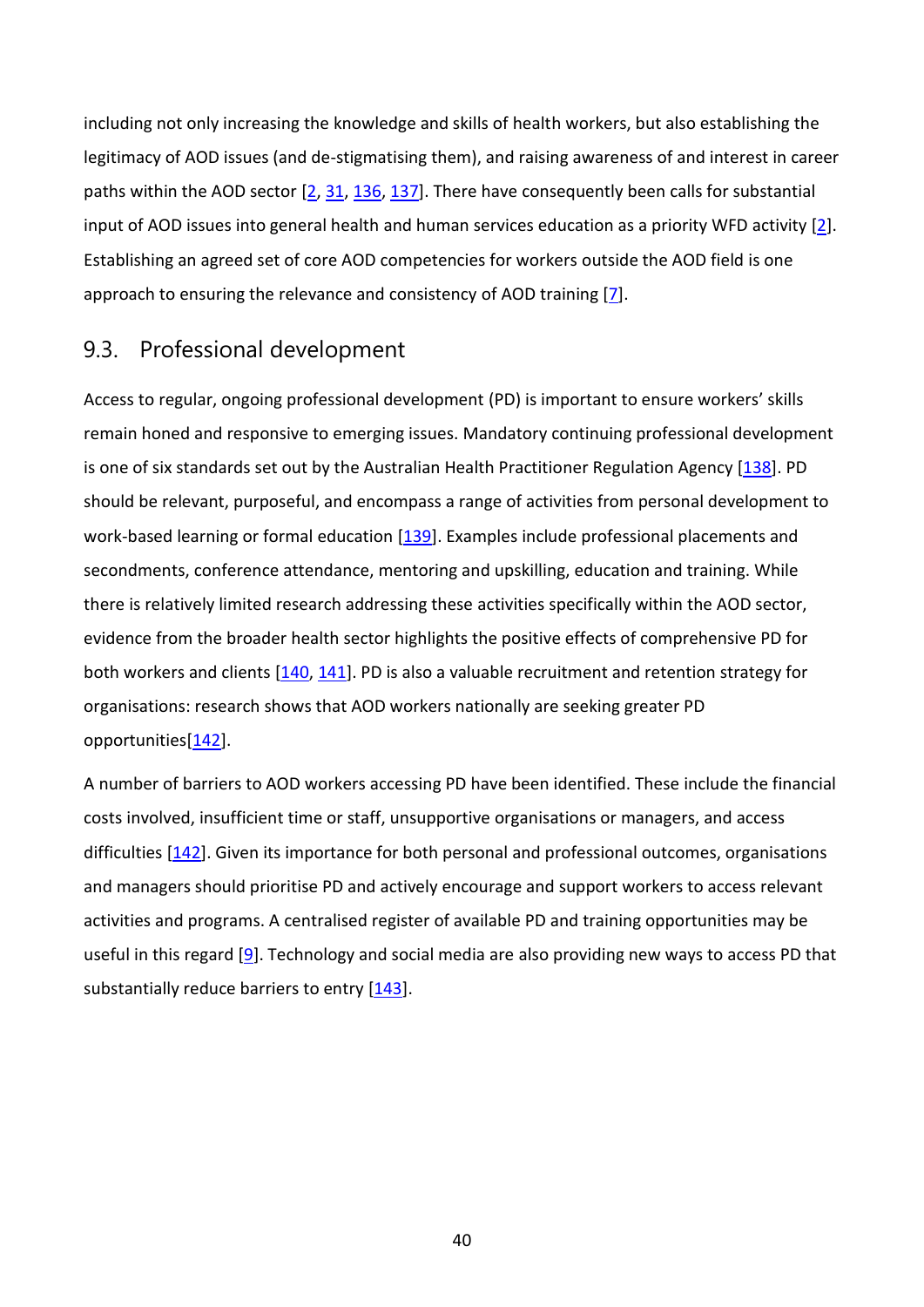## <span id="page-47-1"></span>10. Future steps

The review and revision of the National AOD WFD Strategy will be based on a comprehensive stakeholder consultation process and through input from the AOD sector and other related sectors. Based on this process, a robust draft Strategy will be developed and delivered to the Department of Health in mid-2022 for review and feedback. It is also anticipated that the Australian National Advisory Council on Alcohol and Other Drugs (ANACAD) members will also be consulted as part of this process. This feedback will then be incorporated into the final version of the Strategy. Implementation and monitoring of the revised Strategy is considered to be a shared responsibility between the Commonwealth, jurisdictions and other identified stakeholders within the Strategy. Stakeholder input on the effective implementation and monitoring of the revised Strategy is welcome.

## <span id="page-47-2"></span>11. Conclusion

Addressing and reducing AOD-related harm requires a skilled and sustainable workforce that has the capacity to respond effectively to problematic AOD use and related harms in a dynamic and often challenging social and economic environment. This Discussion Paper has highlighted a range of factors to be considered in the revision of the National AOD WFD Strategy (2015-2018).

<span id="page-47-0"></span>Underpinning this analysis is an understanding of workforce development as a multi-level approach addressing systemic, organisational and individual factors that impact on the capacity of the AOD workforce to deliver high quality and effective AOD prevention and treatment responses. The current Strategy revision is focused on identifying priority WFD areas for strategic planning, resourcing and action that will have the greatest impact on supporting and improving the effectiveness of AOD systems, structures, organisations and individual workers.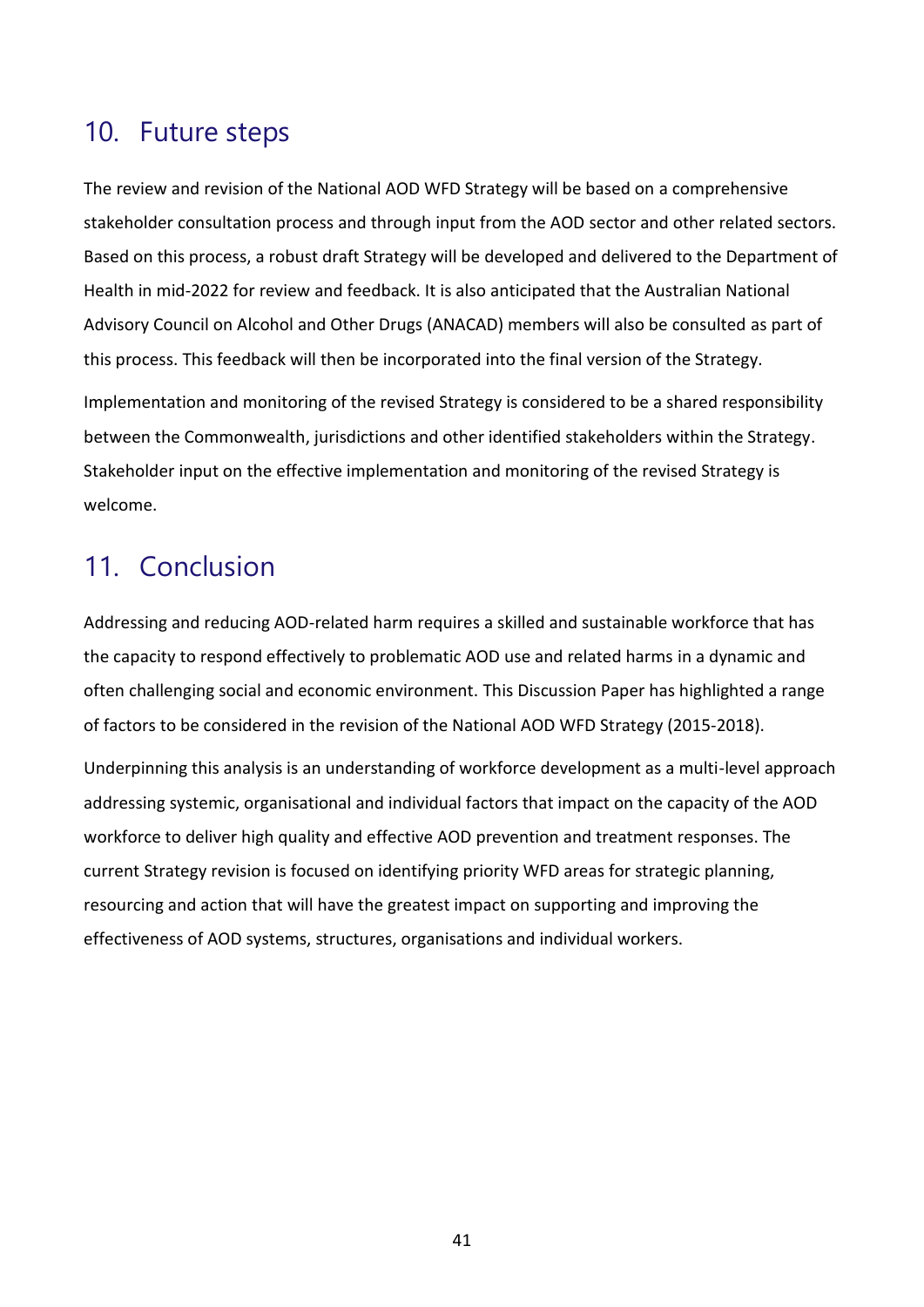# <span id="page-48-0"></span>Appendix A: Project Advisory Group

The Project team acknowledges the valuable input and guidance of the Project Advisory

Committee. The members of the Committee are listed below.

| Representative           | Organisation                                                             |
|--------------------------|--------------------------------------------------------------------------|
| Ms Sarah Ferguson        | Australian Government Department of Health                               |
| Ms Alyce Hall            |                                                                          |
| Ms Jennifer Duncan       | Australian Alcohol and other Drugs Council (AADC)                        |
| Mr Robert Stirling       | Network of Alcohol and other Drug Agencies (NADA)                        |
| Mr Michael White         | South Australian Network of Drug and Alcohol Services (SANDAS)           |
| Ms Anna Louise Kimpton   | National Aboriginal Community Controlled Health Organisation (NACCHO)    |
| A/Professor Apo Demirkol | Australasian Chapter of Addiction Medicine (Chapter of the Royal         |
|                          | Australasian College of Physicians)                                      |
| Mr Jack Nagle            | Australian National Advisory Council on Alcohol and Other Drugs (ANACAD) |
| Mr George Clarke         | <b>Tasmanian Department of Health</b>                                    |
| Mr Alan Philp            | <b>ACT Health</b>                                                        |
| Ms Cecelia Gore          | Northern Territory Department of Health                                  |
| Ms Caroline Heffer       | Western Australia Mental Health Commission                               |
| Ms Helen Taylor          | Queensland Health                                                        |
| Ms Debbie Kaplan         | New South Wales Ministry of Health                                       |
| Ms Jo Driscoll           | Victorian Department of Health                                           |
| Ms Marina Bowshall       | DASSA: SA Health                                                         |
| Ms Yvonne Uren           | National Indigenous Australians Agency                                   |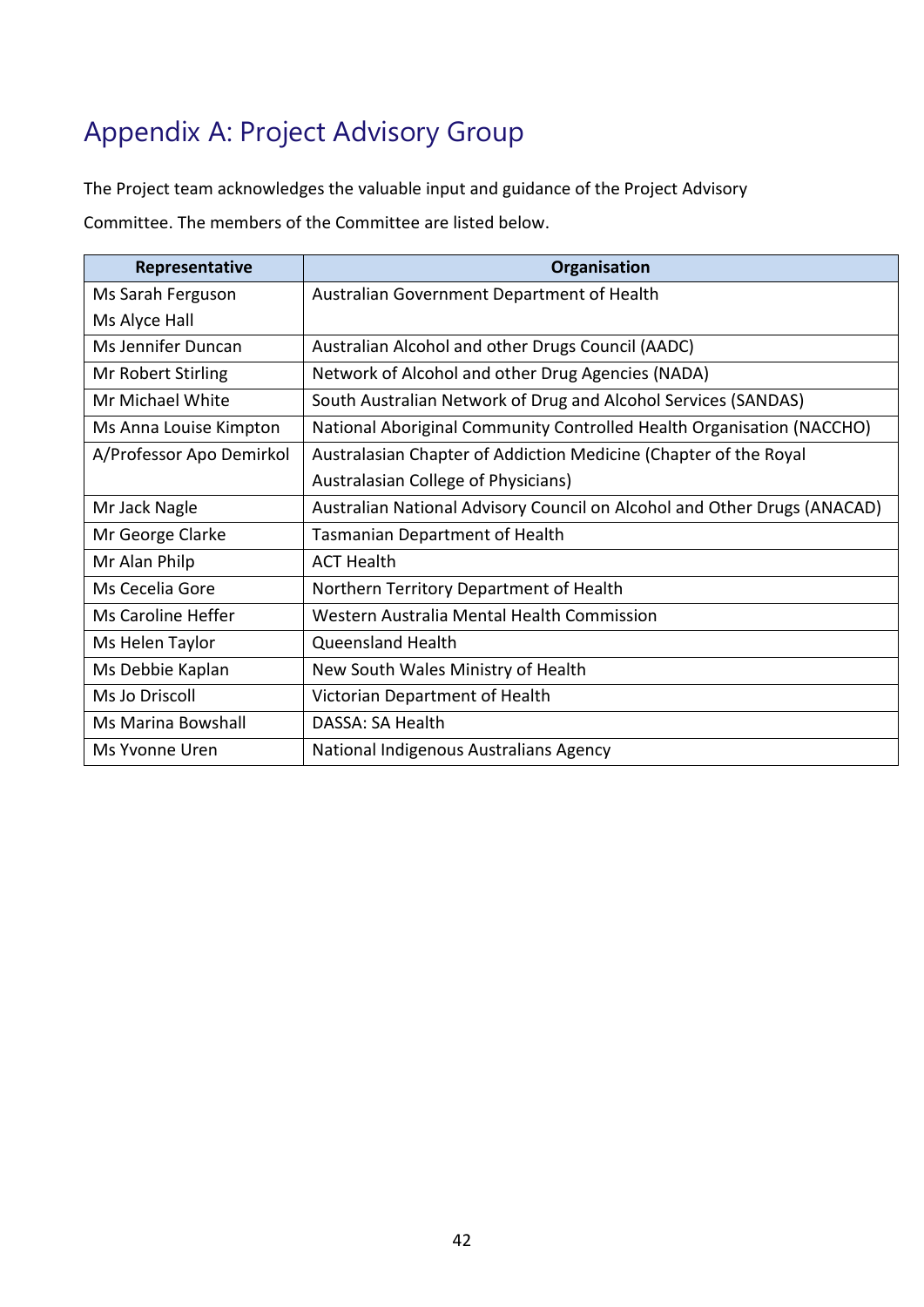# <span id="page-49-0"></span>Appendix B: Discussion Questions

#### **GENERAL WFD QUESTIONS**

**Discussion question 1: What are the priority WFD issues that have emerged since the first Strategy (2015-2018)?**

*Important issues could include (but aren't limited to):*

- *Changing service delivery models including as a result of COVID-19*
- *The need for more specialised skill sets to address complex presentations*
- *Growth in the proportion of the service delivery system provided by the NGO sector*
- *Growth in digital and online service provision*
- *The need for greater capacity building to support the Aboriginal and Torres Strait Islander AOD workforce*
- *Stronger emphasis on integration of the peer/lived experience workforce into service provision*
- *Increasing recognition of the importance of consumer representation and participation service delivery*
- *A larger number of early career workers in the AOD sector and the concomitant ageing of the workforce*
- *The need to address AOD workers' wellbeing, and strategies to address stress and burnout*
- *Ongoing challenges related to stigma of AOD work, which may impact worker wellbeing, recruitment and retention*

**Discussion question 2: What are the priority actions to improve WFD at the a) systems, b) organizational, and c) individual worker levels in the short-medium (3-5 years) and longer (6-10 years) terms?**

- *Reviewing and improving funding models to ensure AOD services have optimal support for capacity building and effective service delivery*
- *Addressing remuneration and other employment conditions for AOD workers to achieve parity with similar sectors (e.g., mental health)*
- *Development of a national AOD workforce census to guide workforce planning and WFD*
- *Development and promotion of recruitment pathways into the AOD sector from related fields (e.g., public health, community services)*
- *Building and supporting structured career pathways within AOD organisations and the sector in general, including pathways into leadership and management roles*
- *Implementing programs and strategies to increase the accessibility of professional development, clinical supervision and practice support for the AOD workforce*
- *Developing and implementing public campaigns to address stigma associated with AOD use and AOD work*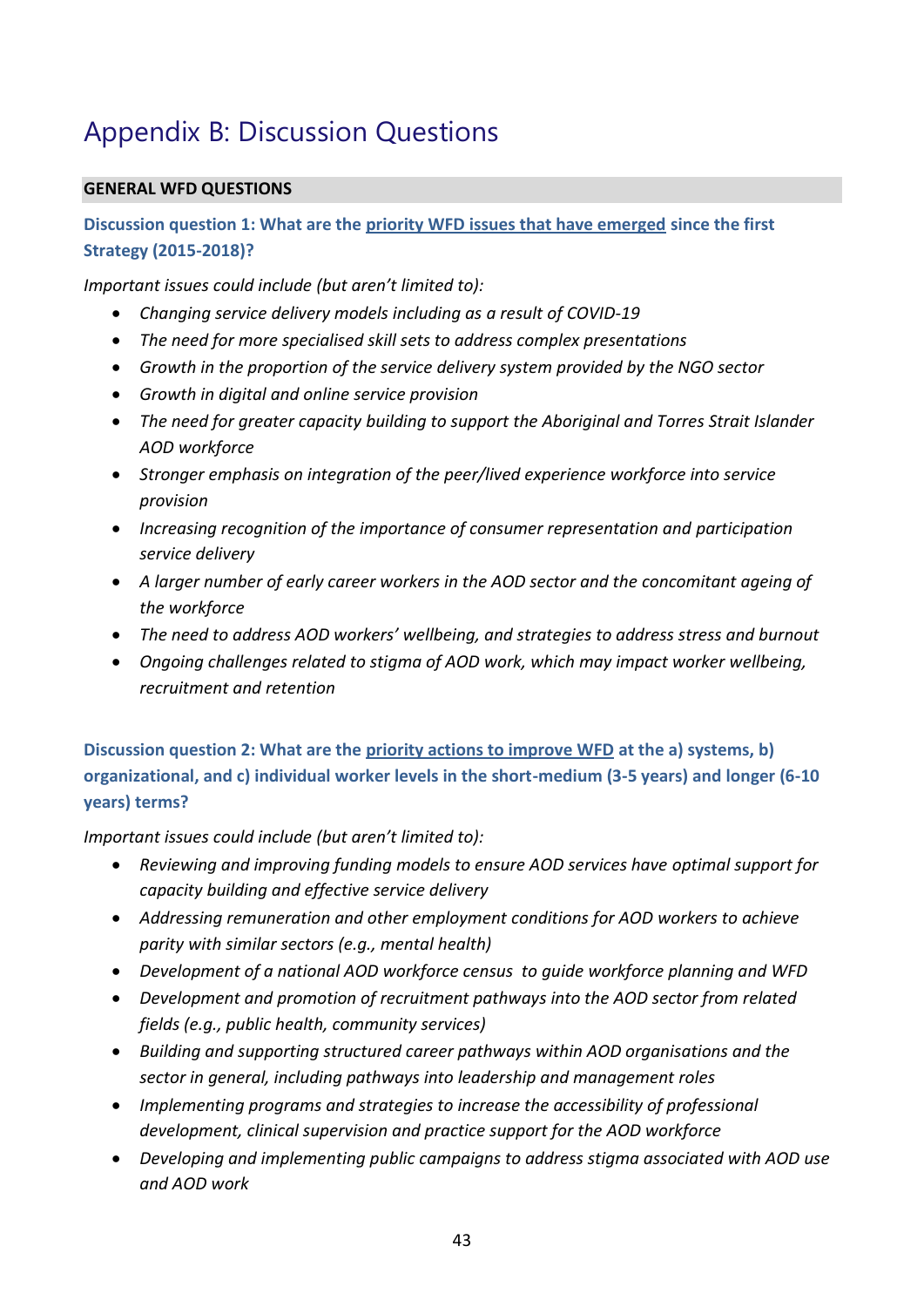**Discussion question 3: Thinking about specialist AOD workers:** 

**(a) What are the priority WFD issues for AOD specialist workers?** 

**(b) What WFD goals should be set for improving WFD outcomes for this group (i.e., what should be we aiming for?)** 

**(c) What are the major steps in the short-medium and longer term to achieve these goals?**

*Priorities for specialist AOD workers could include (but aren't limited to):*

- *Access to clinical supervision and practice support*
- *Increased accessibility and support for accessing advanced training (e.g., funding support for backfill costs)*
- *Programs to address wellbeing (e.g., burnout), including addressing secondary stigma that may be associated with AOD work*
- *Strategies to build and improve career development pathways*

**Discussion question 4: Thinking about generalist workers:** 

**(a) What are the priority WFD issues for generalist workers?** 

**(b) What WFD goals should be set for improving WFD outcomes for this group (i.e., what should be we aiming for?)** 

**(c) What are the major steps in the short-medium and longer term to achieve these goals?**

*Priorities for generalist workers could include (but aren't limited to):*

- *Integration of AOD content into pre-employment training at vocational and tertiary levels*
- *Increased accessibility to AOD-related training and professional development for established workers*
- *Strategies, programs and support to facilitate integrated care that incorporates AOD professionals and organisations*
- *Targeted professional educational campaigns to address stigma and discrimination that may be associated with AOD use and AOD work*

#### **PRIORITY GROUPS**

**Discussion question 5: Thinking about the workforce groups who identify as Aboriginal or Torres Strait Islander:**

(a) What are the priority WFD issues for these workers?

(b) What WFD goals should be set for improving WFD outcomes for this group (i.e., what should be we aiming for?)

(c) What are the major steps in the short-medium and longer term to achieve these goals?

*Important issues could include (but aren't limited to):*

• *Culturally safe training and support mechanisms*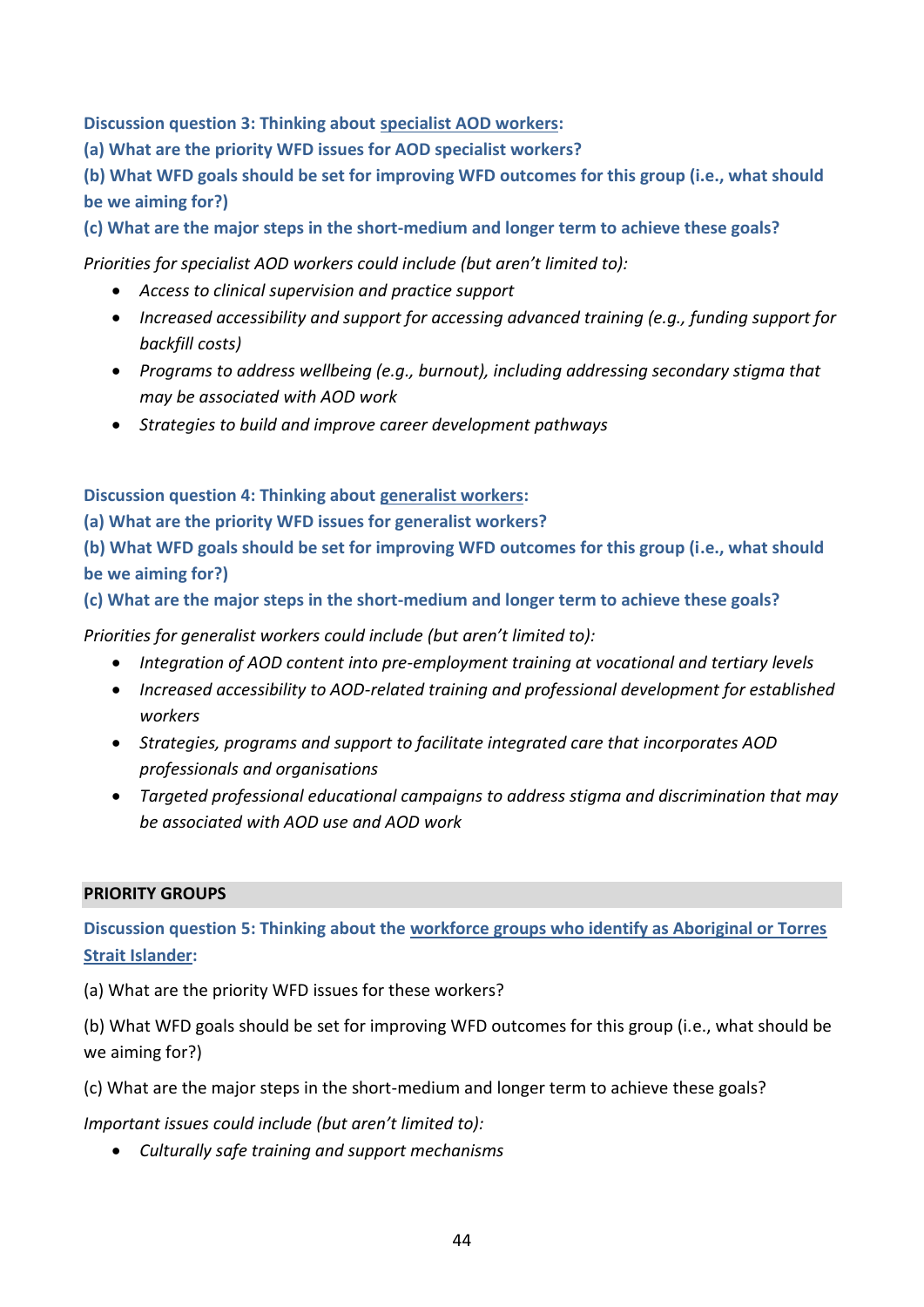- *Availability and accessibility of education, training and professional development for new and established workers*
- *Programs and actions to address the wellbeing*

**Discussion question 6: Thinking about other the workforce groups with unique needs (e.g. rural, regional and remote workers, peer workers, law enforcement and corrections workers):**

(a) What are the priority WFD issues for these workers?

(b) What WFD goals should be set for improving WFD outcomes for this group (i.e., what should be we aiming for?)

(c) What are the major steps in the short-medium and longer term to achieve these goals?

(d) Are there Australian or international examples of effective WFD for these groups that could be replicated/adapted?

*Important issues could include (but aren't limited to):*

- *Availability and accessibility of education, training and professional development for new and established workers*
- *Strategies needed to support the recruitment and retention of workers*
- *The need for training and professional development to develop particular knowledge, skills or abilities*
- *Programs and actions to address the wellbeing of these workers that meets their unique needs*

**Discussion question 7: What WFD strategies for the AOD workforce will best support and ensure effective service delivery for client groups who identify as Aboriginal and Torres Strait Islander? What are the immediate priorities for attention and action in this area?**

- *Systems, organisational and individual strategies that meet the requirements of the Australian Commission on Safety and Quality in Health Care National Standards for Working with Aboriginal and Torres Strait Islander People (hereafter 'Aboriginal') and promote:*
	- o *Recruitment and retention of Aboriginal staff*
	- o *A welcoming and safe environment that quickly establishes if clients identify as Aboriginal*
	- o *Flexible service delivery options*
	- o *The use of practice strategies that engage Aboriginal people and their families*
	- o *Community consultation and engagement and understanding local history and protocols*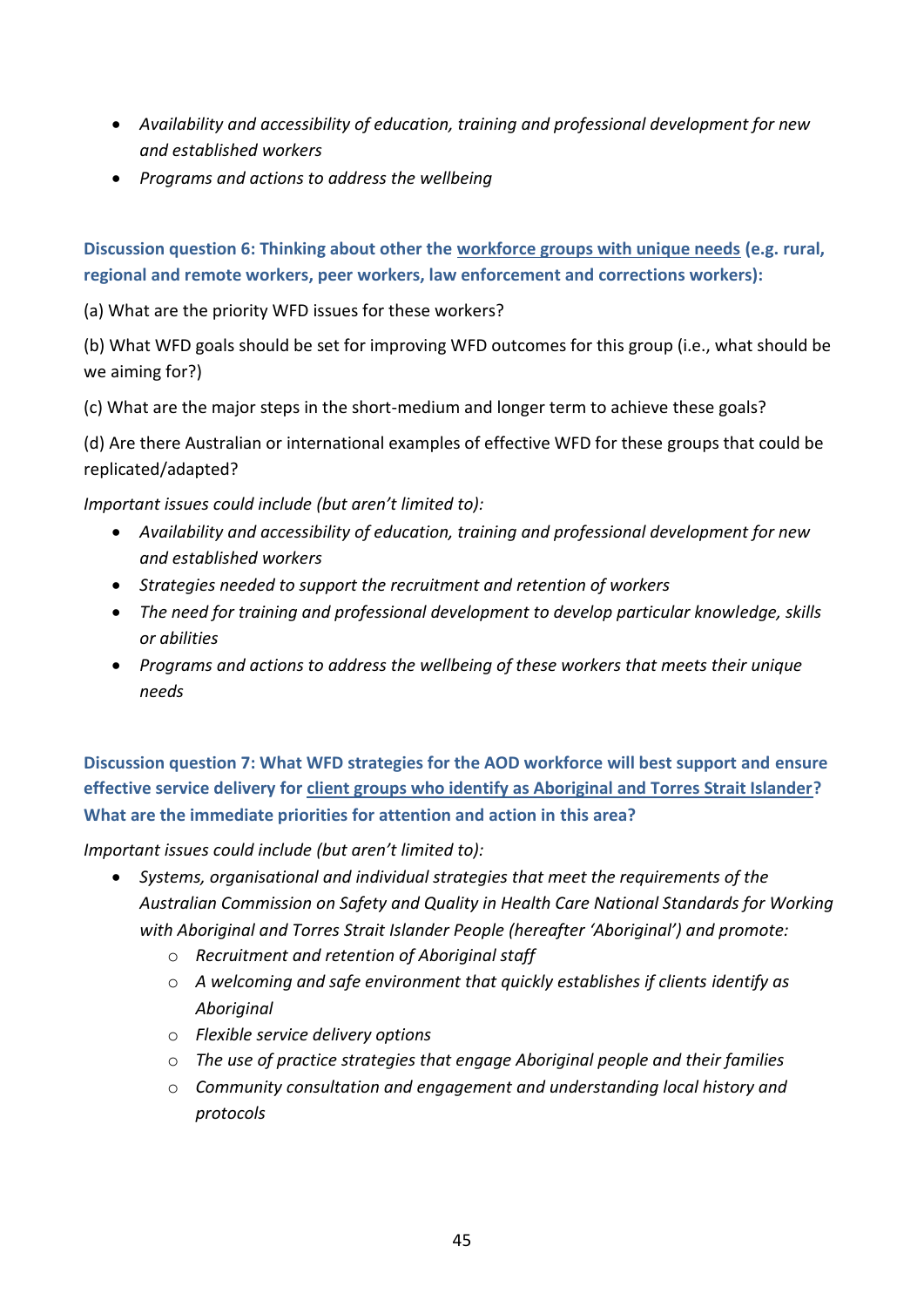**Discussion question 8: What are the key WFD strategies for the AOD workforce will best support and ensure effective service delivery for client groups with specific and unique needs (e.g., younger or older people, people who identify as LGBTIQ+, clients with complex needs)? What are the immediate priorities for attention and action in this area?**

*Important issues could include strategies that (but aren't limited to):* 

- *Encourage awareness of additional barriers to accessing AOD services these groups experience*
- *Promote access and equity to services*
- *Prioritise diversity in the recruitment of workers into the AOD workforce*
- *Ensure the comprehensive implementation of diversity training in AOD organisations*
- *Collect data about diverse populations*

#### **INTEGRATED CARE**

**Discussion question 9: How can integrated care with other sectors (e.g., mental health) best be achieved in practice to support clients with multiple and complex needs? Are there Australian or international examples of best practice in this area that could be replicated?**

*Important issues could include (but aren't limited to):*

- *Upskilling AOD workers in responding to other health issues and upskilling generalist and specialist workers from other sectors to respond to AOD problems*
- *Promoting within-service holistic wrap-around client care and / or improving collaboration between AOD and other health services (no wrong door)*
- *Promoting and supporting client empowerment, individualised, client-driven treatment and being comorbidity-prepared*
- *Screening at health system entry points for substance use problems*

#### **FUNDING MODELS RETENTION AND TRAINING**

**Discussion question 10: Considering funding models and arrangements in the AOD sector: (a) What are the priority WFD funding issues for the AOD sector? (b) What are the immediate priorities for attention and action in relation to WFD-related funding? (c) What types of funding models would best support the capacity and effectiveness of the AOD workforce?**

- *Activity-based funding models adversely impacting WFD resources (particularly the additional WFD costs associated with providing services in rural and remote areas)*
- *WFD implications of funders moving to outcomes-based funding approaches*
- *Meet e-health and enhanced service integration challenges*
- *Approaches to reduce the stigma experienced by AOD clients attending specialist and nonspecialist services*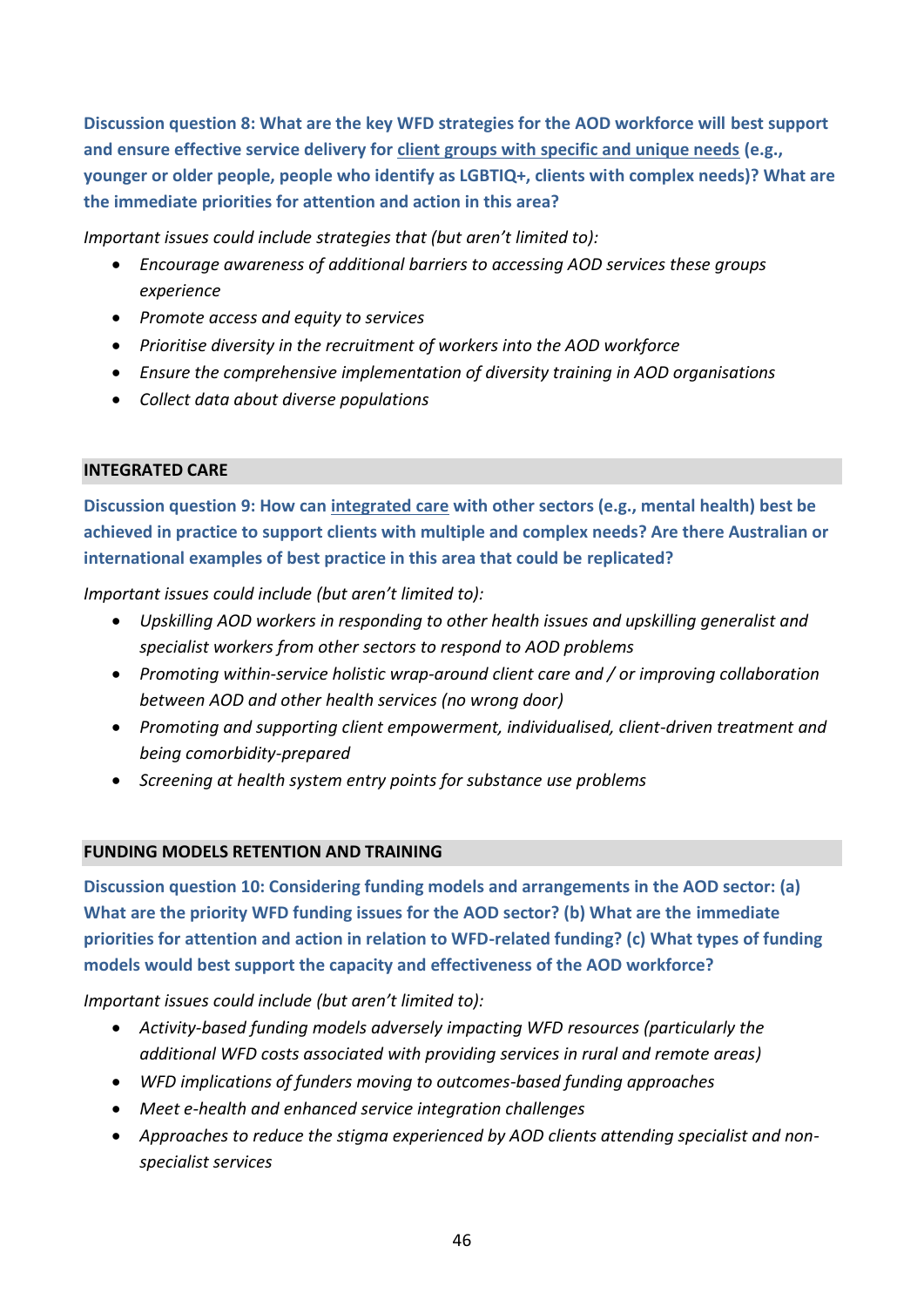**Discussion question 11: Considering recruitment and retention in the AOD sector: (a) What are the key issues and challenges? (b) What are the immediate priorities for attention and action? (c) What initiatives would best support effective recruitment and retention in the AOD sector?**

#### *Priority actions could include (but aren't limited to):*

- *Reviewing and addressing remuneration, especially for frontline workers, to achieve greater parity with similar sectors (e.g., mental health)*
- *Supporting and increasing the capacity of AOD organisations to ensure adequate resourcing and staffing*
- *Developing and promoting clear AOD career steps and pathways*
- *Developing and promoting entrance pathways into AOD work, incorporating training and credentialling pathways*
- *Supporting programs to orientate, train and develop workers new to the AOD sector*
- *Increasing availability and accessibility of professional development opportunities*
- *Implementing strategies and programs to reduce stigma associated with AOD work*

**Discussion question 12: What substances should be considered of particular concern for the AOD sector at the current time and into the future and what are the implications for AOD WFD to ensure effective responses?**

*Important issues could include (but aren't limited to):*

- *The impact of enhanced real time monitoring of Schedule 8 and relevant Schedule 4 medicines on treatment demand*
- *Increased cocaine use, either on its own or in combination with alcohol (the cocaethylene effect)*
- *Increased supply and use of drugs such as Ecstasy which may have been stockpiled as a result of Covid 19-related reduction in demand*
- *Increased use / misuse of gabapentinoids in response to concerns related to prescribing opioids*
- *Increased use of fentanyl, fentanyl analogs and other novel synthetic opioids on their own or to adulterate heroin*
- *Gamma Hydroxybutyrate (GHB) (and its precursors, gamma-butyrolactone [GBL] and 1,4 butanediol [1,4-BD]).*

### **Discussion question 13: Should minimum educational qualification standards for specialist AOD workers be implemented in all jurisdictions?**

- *What level should minimum educational qualification standards for specialist AOD be at?*
- *Should minimum educational qualification standards for specialist AOD workers be nationally consistent?*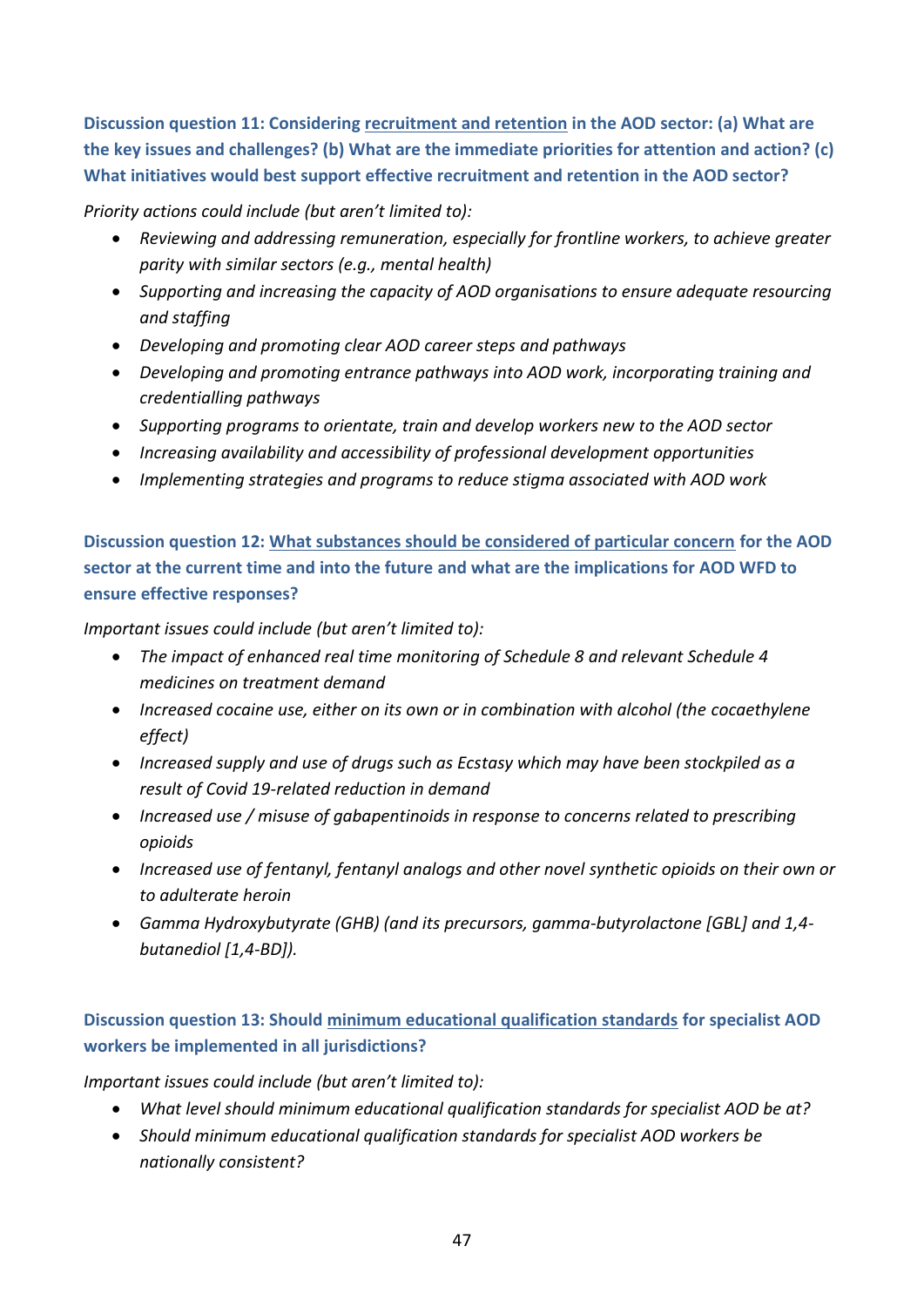**Discussion question 14: How well is the current vocational education system meeting the needs of the AOD workforce and sector? What are the immediate priorities for action in this area?**

*Important issues could include (but aren't limited to):*

- *How accessible are the current AOD vocational qualifications (Cert IV/ Diploma I AOD, AOD skills set)*
	- o *What are key barriers to workers gaining these qualifications?*
	- o *How can accessibility be improved?*
- *What are the major gaps in the current set of AOD qualifications that impact on workers' capacity and effectiveness?* 
	- o *Are there particular skill sets that need to be added?*
	- o *Are there particular areas of knowledge that need to be added?*
- *How well is competency-based training meeting the needs of the AOD sector and consumers?* 
	- o *Are there other training approaches/modalities that are needed to complement a competency-based approach? What might this look like?*

**Discussion question 15: What are the key issues and challenges for professional development (PD) in the AOD workforce? This may include issues related to accessibility, quality, modalities (e.g., supervision, training), content (e.g., priority KSAs) or other matters.** 

- *Strategies to increase accessibility of PD, for example:*
	- o *Scholarships and other programs to reduce financial burden on workers and organisations*
	- o *Increasing the availability of online delivery*
	- o *Funding programs to support regional and remote workers to access face-to-face training (e.g., travel, accommodation and backfill costs)*
	- o *Development of a centralised register of professional development opportunities*
- *Development and support of other approaches to PD that extend beyond training, such as professional placements, conference attendance and mentoring*
- *Conduct of a national review of AOD professional development programs and opportunities to identify major gaps and strategies for improvement*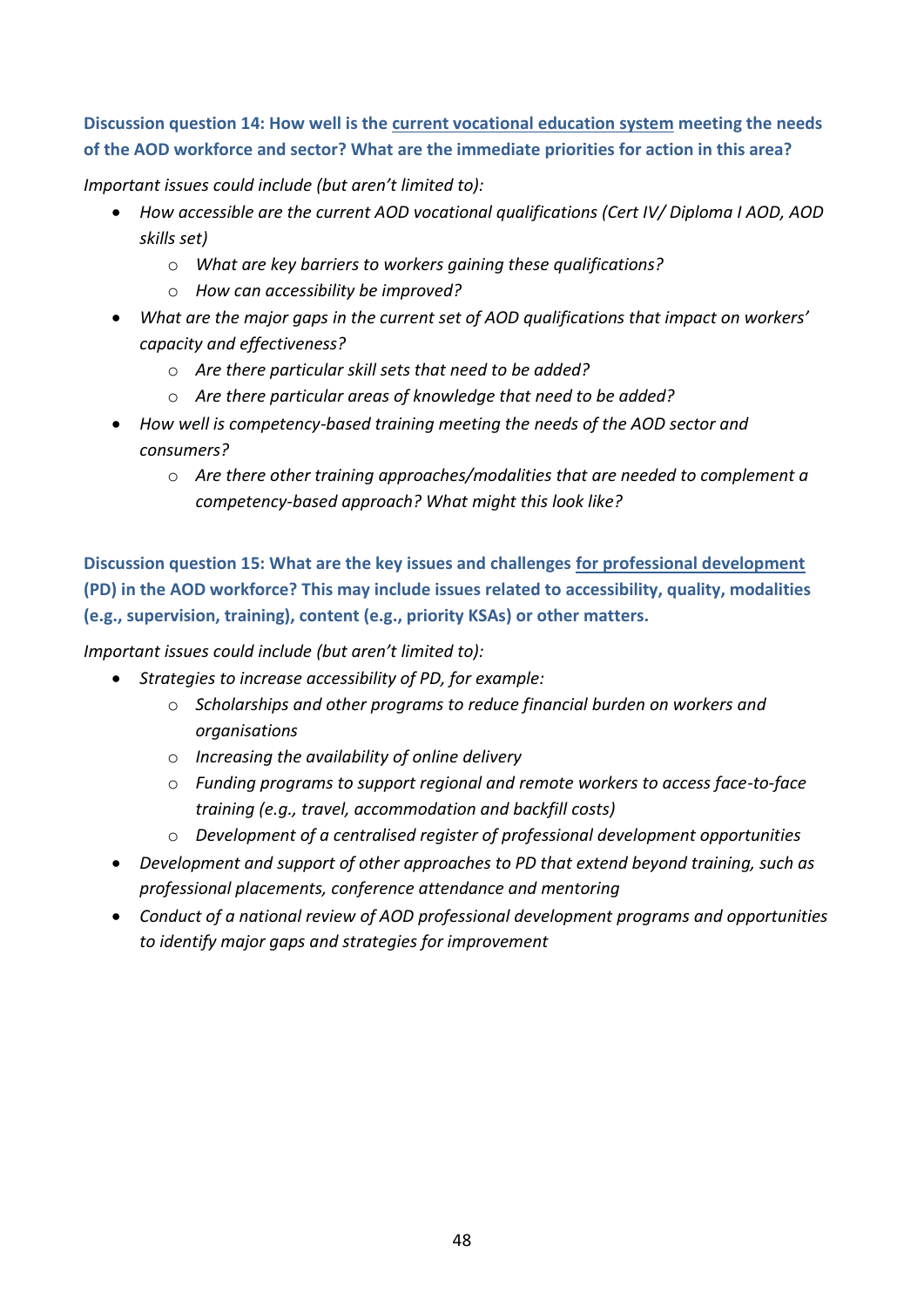#### **DIGITAL AND ONLINE PLATFORMS**

**Discussion question 16: What WFD strategies will best support AOD services, workers and clients to engage effectively with digital and online service provision? What are the immediate priorities for attention and action in this area?**

*Important issues could include (but aren't limited to):*

- *Elements of service delivery that work particularly well (or particularly poorly) when delivered remotely*
- *Specific client/consumer groups for whom remote service delivery is particularly beneficial (or particularly inappropriate)*
- *The ideal ratio of remote: face-to-face service delivery and how this should this be established for different groups*
- *Key infrastructure changes/upgrades that are needed to support increased remote service delivery*
- *Training priorities for upskilling staff to effectively utilise new technologies*
- *The barriers preventing more effective use of new technologies, and how they can be addressed*

#### **DATA SYSTEMS, MONITORING AND EVALUATION**

**Discussion question 17: To what extent is the development of a national AOD workforce data collection a priority (e.g., an AOD workforce census)? How could this data collection be integrated with, and leverage, existing jurisdictional AOD workforce data collections? What existing data collections could be used to monitor progress?**

- *The current gaps in workforce data at a national and jurisdictional level that impact on WFD planning and implementation*
- *The extent to which a national data collection could add value to existing jurisdictional data collections*
- *The potential for greater coordination across jurisdictional data collections to enhance comparability of data*
- *The parameters and scope of a potential national data collection (e.g., frequency of data collection, essential data to be collected)*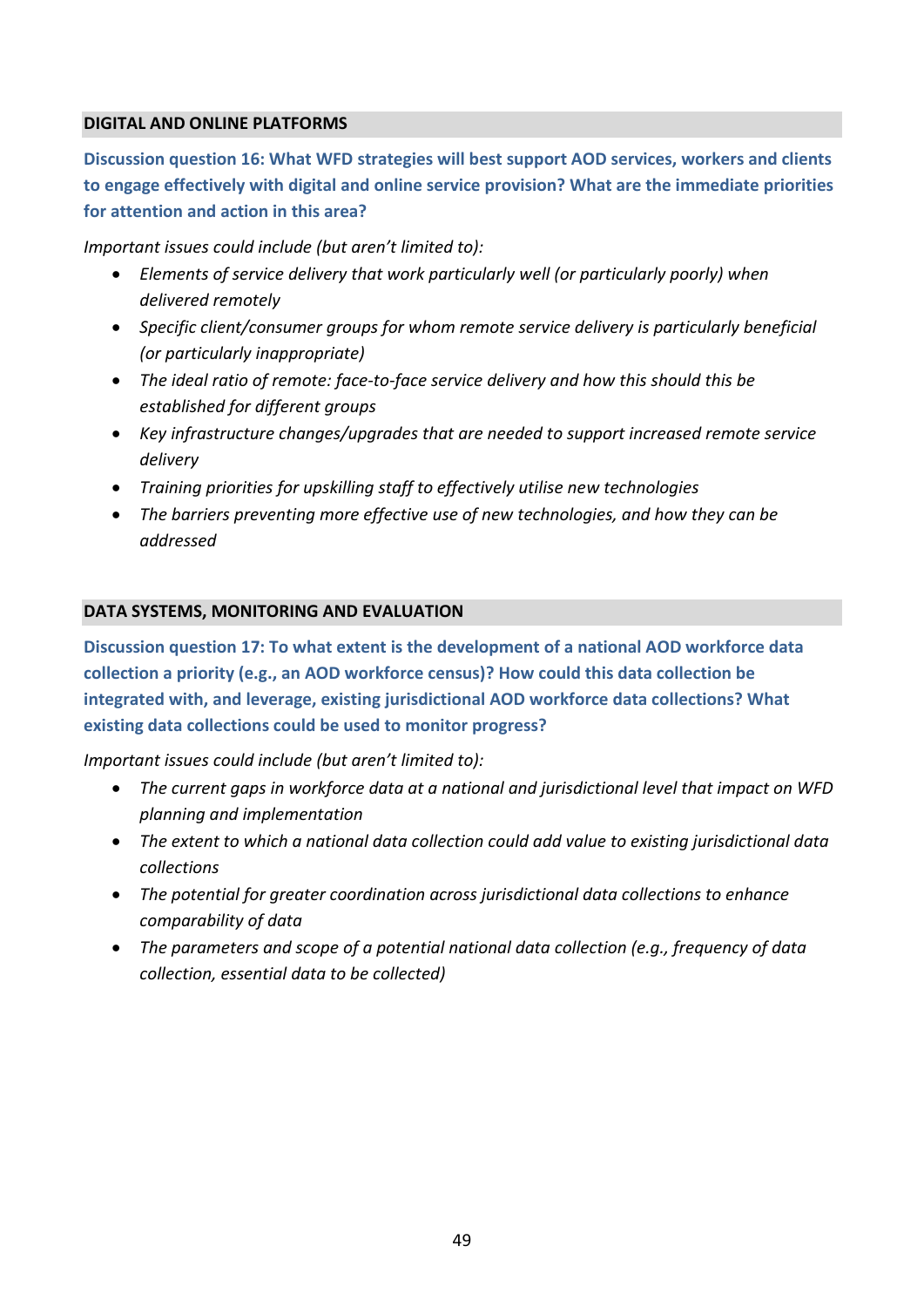### **Discussion question 18: What are the priority actions for effective and timely monitoring and implementation of the revised Strategy?**

*Priority actions could include (but aren't limited to):*

- *Development of an implementation plan*
- *Development and implementation of a monitoring and evaluation plan*
- *Additional consultations with national and jurisdictional stakeholders to address monitoring and implementation*

#### **FINAL**

**Are there any other questions or comments?**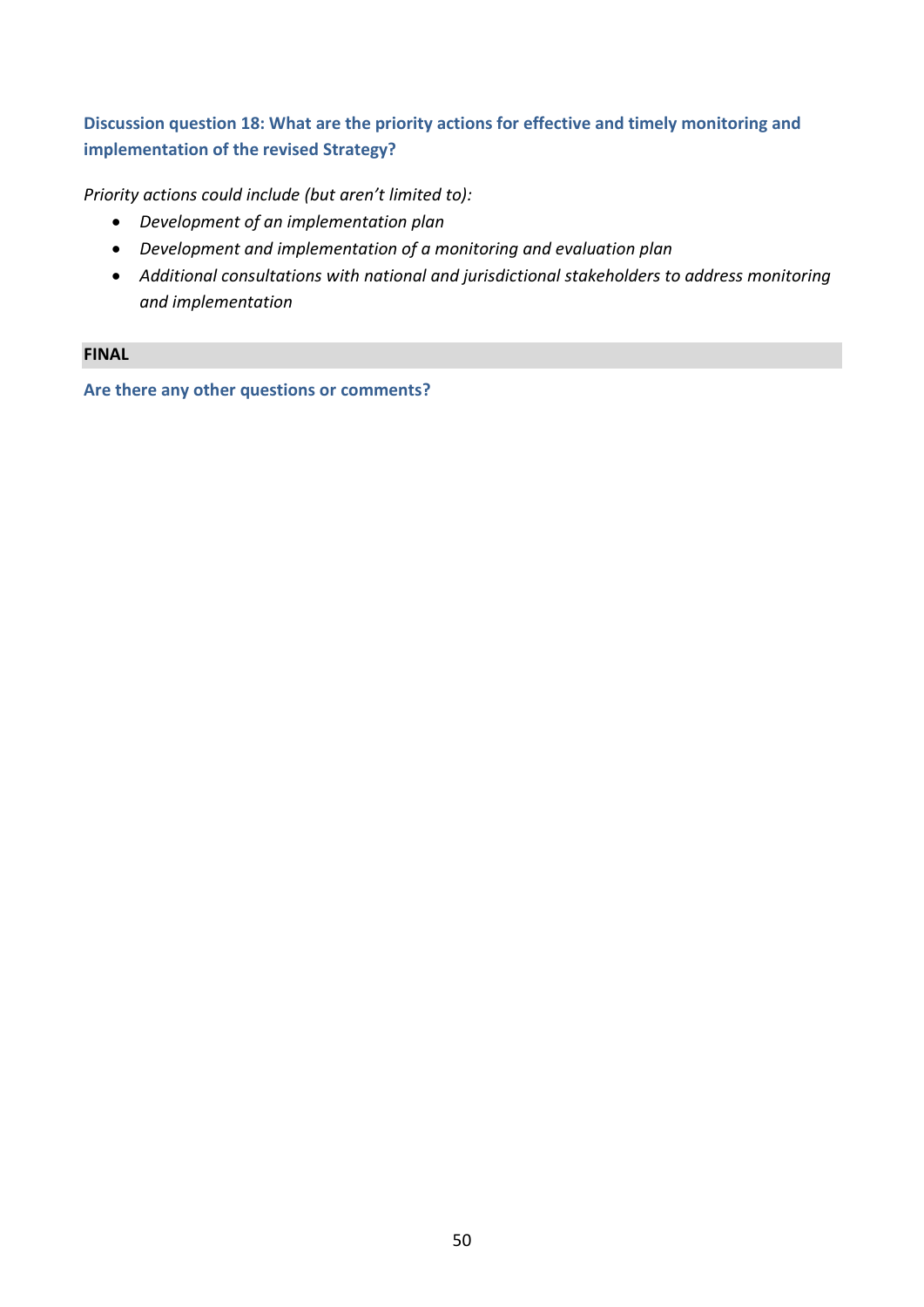## <span id="page-57-0"></span>References

<span id="page-57-1"></span>[1] Ritter A, van de Ven K, Vuong T, Chalmers J, Dobbins T, Livingston M*, et al.* Are market mechanisms associated with alcohol and other drug treatment outcomes? Addiction;n/a(n/a).

<span id="page-57-2"></span>[2] National AOD Coalition Working Group. Alcohol and other drug workforce capability position paper. National AOD Coalition Working Group: Prof Ann Roche - National Centre for Education and Training on Addiction (NCETA) (Co-Chair), Dr. Stefan Gruenert - Odyssey House Victoria (Co-Chair), Jennifer Duncan - Australian Alcohol and Other Drugs Council (AADC), Sam Biondo - Victorian Alcohol And other Drug Association (VAADA), Peter Burnheim - Northern Territory Primary Health Network, Yvonne Bonomo - St. Vincent's Hospital Melbourne, Katie Flynn - Association of Alcohol and other Drug Agencies NT (AADANT), Dr Adam Searby - DANA President, Deakin University, Michael White, South Australian Network of Drug and Alcohol Services (SANDAS). 2021.

<span id="page-57-3"></span>[3] Bailey J, Blignault I, Carriage C, Demasi K, Joseph T, Kelleher K*, et al.* We are working for our people: Growing and strengthening the Aboriginal and Torres Strait Islander health workforce. Career Pathways Project Report. Melbourne: The Lowitja Institute, 2020. Available at: [https://www.lowitja.org.au/content/Image/Career\\_Pathways\\_Report\\_Working\\_for\\_Our\\_People\\_2](https://www.lowitja.org.au/content/Image/Career_Pathways_Report_Working_for_Our_People_2020.pdf) [020.pdf.](https://www.lowitja.org.au/content/Image/Career_Pathways_Report_Working_for_Our_People_2020.pdf)

<span id="page-57-4"></span>[4] Australian Commission on Safety and Quality in Health Care. National safety and quality health service standards. 2nd ed. - version 2. Sydney: ACSQHC, 2021.

<span id="page-57-5"></span>[5] Roche A, Nicholas R. Workforce development: An important paradigm shift for the alcohol and other drugs sector. Drugs: Education, Prevention and Policy 2017;24(6):443-54.

<span id="page-57-6"></span>[6] Roche A. Workforce development issues in the AOD field: A briefing paper for the Inter-Governmental Committee on Drugs. Adelaide, Australia: National Centre for Education and Training on Addiction, Flinders University, 2002.

<span id="page-57-7"></span>[7] Mental Health Commission. Mental health, alcohol and other drug workforce strategic framework 2020-2025. Government of Western Australia: Mental Health Commission, 2020.

[8] Roche A, Pidd K, Freeman T. Achieving professional practice change: From training to workforce development. Drug and Alcohol Review 2009;28(5):550-7.

<span id="page-57-11"></span>[9] WANADA. Comprehensive alcohol and other drug workforce development in Western Australia. Perth: Western Australian Network of Alcohol and other Drug Agencies, 2017.

<span id="page-57-10"></span>[10] Victorian Government. Victoria's alcohol and other drugs workforce strategy 2018 -2022. Melbourne: Victorian Government, 2018.

<span id="page-57-8"></span>[11] NADA. NSW non government alcohol and other drugs workforce development plan 2016– 2022. Sydney: Network of Alcohol and other Drugs Agencies, 2016.

<span id="page-57-9"></span>[12] NSW Health. Clinical care standards for alcohol and other drug treatment. Sydney: NSW Health, 2020. Available at: [https://www.health.nsw.gov.au/aod/Pages/clinical-care-standards-](https://www.health.nsw.gov.au/aod/Pages/clinical-care-standards-AOD.aspx)[AOD.aspx.](https://www.health.nsw.gov.au/aod/Pages/clinical-care-standards-AOD.aspx)

<span id="page-57-12"></span>[13] ATODA. Strengthening specialist alcohol and other drug treatment and support: Needs and priorities for the ACT 2016–2017—An independent expert paper for the ACT Primary Health Network's baseline needs assessment. Canberra: lcohol Tobacco and Other Drug Association ACT, 2016.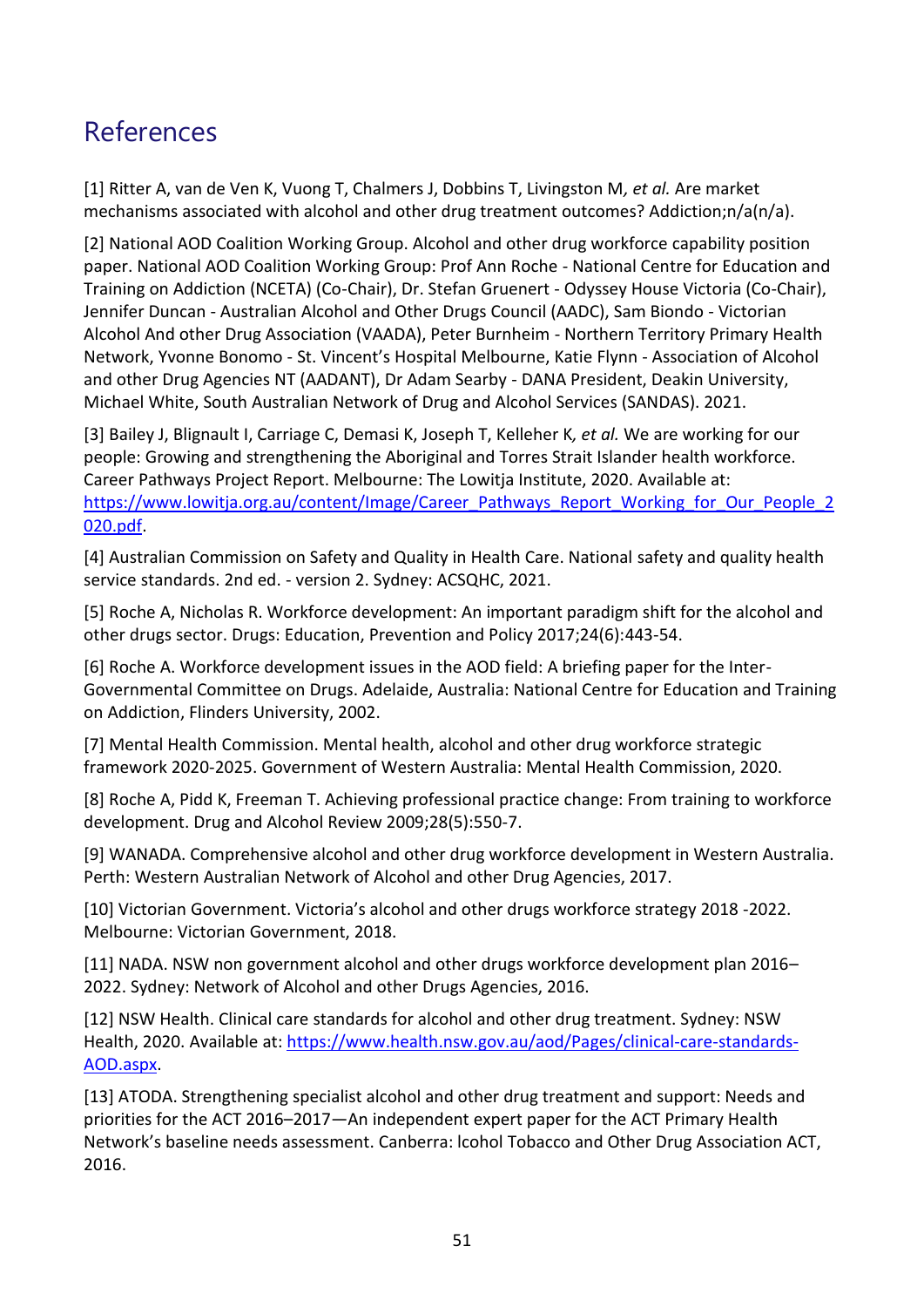<span id="page-58-0"></span>[14] Roche A, Trifonoff A, Fischer J. Northern Territory alcohol and other drug workforce development strategic framework Adelaide: National Centre for Education and Training on Addiction, Flinders University, 2019.

<span id="page-58-1"></span>[15] State of Queensland (Queensland Health). Mental health alcohol and other drugs workforce development framework 2016-2021. Brisbane: State of Queensland (Queensland Health), 2017.

<span id="page-58-2"></span>[16] Government of Tasmania. Reform agenda for the alcohol and other drugs sector in Tasmania. Hobart: Government of Tasmania, 2020.

<span id="page-58-3"></span>[17] NADA. Workforce capability framework: Core capabilities for the NSW non government alcohol and other drugs sector. Sydney: Network of Alcohol and other Drugs Agencies 2020.

<span id="page-58-4"></span>[18] Lived Experience Workforce Strategies Stewardship Group. Strategy for the alcohol and other drug peer workforce in Victoria. Melbourne: Self Help Addiction Resource Centre (SHARC), 2019.

<span id="page-58-5"></span>[19] Department of Health. National framework for alcohol, tobacco and other drug treatment 2019-2029. Canberra: Commonwealth of Australia, 2019.

<span id="page-58-6"></span>[20] Department of Health. National quality framework for drug and alcohol treatment services. Canberra: Commonwealth of Australia, 2019.

<span id="page-58-7"></span>[21] Department of Health. National alcohol strategy 2019–2028. Canberra: Commonwealth of Australia, 2019.

<span id="page-58-8"></span>[22] ACIL Allen. National mental health workforce strategy: Consultation draft. Adelaide: ACIL Allen, 2021.

<span id="page-58-9"></span>[23] Department of Health. National medical workforce strategy fact sheet 2020 [Available from: [https://www1.health.gov.au/internet/main/publishing.nsf/Content/Health%20Workforce-nat](https://www1.health.gov.au/internet/main/publishing.nsf/Content/Health%20Workforce-nat-med-strategy)[med-strategy](https://www1.health.gov.au/internet/main/publishing.nsf/Content/Health%20Workforce-nat-med-strategy)

<span id="page-58-10"></span>[24] Berends L, Connolly K, Pennay A, Mugavin J, Cogger S, Strickland H*, et al.* Defining alcohol and other drug treatment and workforce. 2010.

<span id="page-58-11"></span>[25] Roche A, Pidd K. Alcohol and other drugs workforce development issues and imperatives: Setting the scene. Adelaide, Australia: National Centre for Education and Training on Addiction (NCETA), Flinders University, 2010.

<span id="page-58-12"></span>[26] Coleman M. Addiction medicine SOS Perth: Western Australian Medical Association; 2020 [Available from: [https://www.amawa.com.au/blog/addiction-medicine-sos/.](https://www.amawa.com.au/blog/addiction-medicine-sos/)

<span id="page-58-13"></span>[27] Skinner N, McEntee A, Roche A. Australia's alcohol and other drug workforce: National survey results 2019-2020. Adelaide, Australia: National Centre for Education and Training on Addiction (NCETA), Flinders University, 2020.

<span id="page-58-14"></span>[28] ATDC. The Tasmanian community sector ATOD workforce: Characteristics and shallenges. Hobart: Alcohol, Tobacco and other Drugs Council Tasmania, 2021.

<span id="page-58-15"></span>[29] Roche A, Kostadinov V, Hodge S, Duraisingam V, McEntee A, Pidd K*, et al.* Characteristics and wellbeing of the NSW non-government AOD workforce. Adelaide: National Centre for Education and Training on Addiction, Flinders University, 2018.

<span id="page-58-16"></span>[30] ATODA. ACT alcohol and other drug workforce profile 2017: Qualifications, remuneration and well-being. Canberra: Alcohol Tobacco and Other Drug Association ACT, 2019.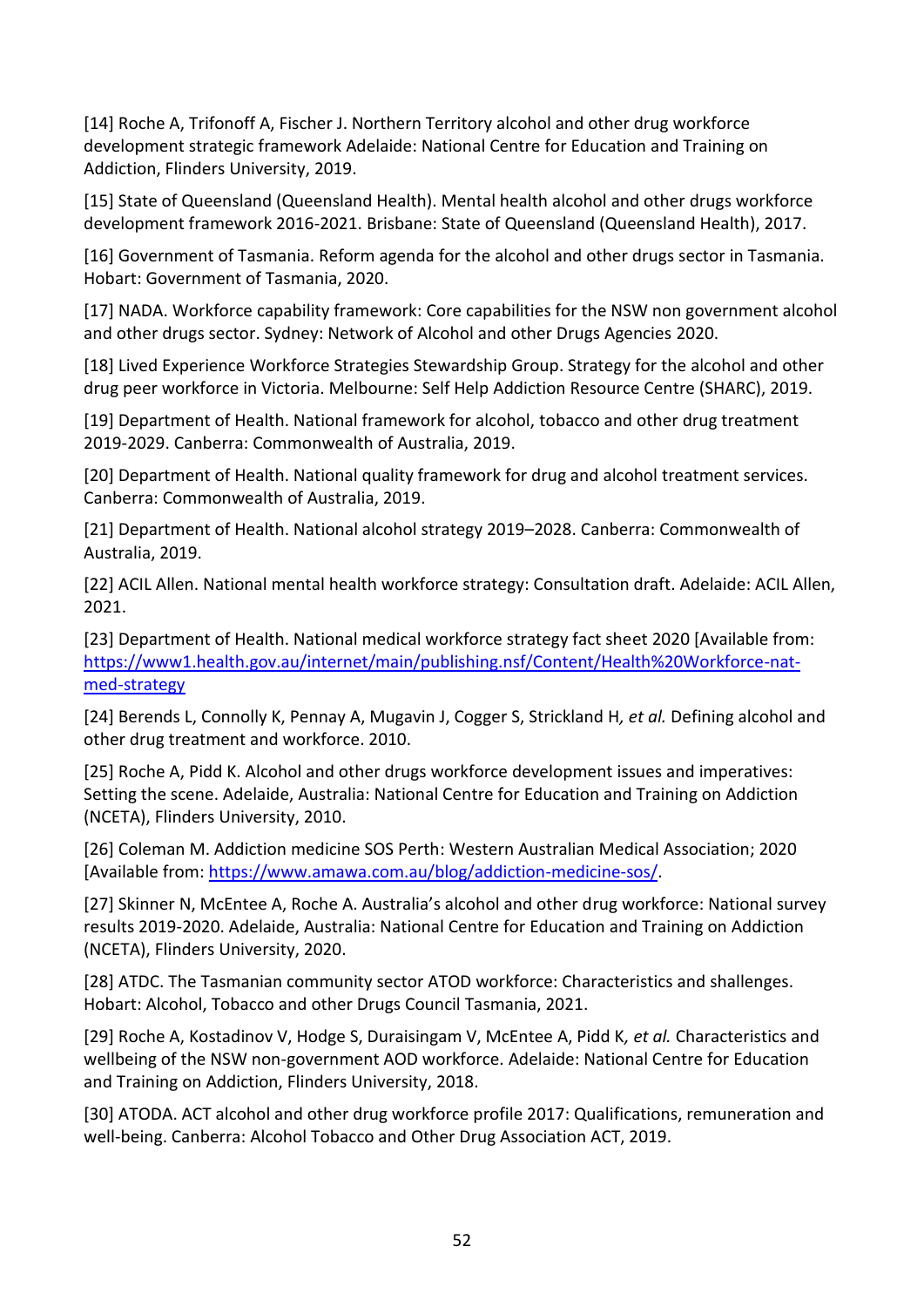<span id="page-59-0"></span>[31] Searby A, Burr D. State of the workforce 2020: Mapping the alcohol and other drug (AOD) nursing workforce in Australia and New Zealand. Queensland: Drug and Alcohol Nurses of Australasia (DANA), 2020.

<span id="page-59-1"></span>[32] Girdler X, Dhu J, Isaacs A. Delivering a diploma of community services (alcohol and other drugs and mental health) in the remote town of Katherine (NT): A case study. Advances in Mental Health 2018;16(1):77-87.

<span id="page-59-2"></span>[33] AIHW. Alcohol and other drug treatment services in Australia annual report. Canberra, Australia: Australian Institute of Health and Welfare, 2021.

<span id="page-59-3"></span>[34] Roche A, Nicholas R, Trifonoff A, Steenson T. Staying deadly: Strategies for preventing stress and burnout among Aboriginal & Torres Strait Islander alcohol and other drug workers. Adelaide: National Centre for Education and Training on Addiction, Flinders University, 2013.

<span id="page-59-4"></span>[35] Australian Health Ministers' Advisory Council. National Aboriginal and Torres Strait Islander health workforce strategic framework 2016–2023. Canberra: Australian Health Ministers' Advisory Council, 2016.

<span id="page-59-5"></span>[36] Bond C, Brough M, Willis J, Stajic J, Mukandi B, Canuto C*, et al.* Beyond the pipeline: A critique of the discourse surrounding the development of an Indigenous primary healthcare workforce in Australia. Australian Journal of Primary Health 2019;25(5):389-94.

<span id="page-59-6"></span>[37] O'Hagan M. Peer support in mental health and addictions: A background paper2011. Available at[: https://silo.tips/download/peer-support-in-mental-health-and-addictions-a-background-paper.](https://silo.tips/download/peer-support-in-mental-health-and-addictions-a-background-paper)

<span id="page-59-7"></span>[38] Bassuk EL, Hanson J, Greene RN, Richard M, Laudet A. Peer-delivered recovery support services for addictions in the United States: A systematic review. Journal of Substance Abuse Treatment 2016;63:1-9.

[39] Meumann N, Allan J. Peer workforce models in alcohol and other drug treatment. Fairy Meadow, NSW: Coordinaire, PHN South Eastern NSW, 2019.

<span id="page-59-14"></span>[40] Bryant J, Horwitz R, Gray RM, Lafferty L, Jops P, Blunden H*, et al.* Improving access to drug and alcohol treatment in NSW Australia: The role of self-determination and peer support. Health & Social Care in the Community;n/a(n/a).

<span id="page-59-8"></span>[41] WAAMH. Peer work strategic framework. West Perth, WA: Western Australian Association of Mental Health 2014.

<span id="page-59-9"></span>[42] Greer AM, Pauly B, Scott A, Martin R, Burmeister C, Buxton J. Paying people who use illicit substances or 'peers' participating in community-based work: A narrative review of the literature. Drugs: Education, Prevention and Policy 2019;26(6):447-59.

<span id="page-59-10"></span>[43] du Plessis C, Whitaker L, Hurley J. Peer support workers in substance abuse treatment services: A systematic review of the literature. Journal of Substance Use 2020;25(3):225-30.

<span id="page-59-11"></span>[44] Abele B, Bowser J, Brown L, Carette J, Crichlow F, de Kiewit A*, et al.* Having a voice and saving lives: A qualitative survey on employment impacts of people with lived experience of drug use working in harm reduction. Harm Reduction Journal 2021;18(1):1-12.

<span id="page-59-12"></span>[45] Mental Health Council of Tasmania. Peer workforce development strategy 2019. Available at: [https://mhct.org/wp-content/uploads/2019/11/MHCT\\_PWDS-Web.pdf.](https://mhct.org/wp-content/uploads/2019/11/MHCT_PWDS-Web.pdf)

<span id="page-59-13"></span>[46] National Mental Health Commission. Lived experience (peer) workforce development guidelines. Canberra: Australian Government, 2021.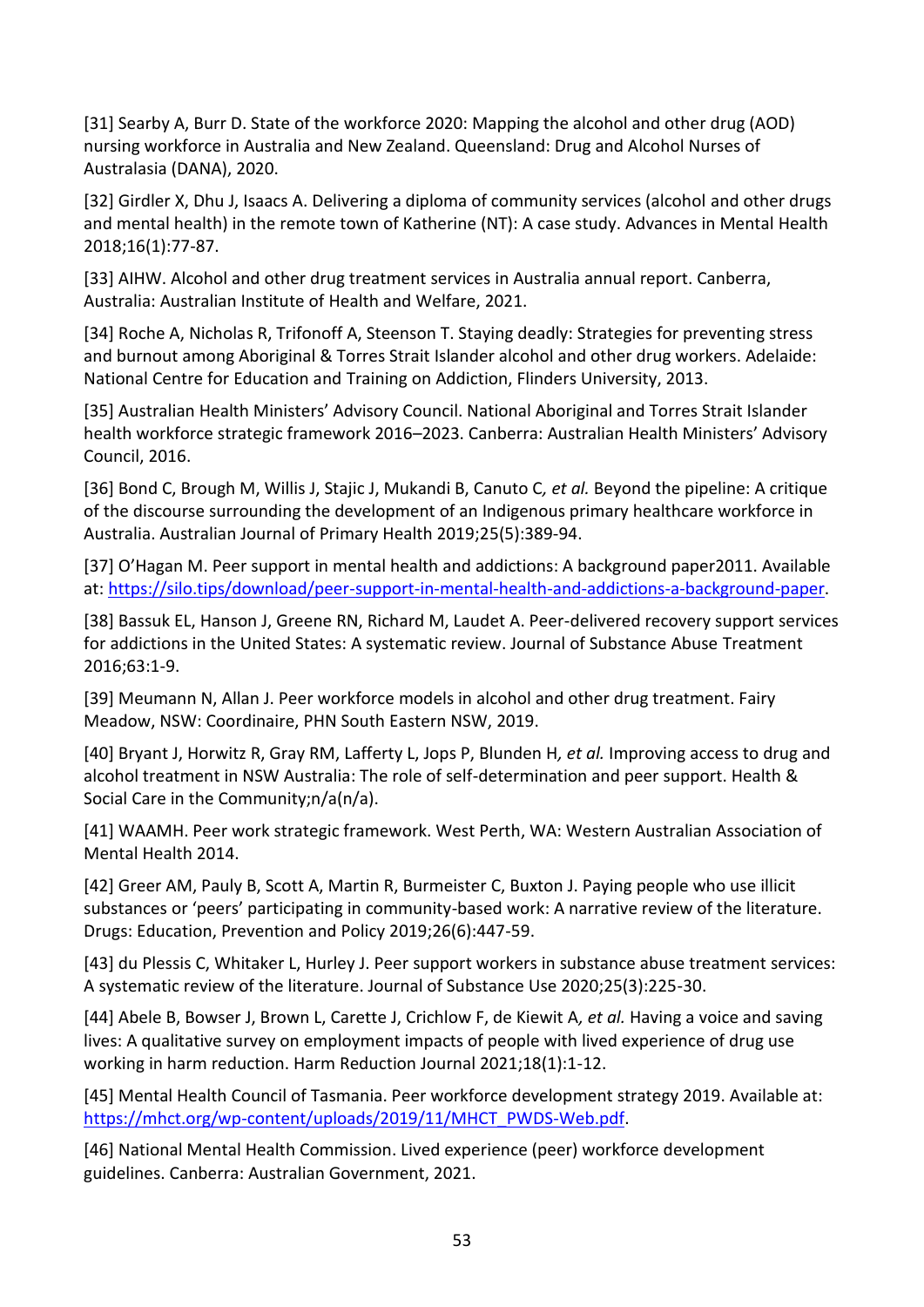[47] Mental Health Council of Tasmania. Peer workforce development strategy. Hobart: Mental Health Council of Tasmania, 2019.

[48] Byrne L, Wang L, Roennfeldt H, Chapman M, Darwin L. Queensland framework for the development of the mental health lived experience workforce. Brisbane: Queensland Government, 2019.

<span id="page-60-0"></span>[49] ANZPAA. Megatrends impacting police. Melbourne: Australian andNew Zealand Policing Advisory Agency, 2020.

<span id="page-60-1"></span>[50] ANZPAA. 2020 ANZPAA trends analysis: Ten shifts shaping the post-2020 police operating environment. Melbourne: Australian andNew Zealand Policing Advisory Agency, 2020.

<span id="page-60-2"></span>[51] ANZPAA. Police workforce compendium. Melbourne: Australia New Zealand Policing Advisory Agency, 2019.

<span id="page-60-3"></span>[52] AIHW. The health of Australia's prisoners 2018. Canberra: Australian Institute of Health and Welfare, 2019.

<span id="page-60-4"></span>[53] Voce A, Sullivan T. Drug use monitoring in Australia: Drug use among police detainees, 2020. Statistical Report no. 35. Canberra: Australian Institute of Criminology, 2021.

<span id="page-60-5"></span>[54] Jones N, Nielsen S, Farrell M, Ali R, Gill A, Larney S*, et al.* Retention of opioid agonist treatment prescribers across New South Wales, Australia, 2001–2018: Implications for treatment systems and potential impact on client outcomes. Drug and alcohol dependence 2021;219:108464.

<span id="page-60-6"></span>[55] AIHW. National Opioid Pharmacotherapy Statistics Annual Data collection Canberra: AIHW; 2021 [Available from: [https://www.aihw.gov.au/reports/alcohol-other-drug-treatment](https://www.aihw.gov.au/reports/alcohol-other-drug-treatment-services/national-opioid-pharmacotherapy-statistics/contents/clients)[services/national-opioid-pharmacotherapy-statistics/contents/clients.](https://www.aihw.gov.au/reports/alcohol-other-drug-treatment-services/national-opioid-pharmacotherapy-statistics/contents/clients)

<span id="page-60-7"></span>[56] Skinner N, Roche AM. 'Very demanding. Extremely rewarding': Exploring the co‐occurrence of burnout and engagement in alcohol and other drug workers. Drug and Alcohol Review 2021;40(6):989-97.

<span id="page-60-8"></span>[57] Skinner N, Roche AM. 'Very demanding. Extremely rewarding': Exploring the co-occurrence of burnout and engagement in alcohol and other drug workers. Drug and Alcohol Review 2021;40(6):989-97.

<span id="page-60-9"></span>[58] Yang LH, Wong LY, Grivel MM, Hasin DS. Stigma and substance use disorders: An international phenomenon. Curr Opin Psychiatry 2017;30(5):378-88.

<span id="page-60-10"></span>[59] Eaton K, Ohan JL, Dear G. The stigmatisation of the provision of services for alcohol and other drug users: A systematic literature review. Drugs: Education, Prevention and Policy 2015;22(1):19- 25.

<span id="page-60-11"></span>[60] Spooner C, Dadich A. Issues for sustainability of non-government organisations in the alcohol and other drugs sector. Drug and Alcohol Review 2010;29(1):47-52.

<span id="page-60-12"></span>[61] AIHW. Australian burden of disease study: Impact and causes of illness and death in Aboriginal and Torres Strait Islander people 2011. Canberra: Australian Institute of Health and Welfare, 2016.

<span id="page-60-13"></span>[62] AIHW. National drug strategy household survey 2019. Canberra: Australian Institute of Health and Welfare 2020.

<span id="page-60-14"></span>[63] Commonwealth of Australia. National drug strategy 2017-2026. Canberra: Commonwealth of Australia, 2017.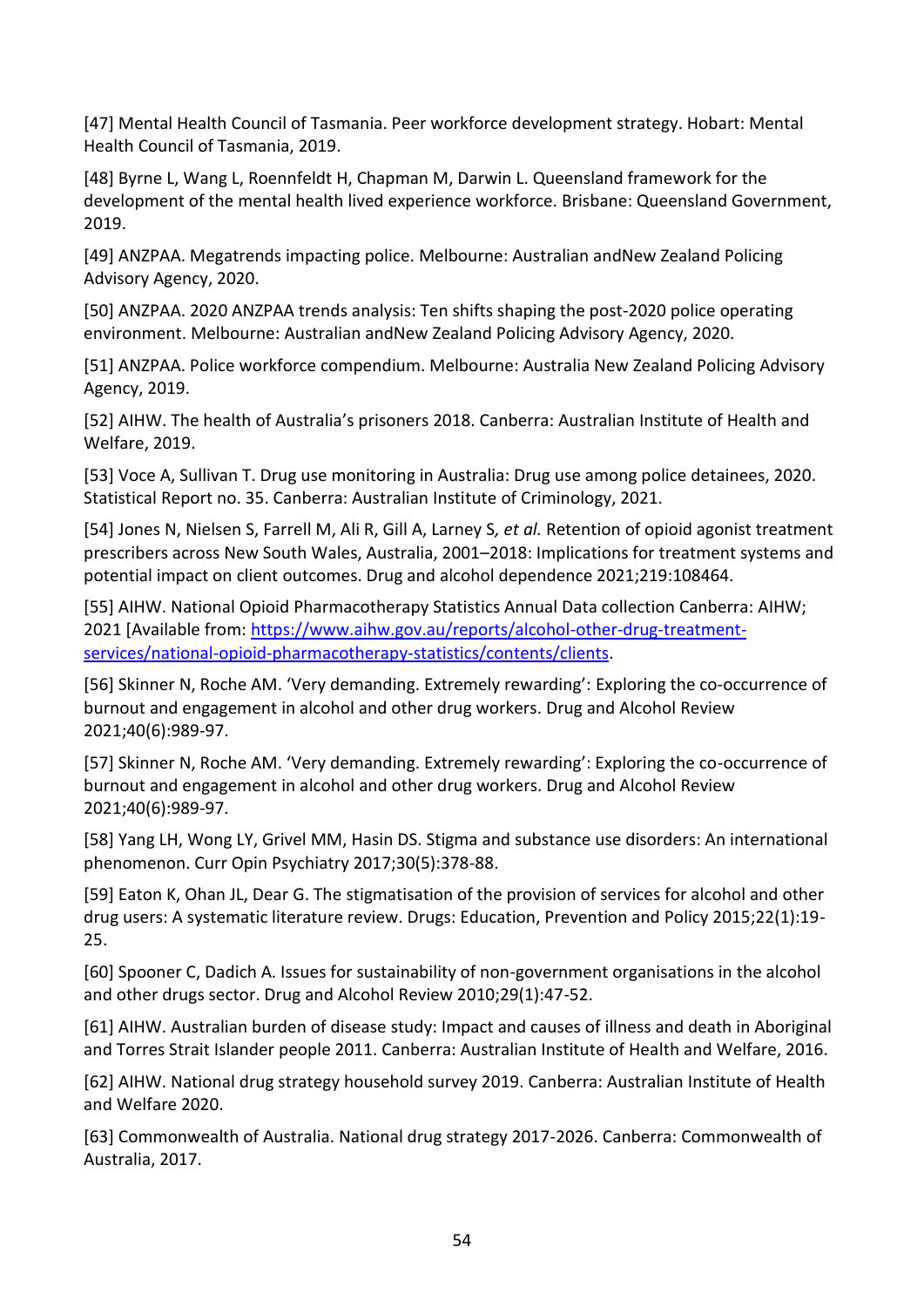<span id="page-61-0"></span>[64] Commonwealth of Australia. National Aboriginal and Torres Strait Islander health plan 2013- 2023. Canberra: Commonwealth of Australia, 2013.

<span id="page-61-1"></span>[65] Intergovernmental Committee on Drugs. National Aboriginal and Torres Strait Islander peoples' drug strategy 2014 - 2019. Canberra: Intergovernmental Committee on Drugs, 2014.

<span id="page-61-2"></span>[66] Wallace R, Allan J. NADA practice resource: Alcohol & other drugs treatment guidelines for working with Aboriginal & Torres Strait Islander people in a non-Aboriginal setting. Sydney: Network of Alcohol and other Drugs Agencies, 2019.

<span id="page-61-3"></span>[67] AIHW. Alcohol, tobacco and other drugs in Australia: People identifying as lesbian, gay, bisexual, transgender, intersex or queer. Canberra: Australian Institute of Health and Welfare, 2021.

<span id="page-61-4"></span>[68] NADA and ACON. LGBTIQ inclusive guidelines for treatment providers. Sydney: Network of Alcohol and Other Drugs Agencies, ACON, 2019.

<span id="page-61-5"></span>[69] Carman M, Rosenberg S, Bourne A, Parsons M. Research Matters: Why do we need LGBTIQinclusive services? Melbourne: Rainbow Health Victoria, 2020.

<span id="page-61-6"></span>[70] ABS. National, state and territory population - December 2020. Canberra: Australian Bureau of Statistics, 2021.

<span id="page-61-7"></span>[71] AIHW. Australian burden of disease study: Impact and causes of illness and death in Australia, 2015. Canberra: Australian Institute of Health and Welfare, 2019.

<span id="page-61-8"></span>[72] AIHW. Alcohol and other drug treatment services in Australia 2018-19. Canberra: Australian Institute of Health and Welfare, 2020.

<span id="page-61-9"></span>[73] WHO. Ageing and health Geneva: World Health Organization; 2018 [Available from: [https://www.who.int/news-room/fact-sheets/detail/ageing-and-health.](https://www.who.int/news-room/fact-sheets/detail/ageing-and-health)

<span id="page-61-10"></span>[74] AIHW. Older Australia at a glance. Canberra, Austaralia: Australian Institute of Health and Welfare, 2018.

<span id="page-61-11"></span>[75] Rao R, Crome I, Crome P, Iliffe S. Substance misuse in later life: Challenges for primary care: A review of policy and evidence. Prim Health Care Res Dev 2019;20:e117-e.

[76] Roche A, Harrison N, Chapman J, Kostadinov V, Woodman R. Ageing and alcohol: Drinking typologies among older adults. Journal of Aging and Health 2020;32(10):1486-97.

[77] Roche A, Kostadinov V. Bongs and baby boomers: Trends in cannabis use among older Australians. Australasian Journal on Ageing 2017;36(1):56-9.

<span id="page-61-12"></span>[78] Savic M, Best D, Manning V, Lubman DI. Strategies to facilitate integrated care for people with alcohol and other drug problems: A systematic review. Substance Abuse Treatment, Prevention, and Policy 2017;12(1):19.

<span id="page-61-13"></span>[79] Parliment of Australia. A national approach to mental health: From crisis to community. Canberra: Parliment of Australia, 2006.

<span id="page-61-14"></span>[80] Marel C, Mills KL, Kingston R, Gournay K, Deady M, KayLambkin F*, et al.* Guidelines on the management of co-occurring alcohol and other drug and mental health conditions in alcohol and other drug treatment settings (2nd edition). Sydney: Centre of Research Excellence in Mental Health and Substance Use, National Drug and Alcohol Research Centre, University of New South Wales, 2016.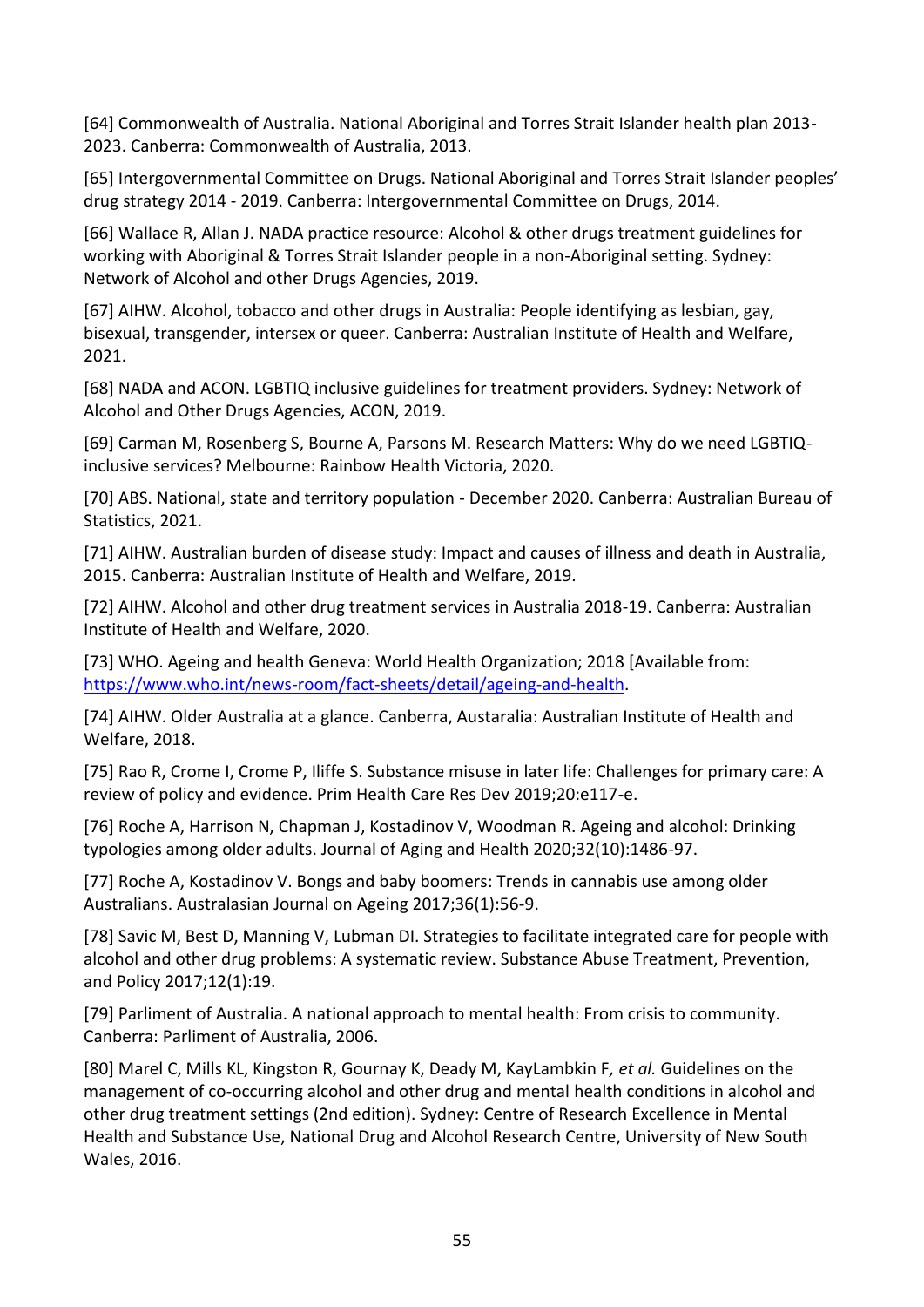<span id="page-62-0"></span>[81] World Health Assembly. Framework on integrated, people-centred health services: Report by the secretariat. Geneva: World Health Organization; 2016.

<span id="page-62-1"></span>[82] Brener L, Horwitz R, Rance J, Gray R, Poeder F, Bryant J. Establishing the impact of consumer participation in alcohol and other drug treatment settings in Australia. Health & Social Care in the Community;n/a(n/a).

<span id="page-62-2"></span>[83] WHO. Transformative scale up of health professional education. Geneva: World Health Organization, 2011.

<span id="page-62-3"></span>[84] Ritter A, Berends L. Twenty years of (non)reform in Victorian alcohol and other drug treatment policy. Drug and Alcohol Review 2016;35(3):250-4.

<span id="page-62-4"></span>[85] Silburn K, Lewis V. Commissioning for health and community sector reform: Perspectives on change from Victoria. Australian Journal of Primary Health 2020;26(4):332-7.

<span id="page-62-5"></span>[86] Berends L, Ritter A. The processes of reform in Victoria's alcohol and other drug sector, 2011-2014. Sydney: National Drug and Alcohol Research Centre,, 2014.

<span id="page-62-6"></span>[87] van de Ven K, Ritter A, Vuong T, Livingston M, Berends L, Chalmers J*, et al.* A comparison of structural features and vulnerability between government and nongovernment alcohol and other drug (AOD) treatment providers. Journal of Substance Abuse Treatment 2022;132:108467.

<span id="page-62-7"></span>[88] Thomas N, Bull M, Dioso-Villa R, Smith K. The movement and translation of drug policy ideas: The case of 'new recovery'. International Journal of Drug Policy 2019;73:72-80.

<span id="page-62-8"></span>[89] State and Territory Alcohol and Other Drugs Peaks Network. Impact of the Covid-19 pandemic on alcohol and other drug service delivery: Survey report. State and Territory Alcohol and Other Drugs Peaks Network, 2020.

<span id="page-62-9"></span>[90] Alcohol and Other Drugs Treatment Campaign Coalition. Alcohol and other drugs: Responding to the impact of Covid-19 and beyond. 2021-22 Budget Submission. Alcohol and Other Drugs Treatment Campaign Coalition, 2021.

<span id="page-62-10"></span>[91] McDonald D, Stirling R. Evaluating the capacity building roles of the state and territory peak bodies in the Australian alcohol and other drug sector. Evaluation Journal of Australasia 2019;19:39-48.

<span id="page-62-11"></span>[92] WHO. Strengthening people-centred health systems in the who European region: framework for action on integrated health services delivery. Copenhagen: WHO, 2016. Available at: http://www.euro.who.int/ data/assets/pdf file/0004/315787/66wd15e FFA\_IHSD\_160535.pdf?u [a=1.](http://www.euro.who.int/__data/assets/pdf_file/0004/315787/66wd15e_FFA_IHSD_160535.pdf?ua=1)

<span id="page-62-12"></span>[93] Duraisingam V. Recruitment and selection. In: Skinner N, Roche A, O'Connor J*, et al.*, eds. Workforce development TIPS (theory into practice strategies): A resource kit for the alcohol and other drugs field. Adelaide, Australia: National Centre for Education and Training on Addiction, Flinders University, 2005.

<span id="page-62-13"></span>[94] SAMHSA. Report to Congress on the nation's substance abuse and mental health workforce issues. Rockville, MD: Substance Abuse and Mental Health Services Administration, 2013.

<span id="page-62-14"></span>[95] McEntee A, Roche AM, Kostadinov V, Hodge S, Chapman J. Predictors of turnover intention in the non-government alcohol and other drug sector. Drugs: Education, Prevention and Policy 2021;28(2):181-9.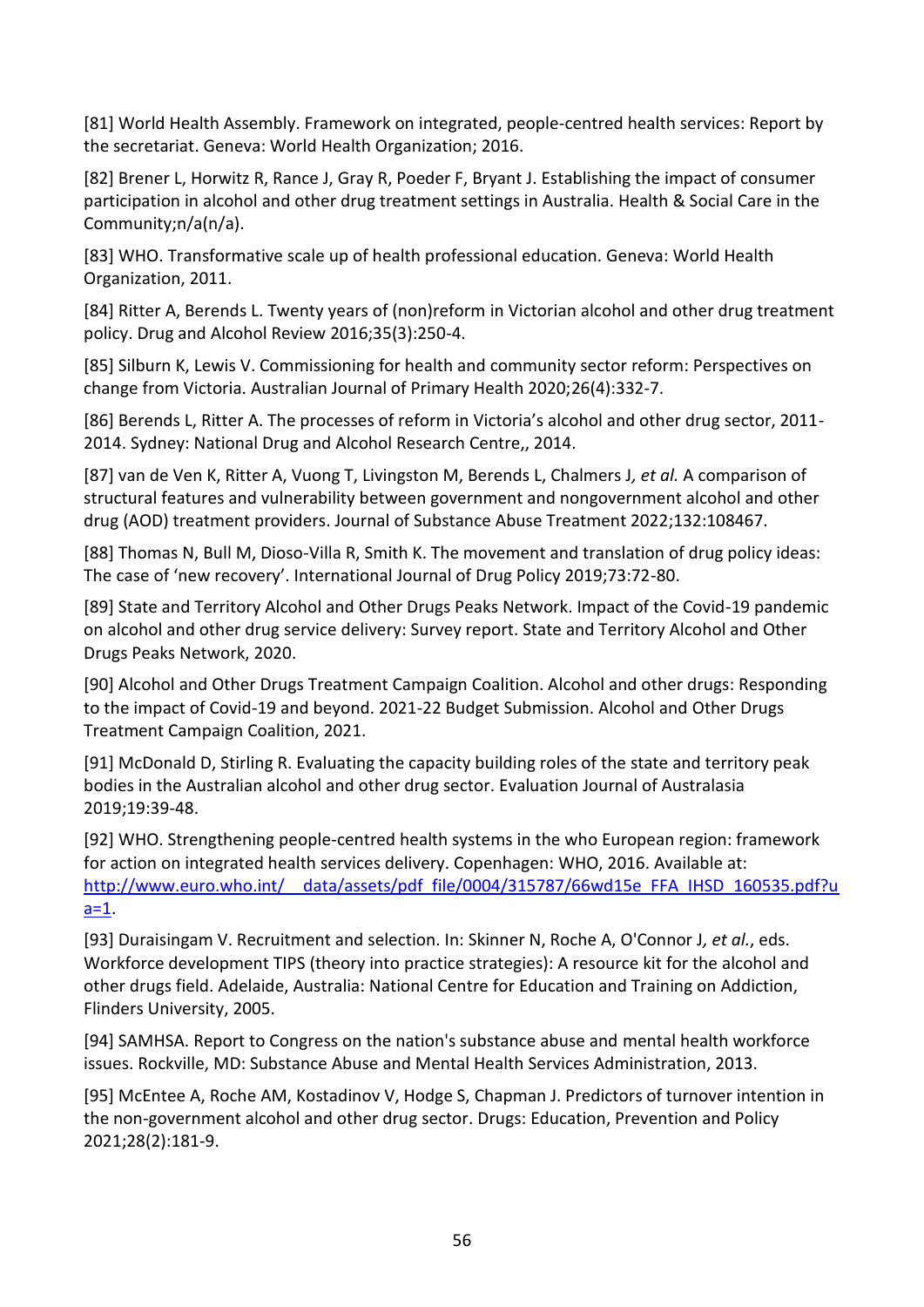<span id="page-63-0"></span>[96] Cosgrave C. The whole-of-person retention improvement framework: A guide for addressing health workforce challenges in the rural context. International Journal of Environmental Research and Public Health 2020;17(8):2698.

[97] Orda U, Orda S, Sen Gupta T, Knight S. Building a sustainable workforce in a rural and remote health service: A comprehensive and innovative rural generalist training approach. Australian Journal of Rural Health 2017;25(2):116-9.

[98] Lai GC, Taylor EV, Haigh MM, Thompson SC. Factors affecting the retention of Indigenous Australians in the health workforce: A systematic review. International Journal of Environmental Research and Public Health 2018;15(5).

<span id="page-63-1"></span>[99] Aroni A. Health management capacity building. Brussels: European Health Management Association, 2012.

<span id="page-63-2"></span>[100] Arnold KA. Transformational leadership and employee psychological well-being: A review and directions for future research. Journal of Occupational Health Psychology 2017;22(3):381.

[101] Nielsen K, Nielsen MB, Ogbonnaya C, Känsälä M, Saari E, Kerstin Isaksson K. Workplace resources to improve both employee well-being and performance: A systematic review and metaanalysis. Work & Stress 2017;31(2):101-20.

[102] Sahu S, Pathardikar A, Kumar A. Transformational leadership and turnover: Mediating effects of employee engagement, employer branding, and psychological attachment. Leadership & Organization Development Journal 2018;39:82-99.

<span id="page-63-3"></span>[103] Snowdon DA, Sargent M, Williams CM, Maloney S, Caspers K, Taylor NF. Effective clinical supervision of allied health professionals: A mixed methods study. BMC Health Services Research 2019;20(1):2.

<span id="page-63-4"></span>[104] HWA. Clinical supervisor support program: Discussion paper. Adelaide: Health Workforce Australia, 2010.

<span id="page-63-5"></span>[105] HWA. Clinical supervisor support program: Directions paper. Adelaide: Health Workforce Australia, 2011.

<span id="page-63-6"></span>[106] Snowdon DA, Leggat SG, Taylor NF. Does clinical supervision of healthcare professionals improve effectiveness of care and patient experience? A systematic review. BMC Health Services Research 2017;17(1):786.

[107] Giannopoulos V, Morley KC, Uribe GM, Louie E, Wood K, Teesson M*, et al.* The role of clinical supervision in implementing evidence-based practice for managing comorbidity. The Clinical Supervisor 2021;40(1):158-77.

[108] Cutcliffe JR, Sloan G, Bashaw M. A systematic review of clinical supervision evaluation studies in nursing. International Journal of Mental Health Nursing 2018;27(5):1344-63.

<span id="page-63-7"></span>[109] United Nations Office on Drugs and Crime. World drug report 2021. Vienna: United Nations, 2021.

<span id="page-63-8"></span>[110] ACIC. National wastewater drug monitoring program report 13. Canberra: Australian Criminal Intelligence Commission 2021.

<span id="page-63-9"></span>[111] Chrzanowska A, Man N, Sutherland R, Degenhardt L, Peacock A. Trends in drug-induced deaths in Australia, 1997-2019. Drug Trends Bulletin Series. Sydney: National Drug and Alcohol Research Centre, UNSW Sydney, 2021.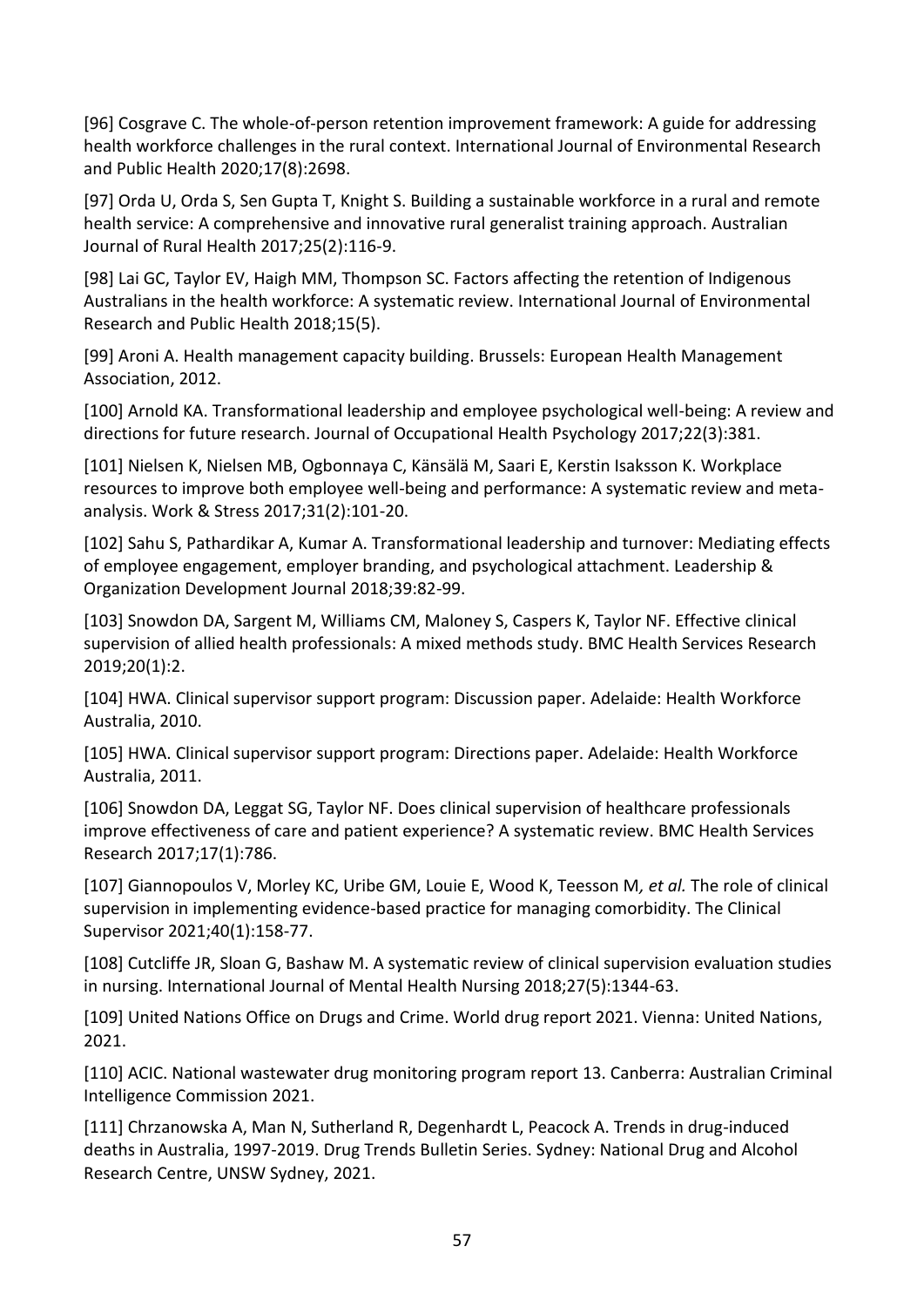<span id="page-64-0"></span>[112] Mian M, Sreedharan S, Giles S. Increased dispensing of prescription medications in Australia early in the COVID‐19 pandemic. The Medical Journal of Australia 2021;214(9):428-9.

<span id="page-64-1"></span>[113] Allsop S, Stevens C. Evidence-based practice or imperfect seduction? Developing capacity to respond effectively to drug-related problems. Drug and Alcohol Review 2009;28(5):541-9.

<span id="page-64-2"></span>[114] Williams B, Perillo S, Brown T. What are the factors of organisational culture in health care settings that act as barriers to the implementation of evidence-based practice? A scoping review. Nurse Education Today 2015;35(2):e34-e41.

<span id="page-64-3"></span>[115] Cassidy A, Poon AWC. A scoping review of family-based interventions in drug and alcohol services: Implications for social work practice. Journal of Social Work Practice in the Addictions 2019;19(4):345-67.

<span id="page-64-4"></span>[116] The Bouverie Centre. From individual to families: A client-centred framework for involving families. Melbourne: Bouverie Centre, La Trobe University, 2016.

<span id="page-64-5"></span>[117] Battams S, Roche AM, Duvnjak A, Trifonoff A, Bywood P. For kids' sake: A workforce development resource for family sensitive policy and practice in the alcohol and other drugs sector. Adelaide: National Centre for Education and Training on Addiction, Flinders University, 2010.

<span id="page-64-6"></span>[118] Crane P, Moore T, O'Regan M, Davidson D, Francis C, Davis C. Youth alcohol and drug practice guide 5: Working with families and significant others. Brisbane: Dovetail, 2016.

<span id="page-64-7"></span>[119] FADNET. Submission to protecting Victoria's vulnerable children enquiry. Melbourne: Family Alcohol and Drug Network, 2011.

<span id="page-64-8"></span>[120] Dawe S, Harnett P, Frye S. Improving outcomes for children living in families with parental substance misuse: What do we know and what should we do. Canberra: Australian Institute of Family Studies, 2008.

<span id="page-64-9"></span>[121] Metro North Mental Health - Alcohol and Drug Service. Model of care: Trauma informed care and practice for alcohol and drug treatment. Queensland: Metro North Mental Health - Alcohol and Drug Service, 2020.

<span id="page-64-10"></span>[122] Atkinson J. Trauma-informed services and trauma-specific care for Indigenous Australian children. Resource sheet no. 21 produced for the Closing the Gap Clearinghouse. Canberra: Australian Institute of Health and Welfare, 2013. Available at:

[https://www.aihw.gov.au/getmedia/e322914f-ac63-44f1-8c2f-4d84938fcd41/ctg](https://www.aihw.gov.au/getmedia/e322914f-ac63-44f1-8c2f-4d84938fcd41/ctg-rs21.pdf.aspx?inline=true)[rs21.pdf.aspx?inline=true.](https://www.aihw.gov.au/getmedia/e322914f-ac63-44f1-8c2f-4d84938fcd41/ctg-rs21.pdf.aspx?inline=true)

<span id="page-64-11"></span>[123] Victorian Aboriginal Child Care Agency (VACCA). The Nargneit Birrang Framework. Aboriginal Holistic Healing Framework for Family Violence, . Melbourne: Victorian Aboriginal Child Care Agency (VACCA) 2021. Available at: [https://content.vic.gov.au/sites/default/files/2020-](https://content.vic.gov.au/sites/default/files/2020-01/Nargneit%20Birrang%20Framework%20Report%20December%202019_0.pdf) [01/Nargneit%20Birrang%20Framework%20Report%20December%202019\\_0.pdf.](https://content.vic.gov.au/sites/default/files/2020-01/Nargneit%20Birrang%20Framework%20Report%20December%202019_0.pdf)

<span id="page-64-12"></span>[124] Fallot RD, Harris M. Creating cultures of trauma-informed care (CCTIC): A self-assessment and planning protocol. Washington, DC: Creating cultures of trauma-informed care (CCTIC): A selfassessment and planning protocol, 2009.

<span id="page-64-13"></span>[125] Hales TW, Green SA, Bissonette S, Warden A, Diebold J, Koury SP*, et al.* Trauma-informed care outcome study. Research on Social Work Practice 2018;29(5):529-39.

<span id="page-64-14"></span>[126] Leite H, Hodgkinson IR, Gruber T. New development: 'Healing at a distance'—telemedicine and COVID-19. Public Money & Management 2020;40(6):483-5.